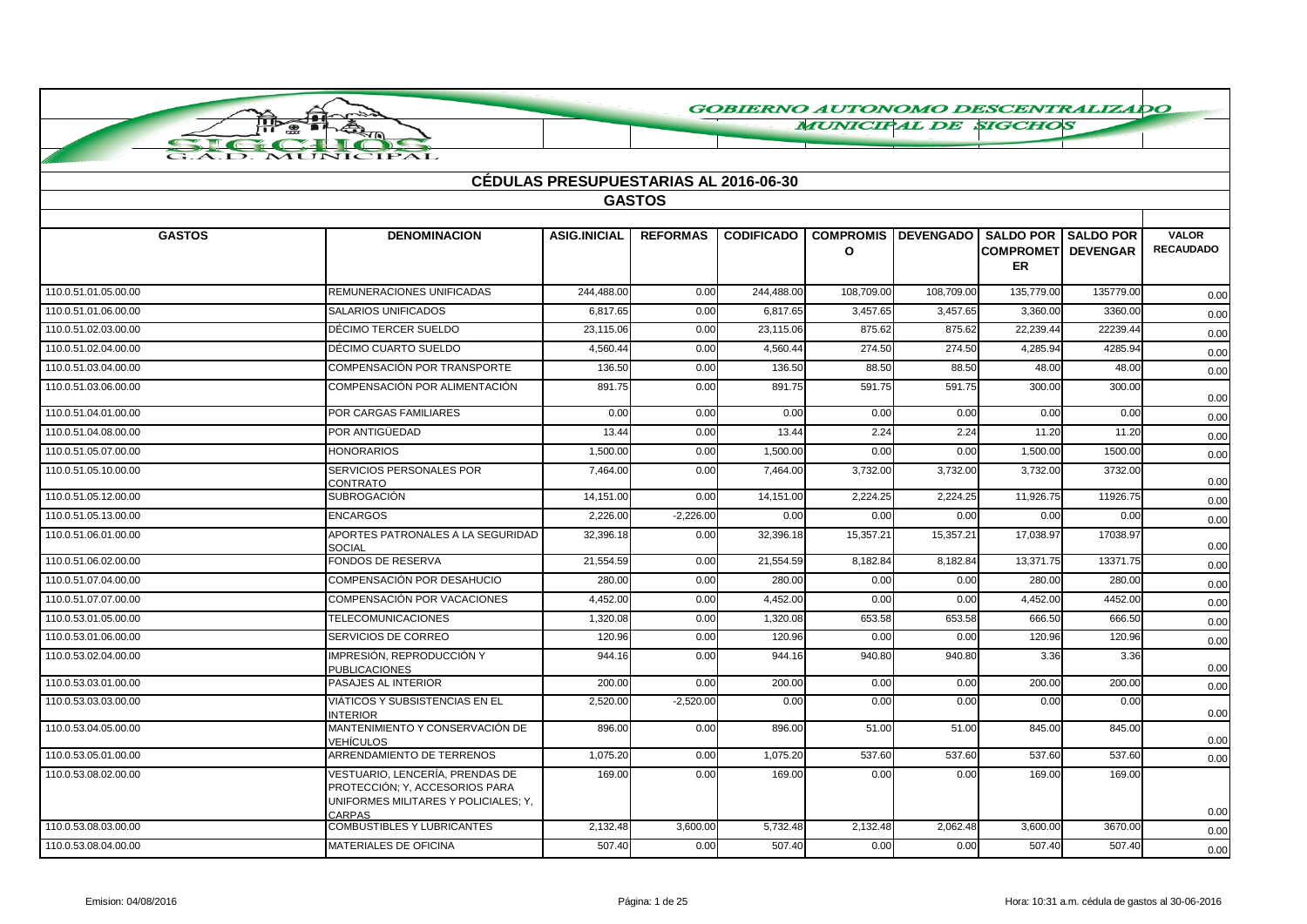**MUNICIPAL DE SIGCHOS** 

| <b>CÉDULAS PRESUPUESTARIAS AL 2016-06-30</b> |                                                                                            |                     |                 |                   |           |                                |                                                   |                                     |                                  |  |
|----------------------------------------------|--------------------------------------------------------------------------------------------|---------------------|-----------------|-------------------|-----------|--------------------------------|---------------------------------------------------|-------------------------------------|----------------------------------|--|
|                                              | <b>GASTOS</b>                                                                              |                     |                 |                   |           |                                |                                                   |                                     |                                  |  |
|                                              |                                                                                            |                     |                 |                   |           |                                |                                                   |                                     |                                  |  |
| <b>GASTOS</b>                                | <b>DENOMINACION</b>                                                                        | <b>ASIG.INICIAL</b> | <b>REFORMAS</b> | <b>CODIFICADO</b> | $\Omega$  | <b>COMPROMIS   DEVENGADO  </b> | <b>SALDO POR</b><br><b>COMPROMET</b><br><b>ER</b> | <b>SALDO POR</b><br><b>DEVENGAR</b> | <b>VALOR</b><br><b>RECAUDADO</b> |  |
| 110.0.53.08.06.00.00                         | HERRAMIENTAS BIENES DE USO Y<br><b>CONSUMO CORRIENTE</b>                                   | 0.00                | 0.00            | 0.00              | 0.00      | 0.00                           | 0.00                                              | 0.00                                | 0.00                             |  |
| 110.0.53.08.07.00.00                         | DE IMPRENTA, REPRODUCCIÓN.<br>FOTOGRAFIA Y PUBLICACIONES                                   | 465.92              | 0.00            | 465.92            | 0.00      | 0.00                           | 465.92                                            | 465.92                              | 0.00                             |  |
| 110.0.53.08.13.00.00                         | REPUESTOS Y ACCESORIOS                                                                     | 7.544.32            | 0.00            | 7.544.32          | 0.00      | 0.00                           | 7.544.32                                          | 7544.32                             | 0.00                             |  |
| 110.0.53.16.01.00.00                         | FONDOS DE REPOSICIÓN CAJAS CHICAS<br><b>INSTITUCIONALES</b>                                | 56.00               | 0.00            | 56.00             | 0.00      | 0.00                           | 56.00                                             | 56.00                               | 0.00                             |  |
| 110.0.57.01.02.00.01                         | <b>PEAJES</b>                                                                              | 0.00                | 150.00          | 150.00            | 149.00    | 149.00                         | 1.00                                              | 1.00                                | 0.00                             |  |
| 110.0.57.02.06.00.00                         | <b>COSTAS JUDICIALES, TRÁMITES</b><br>NOTARIALES, LEGALIZACIÓN DE<br>DOCUMENTOS Y ARREGLOS | 2,912.00            | 0.00            | 2,912.00          | 102.58    | 102.58                         | 2,809.42                                          | 2809.42                             | 0.00                             |  |
| 110.0.57.02.15.00.00                         | <b>EXTRAJUDICIALES</b><br>INDEMNIZACION POR SENTENCIAS<br><b>JUDICIALES</b>                | 0.00                | 15,326.21       | 15,326.21         | 15,326.21 | 15,326.21                      | 0.00                                              | 0.00                                | 0.00                             |  |
| 110.0.84.01.03.00.00                         | <b>MOBILIARIOS</b>                                                                         | 168.00              | 0.00            | 168.00            | 0.00      | 0.00                           | 168.00                                            | 168.00                              | 0.00                             |  |
| 110.0.84.01.05.00.00                         | <b>VEHÍCULOS</b>                                                                           | 33,000.00           | 0.00            | 33,000.00         | 0.00      | 0.00                           | 33,000.00                                         | 33000.00                            | 0.00                             |  |
| 110.0.84.01.07.00.00                         | EQUIPOS. SISTEMAS Y PAQUETES<br><b>INFORMÁTICOS</b>                                        | 3.229.27            | 0.00            | 3.229.27          | 0.00      | 0.00                           | 3,229.27                                          | 3229.27                             | 0.00                             |  |
| 120.0.51.01.05.00.00                         | REMUNERACIONES UNIFICADAS                                                                  | 120,204.00          | 0.00            | 120,204.00        | 56,834.00 | 56,834.00                      | 63,370.00                                         | 63370.00                            | 0.00                             |  |
| 120.0.51.02.03.00.00                         | DECIMO TERCER SUELDO                                                                       | 10,303.20           | 0.00            | 10,303.20         | 1,113.00  | 1,113.00                       | 9,190.20                                          | 9190.20                             | 0.00                             |  |
| 120.0.51.02.04.00.00                         | DECIMO CUARTO SUELDO                                                                       | 3,420.36            | 0.00            | 3,420.36          | 183.00    | 183.00                         | 3,237.36                                          | 3237.36                             | 0.00                             |  |
| 120.0.51.05.07.00.00                         | <b>HONORARIOS</b>                                                                          | 1,000.00            | 0.00            | 1,000.00          | 0.00      | 0.00                           | 1.000.00                                          | 1000.00                             | 0.00                             |  |
| 120.0.51.05.10.00.00                         | SERVICIOS PERSONALES POR<br>CONTRATO                                                       | 0.00                | 0.00            | 0.00              | 0.00      | 0.00                           | 0.00                                              | 0.00                                | 0.00                             |  |
| 120.0.51.05.12.00.00                         | <b>SUBROGACIÓN</b>                                                                         | 1,366.00            | 0.00            | 1,366.00          | 988.00    | 988.00                         | 378.00                                            | 378.00                              | 0.00                             |  |
| 120.0.51.05.13.00.00                         | <b>ENCARGOS</b>                                                                            | 1,366.00            | $-1,366.00$     | 0.00              | 0.00      | 0.00                           | 0.00                                              | 0.00                                | 0.00                             |  |
| 120.0.51.06.01.00.00                         | <b>APORTE PATRONAL</b>                                                                     | 14,404.41           | 0.00            | 14,404.41         | 7,097.25  | 7,097.25                       | 7,307.16                                          | 7307.16                             | 0.00                             |  |
| 120.0.51.06.02.00.00                         | <b>FONDOS DE RESERVA</b>                                                                   | 10,299.49           | 0.00            | 10,299.49         | 4,431.58  | 4,431.58                       | 5.867.9'                                          | 5867.91                             | 0.00                             |  |
| 120.0.51.07.07.00.00                         | COMPENSACIÓN POR VACACIONES                                                                | 3,438.00            | 0.00            | 3,438.00          | 0.00      | 0.00                           | 3,438.00                                          | 3438.00                             | 0.00                             |  |
| 120.0.53.02.04.00.00                         | EDICIÓN, IMPRESIÓN, REPRODUCCIÓN Y<br><b>PUBLICACIONES</b>                                 | 6,378.40            | 0.00            | 6,378.40          | 5,139.12  | 5,139.12                       | 1,239.28                                          | 1239.28                             | 0.00                             |  |
| 120.0.53.02.17.00.00                         | SERVICIOS DE DIFUSION E INFORMACION                                                        | 0.00                | 560.00          | 560.00            | 0.00      | 0.00                           | 560.00                                            | 560.00                              | 0.00                             |  |
| 120.0.53.03.03.00.00                         | VIATICOS Y SUBSISTENCIAS EN EL<br><b>INTERIOR</b>                                          | 560.00              | $-560.00$       | 0.00              | 0.00      | 0.00                           | 0.00                                              | 0.00                                | 0.00                             |  |
| 120.0.53.04.03.00.00                         | MOBILIARIOS (INSTALACIÓN,<br>MANTENIMIENTO Y REPARACIONES)                                 | 112.00              | 0.00            | 112.00            | 0.00      | 0.00                           | 112.00                                            | 112.00                              | 0.00                             |  |

ПЪ

 $\bigoplus$ 

TUTT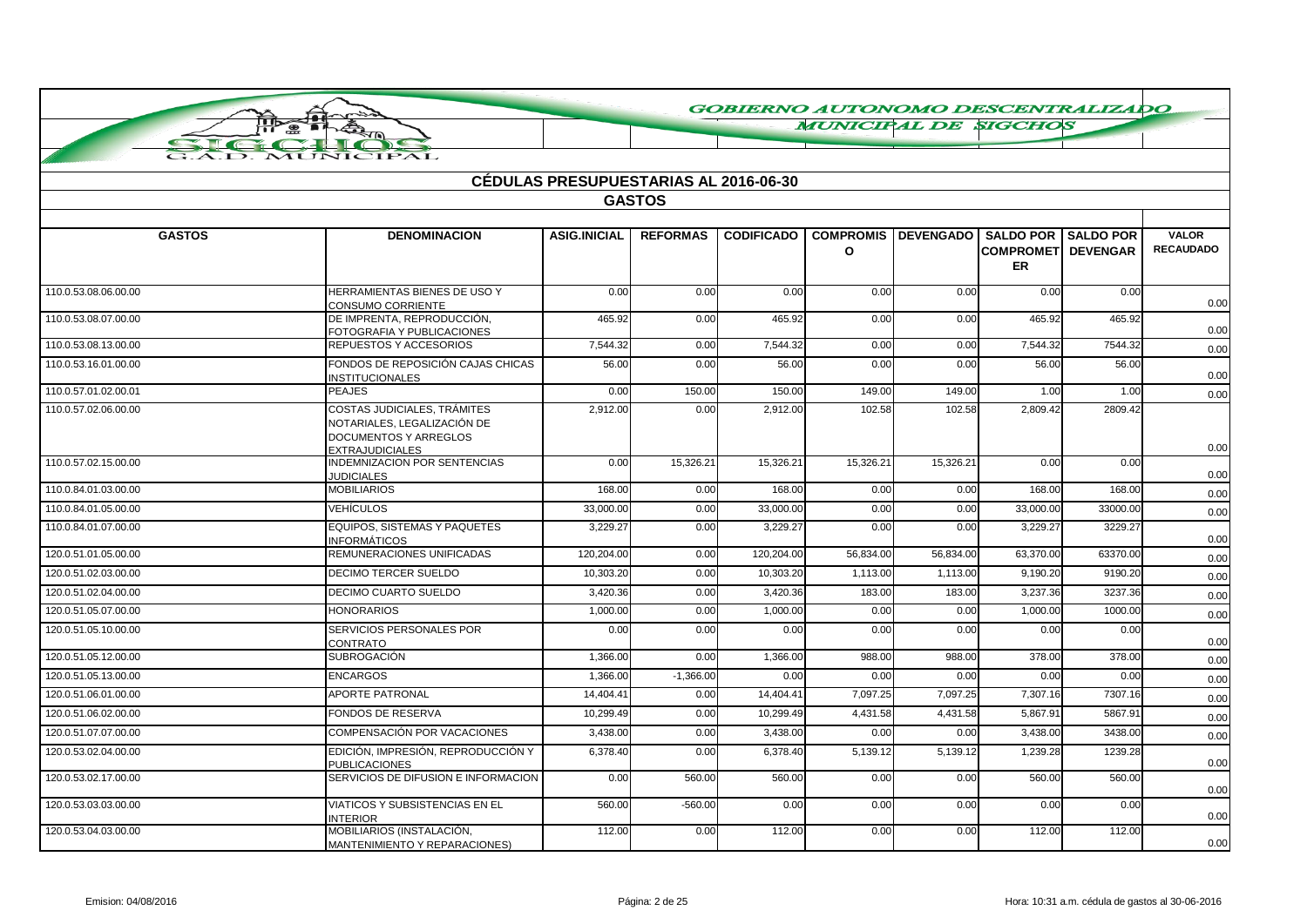**MUNICIPAL DE SIGCHOS** 

| <b>CÉDULAS PRESUPUESTARIAS AL 2016-06-30</b> |                                                                                              |                     |                 |                   |                                  |                  |                               |                                                 |                                  |  |  |
|----------------------------------------------|----------------------------------------------------------------------------------------------|---------------------|-----------------|-------------------|----------------------------------|------------------|-------------------------------|-------------------------------------------------|----------------------------------|--|--|
|                                              |                                                                                              |                     | <b>GASTOS</b>   |                   |                                  |                  |                               |                                                 |                                  |  |  |
|                                              |                                                                                              |                     |                 |                   |                                  |                  |                               |                                                 |                                  |  |  |
| <b>GASTOS</b>                                | <b>DENOMINACION</b>                                                                          | <b>ASIG.INICIAL</b> | <b>REFORMAS</b> | <b>CODIFICADO</b> | <b>COMPROMIS</b><br>$\mathbf{o}$ | <b>DEVENGADO</b> | <b>COMPROMET</b><br><b>ER</b> | <b>SALDO POR I SALDO POR</b><br><b>DEVENGAR</b> | <b>VALOR</b><br><b>RECAUDADO</b> |  |  |
| 120.0.53.06.01.00.00                         | CONSULTORÍA, ASESORÍA E<br><b>INVESTIGACIÓN ESPECIALIZADA</b><br>ORGANICO PP (ARRASTRE 2012) | 18,480.00           | 0.00            | 18,480.00         | 0.00                             | 0.00             | 18,480.00                     | 18480.00                                        | 0.00                             |  |  |
| 120.0.53.06.03.00.00                         | SERVICIO DE CAPACITACION                                                                     | 2.542.40            | $-2,542.40$     | 0.00              | 0.00                             | 0.00             | 0.00                          | 0.00                                            | 0.00                             |  |  |
| 120.0.53.08.04.00.00                         | <b>MATERIALES DE OFICINA</b>                                                                 | 1,217.10            | 0.00            | 1,217.10          | 0.00                             | 0.00             | 1,217.10                      | 1217.10                                         | 0.00                             |  |  |
| 120.0.53.08.07.00.00                         | DE IMPRENTA, REPRODUCCION Y FOT.<br>PUBLICACIONES                                            | 4.781.28            | $-560.00$       | 4.221.28          | 0.00                             | 0.00             | 4,221.28                      | 4221.28                                         | 0.00                             |  |  |
| 120.0.53.08.13.00.00                         | REPUESTOS Y ACCESORIOS                                                                       | 78.40               | 0.00            | 78.40             | 0.00                             | 0.00             | 78.40                         | 78.40                                           | 0.00                             |  |  |
| 120.0.53.16.01.00.00                         | FONDOS DE REPOSICIÓN CAJAS CHICAS<br><b>INSTITUCIONALES</b>                                  | 56.00               | 0.00            | 56.00             | 0.00                             | 0.00             | 56.00                         | 56.00                                           | 0.00                             |  |  |
| 120.0.56.01.06.00.00                         | DESCUENTOS, COMISIONES Y OTROS<br>CARGOS EN T. Y V.                                          | 3.000.00            | 0.00            | 3.000.00          | 1,331.09                         | 1,331.09         | 1.668.91                      | 1668.91                                         | 0.00                             |  |  |
| 120.0.57.02.03.00.00                         | <b>COMISIONES BANCARIAS</b>                                                                  | 4,000.00            | $-1,024.96$     | 2,975.04          | 257.69                           | 257.69           | 2,717.35                      | 2717.35                                         | 0.00                             |  |  |
| 120.0.58.01.01.00.00                         | GOBIERNO CENTRAL (APORTE 5 X MIL)                                                            | 24,999.96           | 0.00            | 24,999.96         | 13,043.87                        | 13,043.87        | 11,956.09                     | 11956.09                                        | 0.00                             |  |  |
| 120.0.58.04.07.00.00                         | <b>APORTE AME</b>                                                                            | 24,999.96           | 0.00            | 24,999.96         | 10,626.27                        | 10,626.27        | 14,373.69                     | 14373.69                                        | 0.00                             |  |  |
| 120.0.84.01.04.00.00                         | <b>MAQUINARIA Y EQUIPOS</b>                                                                  | 123.20              | 0.00            | 123.20            | 0.00                             | 0.00             | 123.20                        | 123.20                                          | 0.00                             |  |  |
| 120.0.84.01.07.00.00                         | <b>EQUIPOS, SISTEMAS Y PAQUETES</b><br><b>INFORMATICOS</b>                                   | 1,372.00            | 0.00            | 1,372.00          | 0.00                             | 0.00             | 1,372.00                      | 1372.00                                         | 0.00                             |  |  |
| 130.0.51.01.05.00.00                         | REMUNERACIONES UNIFICADAS                                                                    | 11.832.00           | 0.00            | 11,832.00         | 5,916.00                         | 5,916.00         | 5,916.00                      | 5916.00                                         | 0.00                             |  |  |
| 130.0.51.01.06.00.00                         | <b>SALARIOS UNIFICADOS</b>                                                                   | 14,822.00           | 0.00            | 14,822.00         | 7,646.00                         | 7,646.00         | 7,176.00                      | 7176.00                                         | 0.00                             |  |  |
| 130.0.51.02.03.00.00                         | DÉCIMO TERCER SUELDO                                                                         | 2,221.17            | 0.00            | 2,221.17          | 39.17                            | 39.17            | 2,182.00                      | 2182.00                                         | 0.00                             |  |  |
| 130.0.51.02.04.00.00                         | DÉCIMO CUARTO SUELDO                                                                         | 1,140.00            | 0.00            | 1,140.00          | 0.00                             | 0.00             | 1,140.00                      | 1140.00                                         | 0.00                             |  |  |
| 130.0.51.03.04.00.00                         | <b>COMPENSACIÓN POR TRANSPORTE</b>                                                           | 296.70              | 0.00            | 296.70            | 184.80                           | 184.80           | 111.90                        | 111.90                                          | 0.00                             |  |  |
| 130.0.51.03.06.00.00                         | COMPENSACIÓN POR ALIMENTACIÓN                                                                | 1,961.25            | 0.00            | 1,961.25          | 1,254.50                         | 1,254.50         | 706.75                        | 706.75                                          | 0.00                             |  |  |
| 130.0.51.04.01.00.00                         | POR CARGAS FAMILIARES                                                                        | 163.80              | 0.00            | 163.80            | 68.42                            | 68.42            | 95.38                         | 95.38                                           | 0.00                             |  |  |
| 130.0.51.04.08.00.00                         | POR ANTIGÜEDAD                                                                               | 255.48              | 0.00            | 255.48            | 164.40                           | 164.40           | 91.08                         | 91.08                                           | 0.00                             |  |  |
| 130.0.51.06.01.00.00                         | <b>APORTE PATRONAL</b>                                                                       | 3,165.95            | 0.00            | 3,165.95          | 1,542.88                         | 1,542.88         | 1,623.07                      | 1623.07                                         | 0.00                             |  |  |
| 130.0.51.06.02.00.00                         | <b>FONDOS DE RESERVA</b>                                                                     | 2,211.52            | 0.00            | 2,211.52          | 980.93                           | 980.93           | 1,230.59                      | 1230.59                                         | 0.00                             |  |  |
| 130.0.51.07.04.00.00                         | COMPENSACIÓN POR DESAHUCIO                                                                   | 150.00              | 0.00            | 150.00            | 0.00                             | 0.00             | 150.00                        | 150.00                                          | 0.00                             |  |  |
| 130.0.53.03.03.00.00                         | VIÁTICOS Y SUBSISTENCIAS EN EL<br><b>INTERIOR</b>                                            | 80.00               | $-80.00$        | 0.00              | 0.00                             | 0.00             | 0.00                          | 0.00                                            | 0.00                             |  |  |
| 130.0.53.06.03.00.00                         | SERVICIO DE CAPACITACION                                                                     | 403.20              | $-403.20$       | 0.00              | 0.00                             | 0.00             | 0.00                          | 0.00                                            | 0.00                             |  |  |
| 130.0.53.08.02.00.00                         | VESTUARIO LENCERIA Y PRENDAS DE<br><b>PROTECCION</b>                                         | 338.00              | 0.00            | 338.00            | 0.00                             | 0.00             | 338.00                        | 338.00                                          | 0.00                             |  |  |
| 130.0.53.08.04.00.00                         | <b>MATERIALES DE OFICINA</b>                                                                 | 253.76              | 0.00            | 253.76            | 0.00                             | 0.00             | 253.76                        | 253.76                                          | 0.00                             |  |  |

ПЪ

 $\bullet$ 

 $\tau$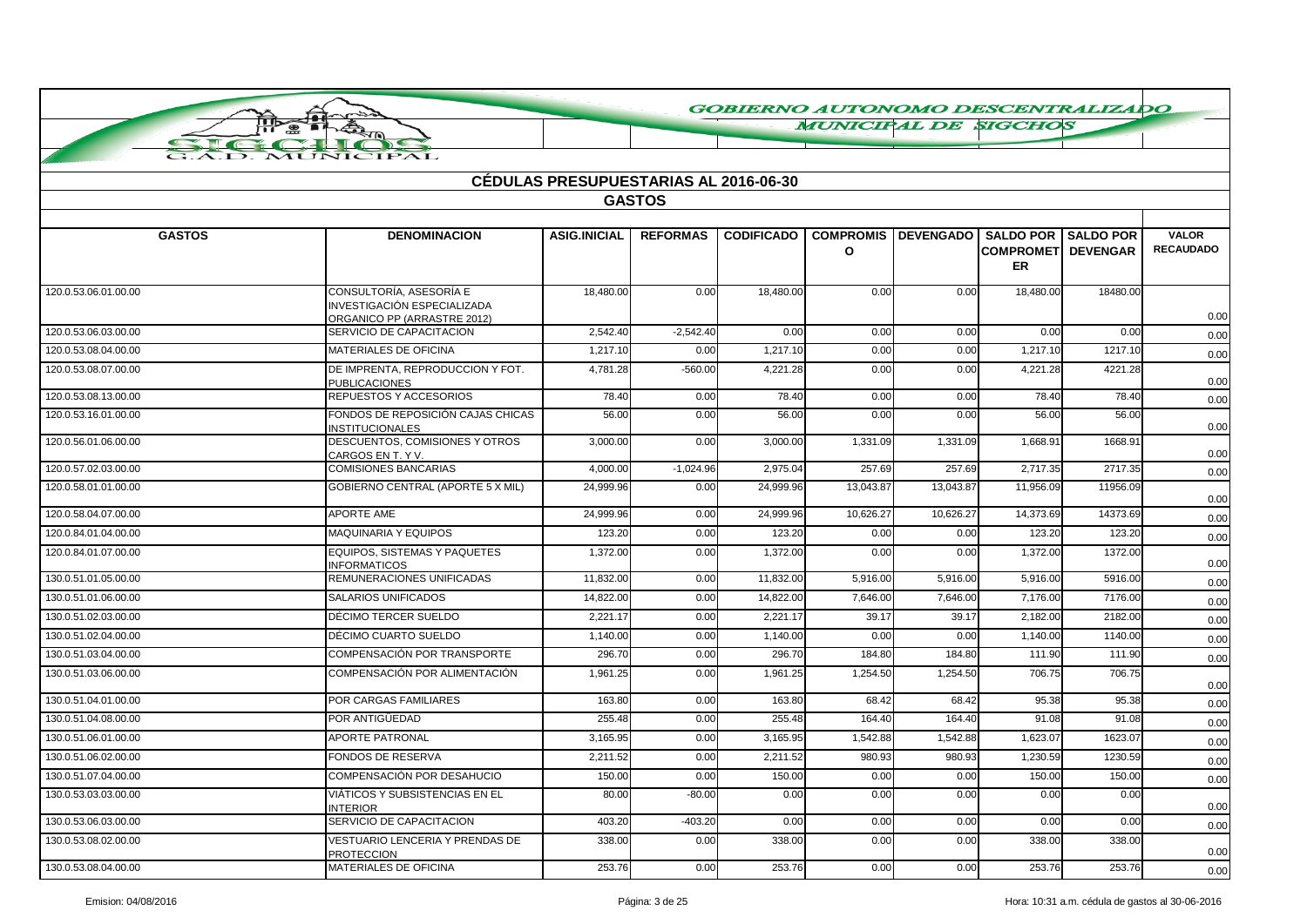**MUNICIPAL DE SIGCHOS** 

|                      |                                                             | <b>CÉDULAS PRESUPUESTARIAS AL 2016-06-30</b> |                 |                   |              |                                                      |                                         |          |                                  |
|----------------------|-------------------------------------------------------------|----------------------------------------------|-----------------|-------------------|--------------|------------------------------------------------------|-----------------------------------------|----------|----------------------------------|
|                      |                                                             |                                              | <b>GASTOS</b>   |                   |              |                                                      |                                         |          |                                  |
| <b>GASTOS</b>        | <b>DENOMINACION</b>                                         | <b>ASIG.INICIAL</b>                          | <b>REFORMAS</b> | <b>CODIFICADO</b> | $\mathbf{o}$ | <b>COMPROMIS   DEVENGADO   SALDO POR   SALDO POR</b> | <b>COMPROMETI DEVENGAR</b><br><b>ER</b> |          | <b>VALOR</b><br><b>RECAUDADO</b> |
| 130.0.53.08.07.00.00 | MATERIALES DE IMPRENTA, REPRODUC.<br>FOTOG. Y PUBLIC.       | 224.00                                       | 0.00            | 224.00            | 0.00         | 0.00                                                 | 224.00                                  | 224.00   | 0.00                             |
| 130.0.53.16.01.00.00 | FONDOS DE REPOSICIÓN CAJAS CHICAS<br><b>INSTITUCIONALES</b> | 20.16                                        | 0.00            | 20.16             | 0.00         | 0.00                                                 | 20.16                                   | 20.16    | 0.00                             |
| 130.0.84.01.03.00.00 | <b>MOBILIARIOS</b>                                          | 179.20                                       | 0.00            | 179.20            | 0.00         | 0.00                                                 | 179.20                                  | 179.20   | 0.00                             |
| 130.0.84.01.07.00.00 | <b>EQUIPOS, SISTEMAS Y PAQUETES</b><br><b>NFORMATICOS</b>   | 1.008.00                                     | 0.00            | 1.008.00          | 0.00         | 0.00                                                 | 1.008.00                                | 1008.00  | 0.00                             |
| 140.0.51.01.05.00.00 | REMUNERACIONES UNIFICADAS                                   | 47,580.00                                    | 0.00            | 47,580.00         | 23,790.00    | 23,790.00                                            | 23,790.00                               | 23790.00 | 0.00                             |
| 140.0.51.02.03.00.00 | DÉCIMO TERCER SUELDO                                        | 3,965.04                                     | 0.00            | 3,965.04          | 768.00       | 768.00                                               | 3,197.04                                | 3197.04  | 0.00                             |
| 140.0.51.02.04.00.00 | DÉCIMO CUARTO SUELDO                                        | 1,140.12                                     | 0.00            | 1,140.12          | 122.00       | 122.00                                               | 1,018.12                                | 1018.12  | 0.00                             |
| 140.0.51.05.07.00.00 | <b>HONORARIOS</b>                                           | 2,000.00                                     | 0.00            | 2,000.00          | 844.80       | 844.80                                               | 1,155.20                                | 1155.20  | 0.00                             |
| 140.0.51.06.01.00.00 | <b>APORTE PATRONAL</b>                                      | 5,543.16                                     | 0.00            | 5.543.16          | 1,966.32     | 1,966.32                                             | 3,576.84                                | 3576.84  | 0.00                             |
| 140.0.51.06.02.00.00 | <b>FONDOS DE RESERVA</b>                                    | 3,963.36                                     | 0.00            | 3,963.36          | 1,541.61     | 1,541.61                                             | 2,421.75                                | 2421.75  | 0.00                             |
| 140.0.51.07.07.00.00 | COMPENSACIÓN POR VACACIONES                                 | 2,304.00                                     | 0.00            | 2,304.00          | 1,689.60     | 1,689.60                                             | 614.40                                  | 614.40   | 0.00                             |
| 140.0.53.01.05.00.00 | TELECOMUNICACIONES (TELÉFONO E<br>INTERNET)                 | 672.00                                       | 0.00            | 672.00            | 47.82        | 47.82                                                | 624.18                                  | 624.18   | 0.00                             |
| 140.0.53.01.06.00.00 | SERVICIOS DE CORREO                                         | 201.60                                       | 0.00            | 201.60            | 0.00         | 0.00                                                 | 201.60                                  | 201.60   | 0.00                             |
| 140.0.53.02.04.00.00 | EDICIÓN, IMPRESION, REPRODUCCION Y<br>PUBLICACIÓN           | 2,432.08                                     | 0.00            | 2,432.08          | 285.60       | 285.60                                               | 2,146.48                                | 2146.48  | 0.00                             |
| 140.0.53.08.04.00.00 | MATERIALES DE OFICINA                                       | 267.21                                       | 0.00            | 267.21            | 0.00         | 0.00                                                 | 267.21                                  | 267.21   | 0.00                             |
| 140.0.53.08.07.00.00 | MATERIALES DE IMPRESIÓN, FOTOG.<br>REPROD. Y PUBLIC.        | 1,702.40                                     | 0.00            | 1,702.40          | 336.00       | 336.00                                               | 1,366.40                                | 1366.40  | 0.00                             |
| 140.0.53.08.13.00.00 | REPUESTOS Y ACCESORIOS                                      | 8.96                                         | 0.00            | 8.96              | 0.00         | 0.00                                                 | 8.96                                    | 8.96     | 0.00                             |
| 140.0.53.16.01.00.00 | FONDOS DE REPOSICIÓN CAJAS CHICAS<br><b>INSTITUCIONALES</b> | 20.16                                        | 0.00            | 20.16             | 0.00         | 0.00                                                 | 20.16                                   | 20.16    | 0.00                             |
| 150.0.51.01.05.00.00 | REMUNERACIONES UNIFICADAS                                   | 98,964.00                                    | 0.00            | 98,964.00         | 49,482.00    | 49,482.00                                            | 49,482.00                               | 49482.00 | 0.00                             |
| 150.0.51.01.06.00.00 | <b>SALARIOS UNIFICADOS</b>                                  | 76,776.00                                    | $-6,480.00$     | 70,296.00         | 32,076.00    | 32,076.00                                            | 38,220.00                               | 38220.00 | 0.00                             |
| 150.0.51.02.03.00.00 | <b>DECIMO TERCER SUELDO</b>                                 | 19,917.66                                    | $-540.00$       | 19,377.66         | 624.68       | 624.68                                               | 18,752.98                               | 18752.98 | 0.00                             |
| 150.0.51.02.04.00.00 | <b>DECIMO CUARTO SUELDO</b>                                 | 9,422.52                                     | $-367.02$       | 9,055.50          | 244.00       | 244.00                                               | 8,811.50                                | 8811.50  | 0.00                             |
| 150.0.51.03.04.00.00 | COMPENSACIÓN POR TRANSPORTE                                 | 1,606.40                                     | 0.00            | 1,606.40          | 794.60       | 794.60                                               | 811.80                                  | 811.80   | 0.00                             |
| 150.0.51.03.06.00.00 | COMPENSACIÓN POR ALIMENTACIÓN                               | 10,464.00                                    | 0.00            | 10,464.00         | 5,357.00     | 5,357.00                                             | 5,107.00                                | 5107.00  | 0.00                             |
| 150.0.51.04.01.00.00 | POR CARGAS FAMILIARES                                       | 1.672.79                                     | 0.00            | 1,672.79          | 828.68       | 828.68                                               | 844.11                                  | 844.11   | 0.00                             |
| 150.0.51.04.08.00.00 | POR ANTIGÜEDAD                                              | 1,074.54                                     | 0.00            | 1,074.54          | 604.63       | 604.63                                               | 469.91                                  | 469.91   | 0.00                             |
| 150.0.51.05.07.00.00 | <b>HONORARIOS</b>                                           | 1,000.00                                     | 0.00            | 1,000.00          | 0.00         | 0.00                                                 | 1,000.00                                | 1000.00  | 0.00                             |

ПЪ  $\bullet$ 

 $\tau$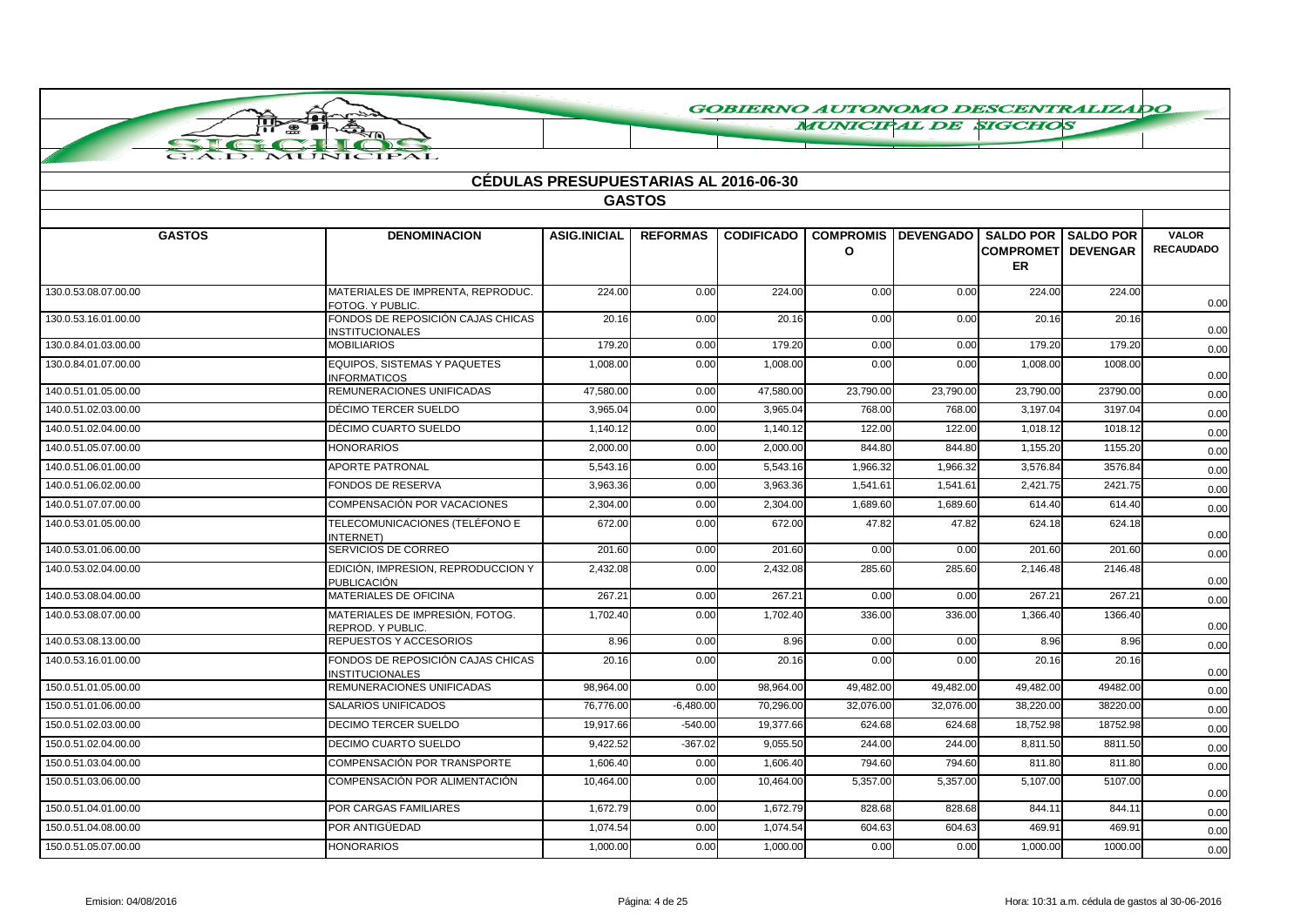**MUNICIPAL DE SIGCHOS** 

|                      |                                                                                                            | <b>CÉDULAS PRESUPUESTARIAS AL 2016-06-30</b> |                 |                   |                                  |                  |                                                         |                 |                                  |
|----------------------|------------------------------------------------------------------------------------------------------------|----------------------------------------------|-----------------|-------------------|----------------------------------|------------------|---------------------------------------------------------|-----------------|----------------------------------|
|                      |                                                                                                            |                                              | <b>GASTOS</b>   |                   |                                  |                  |                                                         |                 |                                  |
| <b>GASTOS</b>        | <b>DENOMINACION</b>                                                                                        | <b>ASIG.INICIAL</b>                          | <b>REFORMAS</b> | <b>CODIFICADO</b> | <b>COMPROMIS</b><br>$\mathbf{o}$ | <b>DEVENGADO</b> | <b>SALDO POR I SALDO POR</b><br><b>COMPROMET</b><br>ER. | <b>DEVENGAR</b> | <b>VALOR</b><br><b>RECAUDADO</b> |
| 150.0.51.05.10.00.00 | SERVICIOS PERSONALES POR<br><b>CONTRATO</b>                                                                | 61.044.00                                    | $-13.851.21$    | 47.192.79         | 19,649.00                        | 19.649.00        | 27.543.79                                               | 27543.79        | 0.00                             |
| 150.0.51.05.12.00.00 | <b>SUBROGACIÓN</b>                                                                                         | 1,240.00                                     | 0.00            | 1,240.00          | 0.00                             | 0.00             | 1,240.00                                                | 1240.00         | 0.00                             |
| 150.0.51.05.13.00.00 | <b>ENCARGOS</b>                                                                                            | 1.240.00                                     | $-1.240.00$     | 0.00              | 0.00                             | 0.00             | 0.00                                                    | 0.00            | 0.00                             |
| 150.0.51.06.01.00.00 | <b>APORTE PATRONAL</b>                                                                                     | 28,093.25                                    | $-787.32$       | 27.305.93         | 11,814.39                        | 11.814.39        | 15,491.54                                               | 15491.54        | 0.00                             |
| 150.0.51.06.02.00.00 | <b>FONDOS DE RESERVA</b>                                                                                   | 19,813.90                                    | $-539.88$       | 19.274.02         | 6.788.21                         | 6,788.21         | 12,485.81                                               | 12485.81        | 0.00                             |
| 150.0.51.07.04.00.00 | COMPENSACIÓN POR DESAHUCIO                                                                                 | 1,000.00                                     | 0.00            | 1,000.00          | 0.00                             | 0.00             | 1,000.00                                                | 1000.00         | 0.00                             |
| 150.0.51.07.07.00.00 | COMPENSACIÓN POR VACACIONES                                                                                | 2,226.00                                     | $-2,226.00$     | 0.00              | 0.00                             | 0.00             | 0.00                                                    | 0.00            | 0.00                             |
| 150.0.53.01.04.00.00 | <b>ENERGIA ELECTRICA</b>                                                                                   | 10,933.76                                    | 0.00            | 10,933.76         | 1,568.17                         | 1,568.17         | 9,365.59                                                | 9365.59         | 0.00                             |
| 150.0.53.01.05.00.00 | TELECOMUNICACIONES (TELÉFONO E<br>INTERNET)                                                                | 24,639.96                                    | 0.00            | 24.639.96         | 11,044.65                        | 11.044.65        | 13,595.31                                               | 13595.31        | 0.00                             |
| 150.0.53.02.04.00.00 | EDICION, IMPRESION, REPRODUCCION Y<br><b>PUBLICACIONES</b>                                                 | 771.40                                       | $-369.60$       | 401.80            | 0.00                             | 0.00             | 401.80                                                  | 401.80          | 0.00                             |
| 150.0.53.02.07.00.00 | DIFUSION, INFORMACION Y PUBLICIDAD                                                                         | 448.00                                       | 369.60          | 817.60            | 799.68                           | 799.68           | 17.92                                                   | 17.92           | 0.00                             |
| 150.0.53.03.03.00.00 | VIATICOS Y SUBSISTENCIAS EN EL<br><b>INTERIOR</b>                                                          | 1,800.00                                     | $-1,800.00$     | 0.00              | 0.00                             | 0.00             | 0.00                                                    | 0.00            | 0.00                             |
| 150.0.53.04.02.00.00 | EDIFICIOS, LOCALES Y RESIDENCIAS Y<br>CABLEADO ESTRUCTURADO<br>INSTALACION (MANTENIMIENTO Y<br>REPARACION) | 5,600.00                                     | 0.00            | 5,600.00          | 0.00                             | 0.00             | 5,600.00                                                | 5600.00         | 0.00                             |
| 150.0.53.04.03.00.00 | MOBILIARIOS (MANTENIMIENTO)                                                                                | 560.00                                       | 0.00            | 560.00            | 0.00                             | 0.00             | 560.00                                                  | 560.00          | 0.00                             |
| 150.0.53.04.04.00.00 | MAQUINARIAS Y EQUIPOS (INSTALACIÓN,<br>MANTENIMIENTO Y REPARACIONES)                                       | 5,936.00                                     | 0.00            | 5,936.00          | 0.00                             | 0.00             | 5,936.00                                                | 5936.00         | 0.00                             |
| 150.0.53.04.05.00.00 | VEHÍCULOS (INSTALACIÓN,<br>MANTENIMIENTO Y REPARACIONES)                                                   | 224.00                                       | 0.00            | 224.00            | 0.00                             | 0.00             | 224.00                                                  | 224.00          | 0.00                             |
| 150.0.53.04.18.00.00 | GASTOS EN MANTENIMIENTO DE ÁREAS<br>VERDES Y ARREGLO DE VÍAS INTERNAS                                      | 560.00                                       | 0.00            | 560.00            | 0.00                             | 0.00             | 560.00                                                  | 560.00          | 0.00                             |
| 150.0.53.06.03.00.00 | SERVICIO DE CAPACITACION                                                                                   | 5,600.00                                     | $-5,600.00$     | 0.00              | 0.00                             | 0.00             | 0.00                                                    | 0.00            | 0.00                             |
| 150.0.53.07.04.00.00 | MANTENIMIENTO DE SISTEMAS<br><b>INFORMATICOS</b>                                                           | 20,384.00                                    | 0.00            | 20,384.00         | 1,358.88                         | 1,358.88         | 19,025.12                                               | 19025.12        | 0.00                             |
| 150.0.53.08.02.00.00 | VESTUARIO LENCERIA Y PRENDAS DE<br><b>PROTECCION</b>                                                       | 3,004.88                                     | 0.00            | 3,004.88          | 0.00                             | 0.00             | 3,004.88                                                | 3004.88         | 0.00                             |
| 150.0.53.08.03.00.00 | <b>COMBUSTIBLES Y LUBRICANTES</b>                                                                          | 732.48                                       | 0.00            | 732.48            | 0.00                             | 0.00             | 732.48                                                  | 732.48          | 0.00                             |
| 150.0.53.08.04.00.00 | <b>MATERIALES DE OFICINA</b>                                                                               | 2,464.99                                     | 0.00            | 2,464.99          | 0.00                             | 0.00             | 2,464.99                                                | 2464.99         | 0.00                             |
| 150.0.53.08.05.00.00 | <b>MATERIALES DE ASEO</b>                                                                                  | 1,295.62                                     | 0.00            | 1,295.62          | 0.00                             | 0.00             | 1,295.62                                                | 1295.62         | 0.00                             |
| 150.0.53.08.06.00.00 | <b>HERRAMIENTAS</b>                                                                                        | 315.56                                       | 0.00            | 315.56            | 0.00                             | 0.00             | 315.56                                                  | 315.56          | 0.00                             |

Пīк

 $\sum_{i=1}^{n}$ 

 $\bullet$ 

 $TPAI$ 

Ŧ.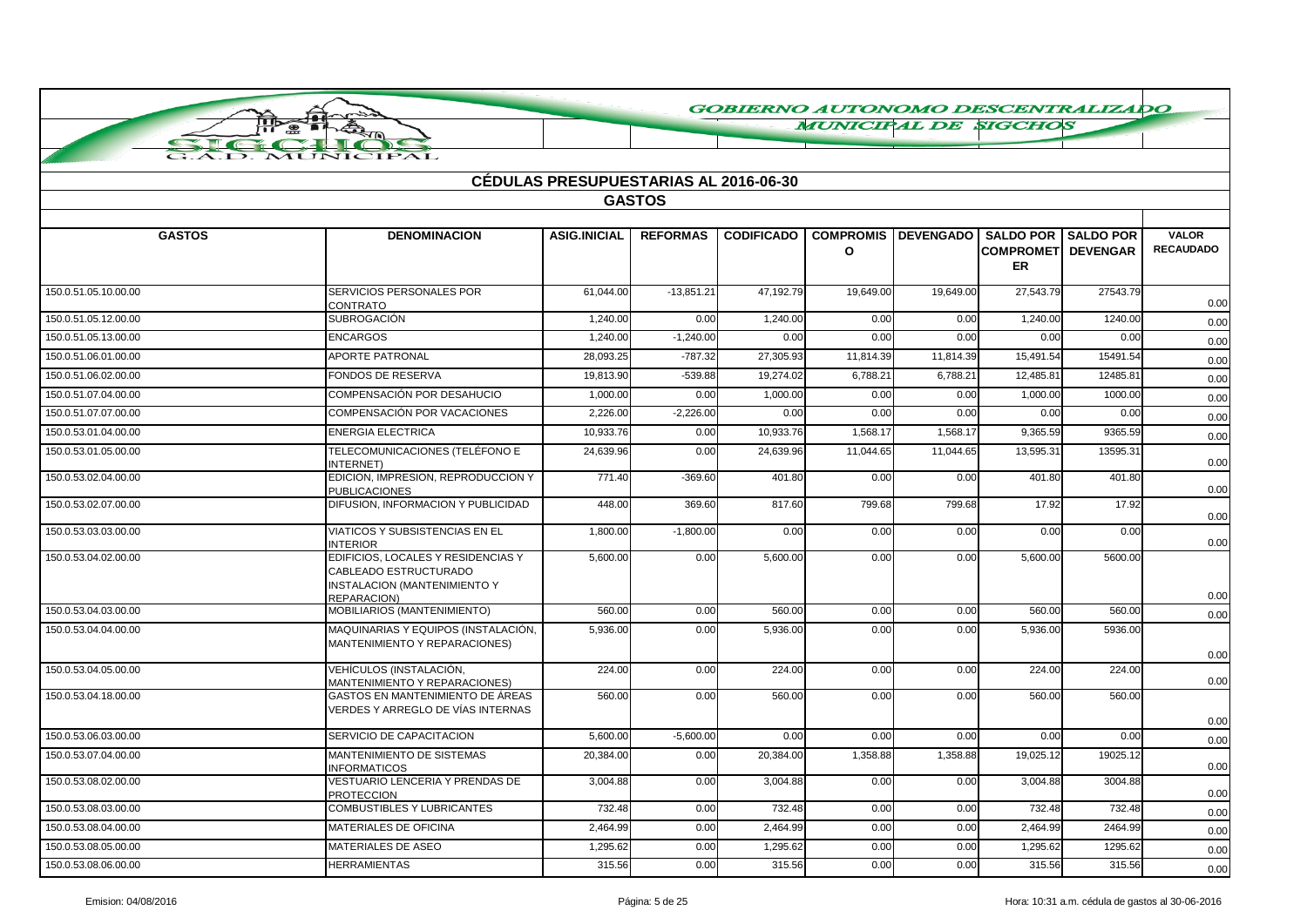**MUNICIPAL DE SIGCHOS** 

|                      |                                                                                                                                                                               | <b>CÉDULAS PRESUPUESTARIAS AL 2016-06-30</b> |                 |                   |                             |                  |                                                             |                  |                                  |
|----------------------|-------------------------------------------------------------------------------------------------------------------------------------------------------------------------------|----------------------------------------------|-----------------|-------------------|-----------------------------|------------------|-------------------------------------------------------------|------------------|----------------------------------|
|                      |                                                                                                                                                                               |                                              | <b>GASTOS</b>   |                   |                             |                  |                                                             |                  |                                  |
|                      |                                                                                                                                                                               |                                              |                 |                   |                             |                  |                                                             |                  |                                  |
| <b>GASTOS</b>        | <b>DENOMINACION</b>                                                                                                                                                           | <b>ASIG.INICIAL</b>                          | <b>REFORMAS</b> | <b>CODIFICADO</b> | <b>COMPROMIS</b><br>$\circ$ | <b>DEVENGADO</b> | <b>SALDO POR</b><br><b>COMPROMETI DEVENGAR</b><br><b>ER</b> | <b>SALDO POR</b> | <b>VALOR</b><br><b>RECAUDADO</b> |
| 150.0.53.08.07.00.00 | DE IMPRENTA, REPRODUCCION Y FOT.<br><b>PUBLICACIONES</b>                                                                                                                      | 6.978.72                                     | 0.00            | 6,978.72          | 0.00                        | 0.00             | 6,978.72                                                    | 6978.72          | 0.00                             |
| 150.0.53.08.11.00.00 | <b>INSUMOS, BIENES, MATERIALES Y</b><br>SUMINISTROS PARA LA CONSTRUCCIÓN,<br>ELÉCTRICOS, PLOMERÍA, CARPINTERÍA,<br>SEÑALIZACIÓN VIAL. NAVEGACIÓN Y<br><b>CONTRA INCENDIOS</b> | 15.590.18                                    | 0.00            | 15,590.18         | 0.00                        | 0.00             | 15.590.18                                                   | 15590.18         |                                  |
| 150.0.53.08.13.00.00 | REPUESTOS Y ACCESORIOS                                                                                                                                                        | 3,028.48                                     | 0.00            | 3,028.48          | 0.00                        | 0.00             | 3,028.48                                                    | 3028.48          | 0.00<br>0.00                     |
| 150.0.53.08.19.00.00 | ADQUISICIÓN DE ACCESORIOS E<br>INSUMOS QUÍMICOS Y ORGÁNICOS                                                                                                                   | 872.95                                       | 0.00            | 872.95            | 820.80                      | 820.80           | 52.15                                                       | 52.15            | 0.00                             |
| 150.0.53.08.99.00.00 | OTROS DE USO Y CONSUMO CORRIENTE                                                                                                                                              | 0.00                                         | 2,000.00        | 2,000.00          | 0.00                        | 0.00             | 2,000.00                                                    | 2000.00          | 0.00                             |
| 150.0.53.14.08.00.00 | BIENES ARTÍSTICOS, CULTURALES,<br>BIENES DEPORTIVOS Y SÍMBOLOS<br><b>PATRIOS</b>                                                                                              | 560.00                                       | 0.00            | 560.00            | 0.00                        | 0.00             | 560.00                                                      | 560.00           | 0.00                             |
| 150.0.53.16.01.00.00 | FONDOS DE REPOSICIÓN CAJAS CHICAS<br><b>INSTITUCIONALES</b>                                                                                                                   | 112.00                                       | 0.00            | 112.00            | 0.00                        | 0.00             | 112.00                                                      | 112.00           | 0.00                             |
| 150.0.57.01.02.00.01 | <b>MATRICULACION</b>                                                                                                                                                          | 8,960.00                                     | $-150.00$       | 8,810.00          | 1,310.62                    | 1,310.62         | 7,499.38                                                    | 7499.38          | 0.00                             |
| 150.0.57.01.02.00.02 | PERMISOS DE FUNCIONAMIENTO                                                                                                                                                    | 9,105.60                                     | $-80.00$        | 9,025.60          | 0.00                        | 0.00             | 9,025.60                                                    | 9025.60          | 0.00                             |
| 150.0.57.01.02.00.03 | <b>IMPUESTO AL RODAJE</b>                                                                                                                                                     | 1,120.00                                     | 0.00            | 1,120.00          | 0.00                        | 0.00             | 1,120.00                                                    | 1120.00          | 0.00                             |
| 150.0.57.02.01.00.01 | <b>SEGUROS</b>                                                                                                                                                                | 81,928.00                                    | $-20,000.00$    | 61,928.00         | 52,603.33                   | 52,603.33        | 9,324.67                                                    | 9324.67          | 0.00                             |
| 150.0.57.02.01.00.02 | <b>SPATT</b>                                                                                                                                                                  | 4.480.00                                     | 0.00            | 4.480.00          | 1,607.69                    | 1,607.69         | 2.872.31                                                    | 2872.31          | 0.00                             |
| 150.0.84.01.03.00.00 | <b>MOBILIARIOS</b>                                                                                                                                                            | 873.60                                       | 0.00            | 873.60            | 0.00                        | 0.00             | 873.60                                                      | 873.60           | 0.00                             |
| 150.0.84.01.04.00.00 | MAQUINARIA Y EQUIPO                                                                                                                                                           | 985.60                                       | 5,000.00        | 5,985.60          | 0.00                        | 0.00             | 5,985.60                                                    | 5985.60          | 0.00                             |
| 150.0.84.01.07.00.00 | EQUIPOS, SISTEMAS Y PAQUETES<br><b>INFORMATICOS</b>                                                                                                                           | 5,964.00                                     | 0.00            | 5,964.00          | 0.00                        | 0.00             | 5,964.00                                                    | 5964.00          | 0.00                             |
| 160.0.51.01.05.00.00 | REMUNERACIONES UNIFICADAS                                                                                                                                                     | 52,716.00                                    | $-5,719.00$     | 46,997.00         | 25,541.00                   | 25,541.00        | 21,456.00                                                   | 21456.00         | 0.00                             |
| 160.0.51.02.03.00.00 | DECIMO TERCER SUELDO                                                                                                                                                          | 4,578.46                                     | $-476.56$       | 4,101.90          | 340.41                      | 340.41           | 3,761.49                                                    | 3761.49          | 0.00                             |
| 160.0.51.02.04.00.00 | <b>DECIMO CUARTO SUELDO</b>                                                                                                                                                   | 1,520.16                                     | $-221.69$       | 1,298.47          | 152.50                      | 152.50           | 1,145.97                                                    | 1145.97          | 0.00                             |
| 160.0.51.05.12.00.00 | <b>SUBROGACION</b>                                                                                                                                                            | 1,409.00                                     | 0.00            | 1,409.00          | 0.00                        | 0.00             | 1,409.00                                                    | 1409.00          | 0.00                             |
| 160.0.51.05.13.00.00 | <b>ENCARGOS</b>                                                                                                                                                               | 764.30                                       | 0.00            | 764.30            | 0.00                        | 0.00             | 764.30                                                      | 764.30           | 0.00                             |
| 160.0.51.06.01.00.00 | <b>APORTE PATRONAL</b>                                                                                                                                                        | 6,400.81                                     | $-666.26$       | 5,734.55          | 3,070.80                    | 3,070.80         | 2,663.75                                                    | 2663.75          | 0.00                             |
| 160.0.51.06.02.00.00 | <b>FONDOS DE RESERVA</b>                                                                                                                                                      | 4,508.77                                     | $-476.42$       | 4,032.35          | 2,010.27                    | 2,010.27         | 2,022.08                                                    | 2022.08          | 0.00                             |
| 160.0.51.07.07.00.00 | COMPENSACIÓN POR VACACIONES                                                                                                                                                   | 2,226.00                                     | 0.00            | 2,226.00          | 190.61                      | 190.61           | 2,035.39                                                    | 2035.39          | 0.00                             |
| 160.0.53.01.05.00.00 | TELECOMUNICACIONES (TELÉFONO E<br>INTERNET)                                                                                                                                   | 672.00                                       | 0.00            | 672.00            | 333.78                      | 333.78           | 338.22                                                      | 338.22           | 0.00                             |

**A** 

-43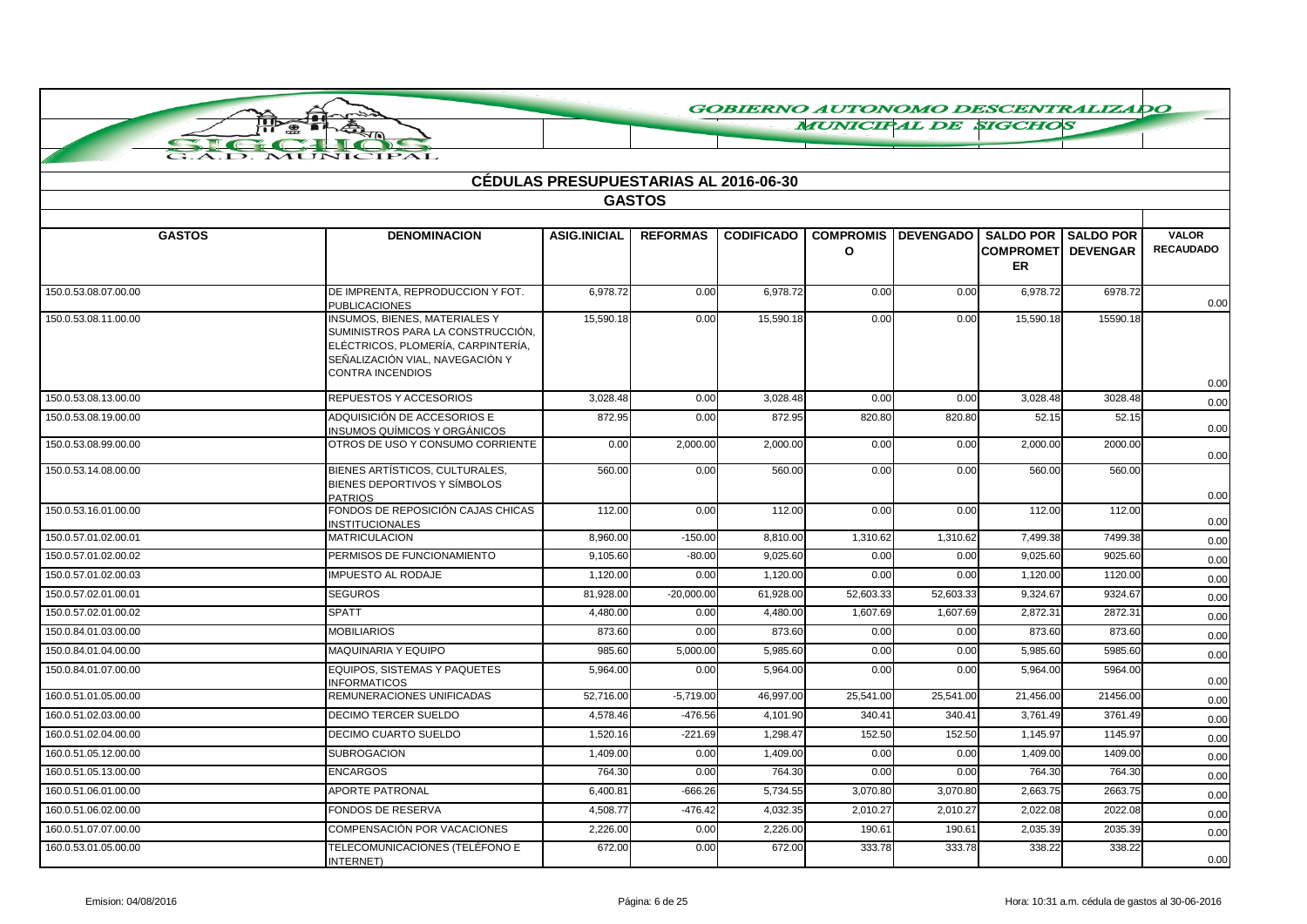**MUNICIPAL DE SIGCHOS** 

|  | <b>MUNICIPAL</b> |  |
|--|------------------|--|
|  |                  |  |

 $\sim$ 

 $\star$ 

| <b>CÉDULAS PRESUPUESTARIAS AL 2016-06-30</b> |                                                                                |                     |                 |                   |                              |                  |                                                   |                                     |                                  |
|----------------------------------------------|--------------------------------------------------------------------------------|---------------------|-----------------|-------------------|------------------------------|------------------|---------------------------------------------------|-------------------------------------|----------------------------------|
| <b>GASTOS</b>                                |                                                                                |                     |                 |                   |                              |                  |                                                   |                                     |                                  |
|                                              |                                                                                |                     |                 |                   |                              |                  |                                                   |                                     |                                  |
| <b>GASTOS</b>                                | <b>DENOMINACION</b>                                                            | <b>ASIG.INICIAL</b> | <b>REFORMAS</b> | <b>CODIFICADO</b> | <b>COMPROMIS</b><br>$\Omega$ | <b>DEVENGADO</b> | <b>SALDO POR</b><br><b>COMPROMET</b><br><b>ER</b> | <b>SALDO POR</b><br><b>DEVENGAR</b> | <b>VALOR</b><br><b>RECAUDADO</b> |
| 160.0.53.02.17.00.00                         | DIFUSIÓN E INFORMACIÓN                                                         | 1,120.00            | 1,744.00        | 2,864.00          | 0.00                         | 0.00             | 2,864.00                                          | 2864.00                             | 0.00                             |
| 160.0.53.02.22.00.00                         | SERVICIOS Y DERECHOS EN<br>PRODUCCIÓN Y PROGRAMACIÓN DE<br>RADIO Y TELEVISIÓN  | 560.00              | 0.00            | 560.00            | 0.00                         | 0.00             | 560.00                                            | 560.00                              | 0.00                             |
| 160.0.53.04.04.00.00                         | MANTENIMIENTO Y CONSERVACION DE<br>MAQUINARIA Y EQUIPOS                        | 3,242.40            | $-2,744.00$     | 498.40            | 0.00                         | 0.00             | 498.40                                            | 498.40                              | 0.00                             |
| 160.0.53.06.05.00.00                         | ESTUDIO Y DISEÑO DE PROYECTOS                                                  | 0.00                | 1,000.00        | 1,000.00          | 0.00                         | 0.00             | 1,000.00                                          | 1000.00                             | 0.00                             |
| 160.0.53.08.04.00.00                         | <b>MATERIALES DE OFICINA</b>                                                   | 82.37               | 0.00            | 82.37             | 0.00                         | 0.00             | 82.37                                             | 82.37                               | 0.00                             |
| 160.0.53.08.07.00.00                         | MATERIALES DE IMPRESIÓN,<br>FOTOGRAFIA, REPRODUCCION Y<br><b>PUBLICACIONES</b> | 295.68              | 0.00            | 295.68            | 0.00                         | 0.00             | 295.68                                            | 295.68                              | 0.00                             |
| 160.0.53.16.01.00.00                         | FONDOS DE REPOSICIÓN CAJAS CHICAS<br><b>INSTITUCIONALES</b>                    | 16.80               | 0.00            | 16.80             | 0.00                         | 0.00             | 16.80                                             | 16.80                               | 0.00                             |
| 160.0.84.01.03.00.00                         | <b>MOBILIARIOS</b>                                                             | 224.00              | 0.00            | 224.00            | 0.00                         | 0.00             | 224.00                                            | 224.00                              | 0.00                             |
| 160.0.84.01.04.00.00                         | MAQUINARIA Y EQUIPO                                                            | 1,120.00            | 0.00            | 1,120.00          | 0.00                         | 0.00             | 1,120.00                                          | 1120.00                             | 0.00                             |
| 160.0.84.01.07.00.00                         | EQUIPOS, SISTEMAS Y PAQUETES<br><b>INFORMATICOS</b>                            | 2,296.00            | 0.00            | 2,296.00          | 0.00                         | 0.00             | 2,296.00                                          | 2296.00                             | 0.00                             |
| 170.0.51.01.05.00.00                         | REMUNERACIONES UNIFICADAS                                                      | 11,832.00           | 0.00            | 11,832.00         | 5,916.00                     | 5,916.00         | 5,916.00                                          | 5916.00                             | 0.00                             |
| 170.0.51.01.06.00.00                         | SALARIOS UNIFICADOS                                                            | 25,624.74           | $-12,480.00$    | 13,144.74         | 6,638.00                     | 6,638.00         | 6,506.74                                          | 6506.74                             | 0.00                             |
| 170.0.51.02.03.00.00                         | DÉCIMO TERCER SUELDO                                                           | 3,121.43            | 0.00            | 3,121.43          | 13.17                        | 13.17            | 3,108.26                                          | 3108.26                             | 0.00                             |
| 170.0.51.02.04.00.00                         | DÉCIMO CUARTO SUELDO                                                           | 1,900.00            | 0.00            | 1,900.00          | 0.00                         | 0.00             | 1,900.00                                          | 1900.00                             | 0.00                             |
| 170.0.51.03.04.00.00                         | COMPENSACIÓN POR TRANSPORTE                                                    | 537.40              | 0.00            | 537.40            | 167.70                       | 167.70           | 369.70                                            | 369.70                              | 0.00                             |
| 170.0.51.03.06.00.00                         | COMPENSACIÓN POR ALIMENTACIÓN                                                  | 3,502.50            | 0.00            | 3,502.50          | 1,153.75                     | 1,153.75         | 2,348.75                                          | 2348.75                             | 0.00                             |
| 170.0.51.04.01.00.00                         | POR CARGAS FAMILIARES                                                          | 489.44              | 0.00            | 489.44            | 138.32                       | 138.32           | 351.12                                            | 351.12                              | 0.00                             |
| 170.0.51.04.08.00.00                         | POR ANTIGÜEDAD                                                                 | 220.61              | 0.00            | 220.61            | 122.98                       | 122.98           | 97.63                                             | 97.63                               | 0.00                             |
| 170.0.51.05.10.00.00                         | SERVICIOS PERSONALES POR<br>CONTRATO                                           | 0.00                | 5,270.00        | 5,270.00          | 0.00                         | 0.00             | 5,270.00                                          | 5270.00                             | 0.00                             |
| 170.0.51.06.01.00.00                         | <b>APORTE PATRONAL</b>                                                         | 4,482.52            | 0.00            | 4,482.52          | 1,598.22                     | 1,598.22         | 2,884.30                                          | 2884.30                             | 0.00                             |
| 170.0.51.06.02.00.00                         | <b>FONDOS DE RESERVA</b>                                                       | 3,113.71            | 0.00            | 3,113.71          | 858.14                       | 858.14           | 2,255.57                                          | 2255.57                             | 0.00                             |
| 170.0.53.01.04.00.00                         | <b>ENERGIA ELECTRICA</b>                                                       | 336.00              | 0.00            | 336.00            | 108.13                       | 108.13           | 227.87                                            | 227.87                              | 0.00                             |
| 170.0.53.01.05.00.00                         | <b>TELECOMUNICACIONES</b>                                                      | 672.00              | 0.00            | 672.00            | 235.62                       | 235.62           | 436.38                                            | 436.38                              | 0.00                             |
| 170.0.53.02.03.00.00                         | ALMACENAMIENTO, EMBALAJE, ENVASE Y<br>RECARGA DE EXTINTORES                    | 533.12              | 0.00            | 533.12            | 0.00                         | 0.00             | 533.12                                            | 533.12                              | 0.00                             |
| 170.0.53.03.03.00.00                         | <b>VIATICOS Y SUBSISTENCIAS EN EL</b><br><b>NTERIOR</b>                        | 320.00              | 0.00            | 320.00            | 0.00                         | 0.00             | 320.00                                            | 320.00                              | 0.00                             |
| 170.0.53.04.05.00.00                         | MANTEN, Y REPARAC, DE VEHÍCULOS                                                | 3.024.00            | 0.00            | 3.024.00          | 15.00                        | 15.00            | 3.009.00                                          | 3009.00                             | 0.00                             |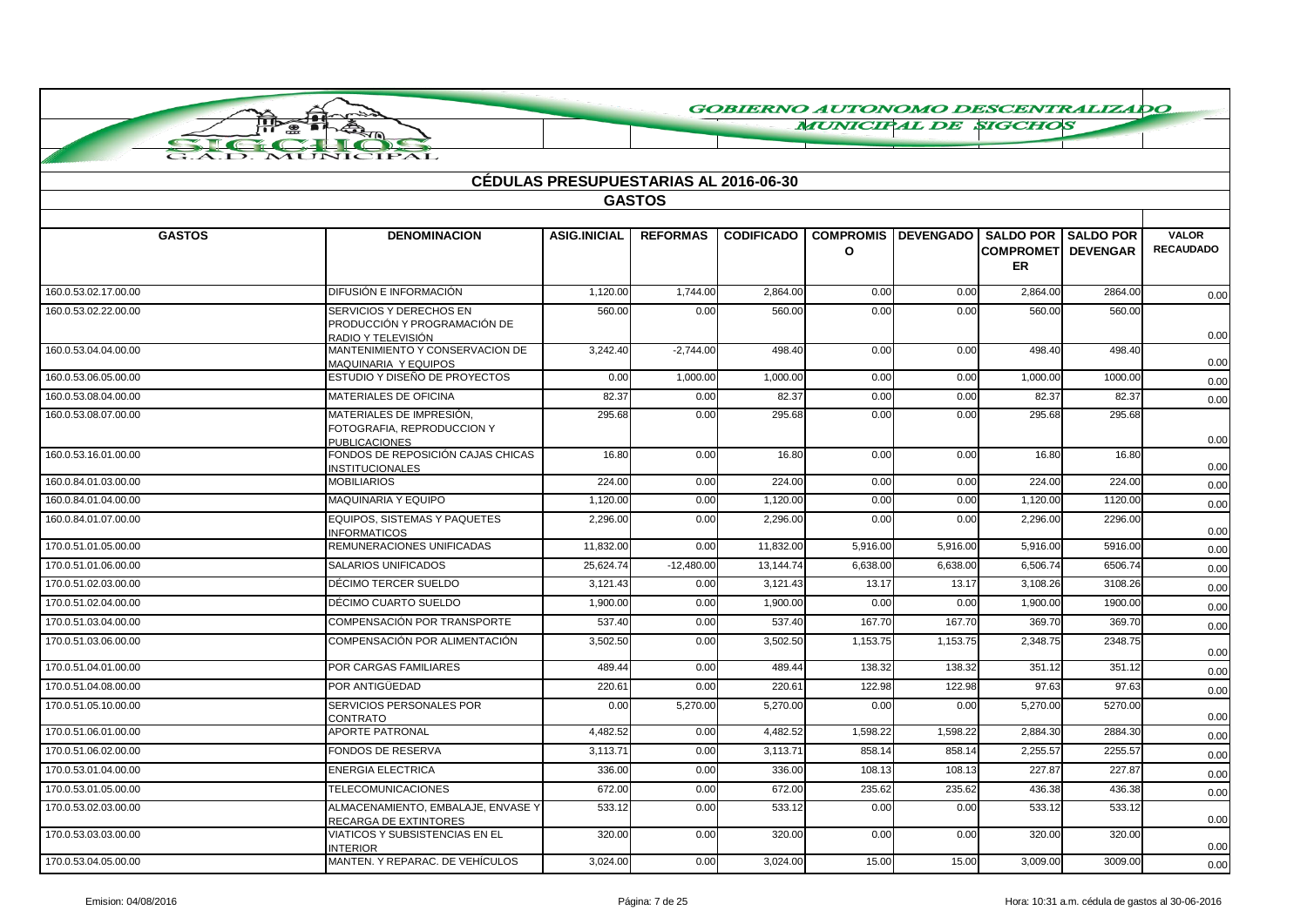**MUNICIPAL DE SIGCHOS** 

|                      |                                                                                                                                                                                                                  | <b>CEDULAS PRESUPUESTARIAS AL 2016-06-30</b> |                 |                   |                                  |                                   |                                        |           |                                  |
|----------------------|------------------------------------------------------------------------------------------------------------------------------------------------------------------------------------------------------------------|----------------------------------------------|-----------------|-------------------|----------------------------------|-----------------------------------|----------------------------------------|-----------|----------------------------------|
|                      |                                                                                                                                                                                                                  |                                              | <b>GASTOS</b>   |                   |                                  |                                   |                                        |           |                                  |
| <b>GASTOS</b>        | <b>DENOMINACION</b>                                                                                                                                                                                              | <b>ASIG.INICIAL</b>                          | <b>REFORMAS</b> | <b>CODIFICADO</b> | <b>COMPROMIS</b><br>$\mathbf{o}$ | DEVENGADO   SALDO POR   SALDO POR | <b>COMPROMET DEVENGAR</b><br><b>ER</b> |           | <b>VALOR</b><br><b>RECAUDADO</b> |
|                      |                                                                                                                                                                                                                  |                                              |                 |                   |                                  |                                   |                                        |           |                                  |
| 170.0.53.08.02.00.00 | <b>VESTUARIO LENCERIA Y PRENDAS DE</b><br><b>PROTECCION</b>                                                                                                                                                      | 5,094.40                                     | 0.00            | 5,094.40          | 0.00                             | 0.00                              | 5,094.40                               | 5094.40   | 0.00                             |
| 170.0.53.08.03.00.00 | <b>COMBUSTIBLES Y LUBRICANTES</b>                                                                                                                                                                                | 2,046.69                                     | 0.00            | 2,046.69          | 1,223.68                         | 403.40                            | 823.01                                 | 1643.29   | 0.00                             |
| 170.0.53.08.04.00.00 | <b>MATERIALES DE OFICINA</b>                                                                                                                                                                                     | 148.62                                       | 0.00            | 148.62            | 0.00                             | 0.00                              | 148.62                                 | 148.62    | 0.00                             |
| 170.0.53.08.05.00.00 | SUMINISTROS DE ASEO                                                                                                                                                                                              | 104.38                                       | 0.00            | 104.38            | 0.00                             | 0.00                              | 104.38                                 | 104.38    | 0.00                             |
| 170.0.53.08.06.00.00 | <b>HERRAMIENTAS</b>                                                                                                                                                                                              | 0.00                                         | 0.00            | 0.00              | 0.00                             | 0.00                              | 0.00                                   | 0.00      | 0.00                             |
| 170.0.53.08.07.00.00 | MATERIALES DE IMPRENTA, REPRODUC.,<br>FOTOG. Y PUBLICAC.                                                                                                                                                         | 89.60                                        | 0.00            | 89.60             | 0.00                             | 0.00                              | 89.60                                  | 89.60     | 0.00                             |
| 170.0.53.08.10.00.00 | <b>DISPOSITIVOS MEDICOS</b>                                                                                                                                                                                      | 0.00                                         | 0.00            | 0.00              | 0.00                             | 0.00                              | 0.00                                   | 0.00      | 0.00                             |
| 170.0.53.08.13.00.00 | REPUESTOS Y ACCESORIOS                                                                                                                                                                                           | 2,150.40                                     | 4,630.00        | 6,780.40          | 0.00                             | 0.00                              | 6,780.40                               | 6780.40   | 0.00                             |
| 170.0.57.01.02.00.00 | <b>MATRICULACION VEHICULAR</b>                                                                                                                                                                                   | 800.00                                       | 0.00            | 800.00            | 296.07                           | 296.07                            | 503.93                                 | 503.93    | 0.00                             |
| 170.0.57.02.01.00.00 | <b>SEGUROS</b>                                                                                                                                                                                                   | 1.000.00                                     | 0.00            | 1.000.00          | 285.21                           | 285.21                            | 714.79                                 | 714.79    | 0.00                             |
| 170.0.57.02.03.00.00 | <b>COMISIONES BANCARIAS</b>                                                                                                                                                                                      | 200.00                                       | 0.00            | 200.00            | 25.70                            | 25.70                             | 174.30                                 | 174.30    | 0.00                             |
| 170.0.75.01.07.00.00 | CONSTRUCCION DE UN TANQUE<br>CISTERNA                                                                                                                                                                            | 8,000.00                                     | 0.00            | 8,000.00          | 0.00                             | 0.00                              | 8,000.00                               | 8000.00   | 0.00                             |
| 170.0.84.01.03.00.00 | <b>MOBILIARIOS</b>                                                                                                                                                                                               | 492.80                                       | 0.00            | 492.80            | 0.00                             | 0.00                              | 492.80                                 | 492.80    | 0.00                             |
| 170.0.84.01.04.00.00 | <b>MAQUINARIA Y EQUIPOS</b>                                                                                                                                                                                      | 63,722.56                                    | 132,076.65      | 195,799.21        | 0.00                             | 0.00                              | 195,799.21                             | 195799.21 | 0.00                             |
| 170.0.84.01.05.00.00 | <b>VEHICULO</b>                                                                                                                                                                                                  | 130,000.00                                   | 0.00            | 130,000.00        | 0.00                             | 0.00                              | 130,000.00                             | 130000.00 | 0.00                             |
| 170.0.84.01.06.00.00 | <b>HERRAMIENTAS</b>                                                                                                                                                                                              | 0.00                                         | 680.00          | 680.00            | 0.00                             | 0.00                              | 680.00                                 | 680.00    | 0.00                             |
| 170.0.84.01.07.00.00 | EQUIPOS. SISTEMAS Y PAQUETES<br><b>INFORMATICOS</b>                                                                                                                                                              | 1.456.00                                     | 0.00            | 1.456.00          | 0.00                             | 0.00                              | 1.456.00                               | 1456.00   | 0.00                             |
| 180.0.51.01.05.00.00 | REMUNERACIONES UNIFICADAS                                                                                                                                                                                        | 23,664.00                                    | 0.00            | 23,664.00         | 11,832.00                        | 11,832.00                         | 11,832.00                              | 11832.00  | 0.00                             |
| 180.0.51.02.03.00.00 | DÉCIMO TERCER SUELDO                                                                                                                                                                                             | 2,789.04                                     | 0.00            | 2,789.04          | 0.00                             | 0.00                              | 2,789.04                               | 2789.04   | 0.00                             |
| 180.0.51.02.04.00.00 | DÉCIMO CUARTO SUELDO                                                                                                                                                                                             | 1,140.12                                     | 0.00            | 1,140.12          | 0.00                             | 0.00                              | 1,140.12                               | 1140.12   | 0.00                             |
| 180.0.51.05.10.00.00 | SERVICIOS PERSONALES POR<br>CONTRATO                                                                                                                                                                             | 9.804.00                                     | 0.00            | 9,804.00          | 4,902.00                         | 4.902.00                          | 4,902.00                               | 4902.00   | 0.00                             |
| 180.0.51.06.01.00.00 | <b>APORTE PATRONAL</b>                                                                                                                                                                                           | 3.899.04                                     | 0.00            | 3.899.04          | 1.949.58                         | 1.949.58                          | 1.949.46                               | 1949.46   | 0.00                             |
| 180.0.51.06.02.00.00 | <b>FONDOS DE RESERVA</b>                                                                                                                                                                                         | 2,787.84                                     | 0.00            | 2,787.84          | 903.43                           | 903.43                            | 1,884.41                               | 1884.41   | 0.00                             |
| 180.0.53.02.04.00.00 | EDICIÓN, IMPRESIÓN, REPRODUCCIÓN,<br>PUBLICACIONES SUSCRIPCIONES,<br>FOTOCOPIADO, TRADUCCIÓN,<br>EMPASTADO, ENMARCACIÓN,<br>SERIGRAFÍA, FOTOGRAFÍA,<br>CARNETIZACIÓN, FILMACIÓN E IMÁGENES<br><b>SATELITALES</b> | 67.20                                        | 0.00            | 67.20             | 0.00                             | 0.00                              | 67.20                                  | 67.20     | 0.00                             |

 $\overline{\mathsf{nb}}$ ❀

**AUNIC**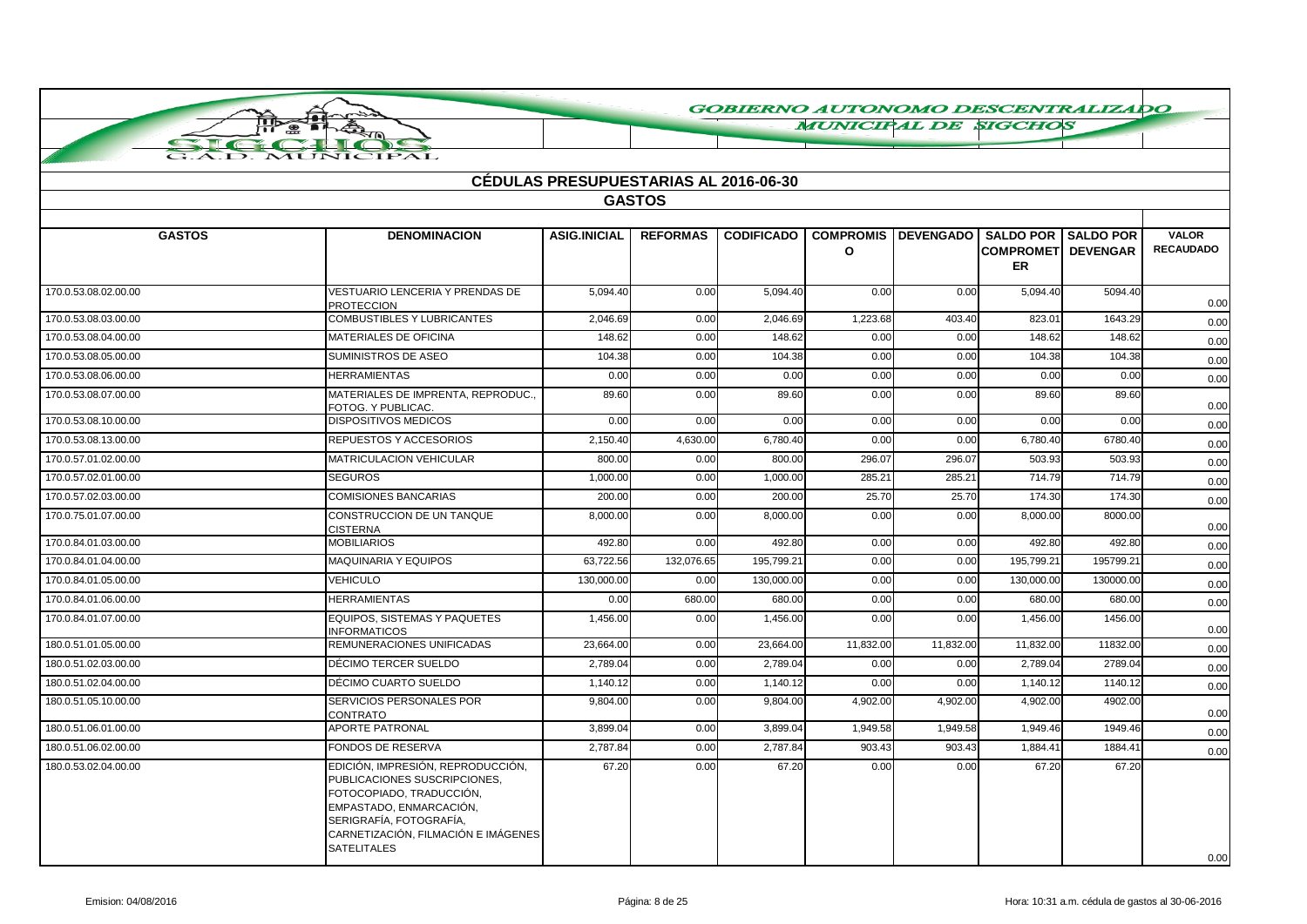**MUNICIPAL DE SIGCHOS** 

| <b>CÉDULAS PRESUPUESTARIAS AL 2016-06-30</b> |                                                             |                     |                 |                   |                                  |                  |                                                                       |          |                                  |  |
|----------------------------------------------|-------------------------------------------------------------|---------------------|-----------------|-------------------|----------------------------------|------------------|-----------------------------------------------------------------------|----------|----------------------------------|--|
|                                              |                                                             |                     | <b>GASTOS</b>   |                   |                                  |                  |                                                                       |          |                                  |  |
| <b>GASTOS</b>                                | <b>DENOMINACION</b>                                         | <b>ASIG.INICIAL</b> | <b>REFORMAS</b> | <b>CODIFICADO</b> | <b>COMPROMIS</b><br>$\mathbf{o}$ | <b>DEVENGADO</b> | <b>SALDO POR SALDO POR</b><br><b>COMPROMETI DEVENGAR</b><br><b>ER</b> |          | <b>VALOR</b><br><b>RECAUDADO</b> |  |
| 180.0.53.03.03.00.00                         | <b>VIATICOS Y SUBSISTENCIAS EN EL</b><br><b>INTERIOR</b>    | 240.00              | $-240.00$       | 0.00              | 0.00                             | 0.00             | 0.00                                                                  | 0.00     | 0.00                             |  |
| 180.0.53.08.04.00.00                         | <b>MATERIALES DE OFICINA</b>                                | 24.38               | 0.00            | 24.38             | 0.00                             | 0.00             | 24.38                                                                 | 24.38    | 0.00                             |  |
| 180.0.53.08.07.00.00                         | DE IMPRENTA, REPRODUCCION Y FOT.<br><b>PUBLICACIONES</b>    | 854.56              | 0.00            | 854.56            | 0.00                             | 0.00             | 854.56                                                                | 854.56   | 0.00                             |  |
| 180.0.53.16.01.00.00                         | FONDOS DE REPOSICIÓN CAJAS CHICAS<br><b>INSTITUCIONALES</b> | 11.20               | 0.00            | 11.20             | 0.00                             | 0.00             | 11.20                                                                 | 11.20    | 0.00                             |  |
| 180.0.58.01.02.00.01                         | AL CONSEJO DE PROTECCIÓN DE<br><b>DERECHOS</b>              | 30,000.00           | 0.00            | 30,000.00         | 30,000.00                        | 30,000.00        | 0.00                                                                  | 0.00     | 0.00                             |  |
| 180.0.84.01.03.00.00                         | <b>MOBILIARIOS</b>                                          | 2.912.00            | 0.00            | 2,912.00          | 0.00                             | 0.00             | 2.912.00                                                              | 2912.00  | 0.00                             |  |
| 180.0.84.01.07.00.00                         | EQUIPOS. SISTEMAS Y PAQUETES<br><b>INFORMATICOS</b>         | 1,092.00            | 0.00            | 1,092.00          | 0.00                             | 0.00             | 1,092.00                                                              | 1092.00  | 0.00                             |  |
| 210.0.71.01.05.00.00                         | REMUNERACIONES UNIFICADAS                                   | 168.720.00          | 0.00            | 168,720.00        | 81.092.00                        | 81.092.00        | 87.628.00                                                             | 87628.00 | 0.00                             |  |
| 210.0.71.01.06.00.00                         | SALARIOS UNIFICADOS                                         | 6,288.00            | 0.00            | 6,288.00          | 3,168.00                         | 3,168.00         | 3,120.00                                                              | 3120.00  | 0.00                             |  |
| 210.0.71.02.03.00.00                         | <b>DECIMO TERCER SUELDO</b>                                 | 17.035.28           | 0.00            | 17.035.28         | 1,128.36                         | 1,128.36         | 15.906.92                                                             | 15906.92 | 0.00                             |  |
| 210.0.71.02.04.00.00                         | <b>DECIMO CUARTO SUELDO</b>                                 | 8,360.84            | 0.00            | 8,360.84          | 633.38                           | 633.38           | 7,727.46                                                              | 7727.46  | 0.00                             |  |
| 210.0.71.03.04.00.00                         | <b>COMPENSACIÓN POR TRANSPORTE</b>                          | 149.60              | 0.00            | 149.60            | 87.40                            | 87.40            | 62.20                                                                 | 62.20    | 0.00                             |  |
| 210.0.71.03.06.00.00                         | COMPENSACIÓN POR ALIMENTACIÓN                               | 990.00              | 0.00            | 990.00            | 588.00                           | 588.00           | 402.00                                                                | 402.00   | 0.00                             |  |
| 210.0.71.04.01.00.00                         | POR CARGAS FAMILIARES                                       | 75.12               | 0.00            | 75.12             | 50.16                            | 50.16            | 24.96                                                                 | 24.96    | 0.00                             |  |
| 210.0.71.04.08.00.00                         | POR ANTIGÜEDAD                                              | 123.36              | 0.00            | 123.36            | 77.60                            | 77.60            | 45.76                                                                 | 45.76    | 0.00                             |  |
| 210.0.71.05.10.00.00                         | SERVICIOS PERSONALES POR<br><b>CONTRATO</b>                 | 29,424.00           | $-8,874.00$     | 20,550.00         | 10,537.93                        | 10,537.93        | 10,012.07                                                             | 10012.07 | 0.00                             |  |
| 210.0.71.05.13.00.00                         | <b>ENCARGOS</b>                                             | 0.00                | 8,874.00        | 8,874.00          | 1,972.00                         | 1,972.00         | 6,902.00                                                              | 6902.00  | 0.00                             |  |
| 210.0.71.06.01.00.00                         | <b>APORTE PATRONAL</b>                                      | 23,844.40           | 0.00            | 23,844.40         | 11,049.42                        | 11,049.42        | 12,794.98                                                             | 12794.98 | 0.00                             |  |
| 210.0.71.06.02.00.00                         | <b>FONDOS DE RESERVA</b>                                    | 17.027.79           | 0.00            | 17.027.79         | 5.154.21                         | 5.154.21         | 11.873.58                                                             | 11873.58 | 0.00                             |  |
| 210.0.73.01.04.00.00                         | <b>ENERGIA ELECTRICA</b>                                    | 1,200.00            | 0.00            | 1,200.00          | 240.93                           | 240.93           | 959.07                                                                | 959.07   | 0.00                             |  |
| 210.0.73.01.05.00.00                         | <b>TELECOMUNICACIONES</b>                                   | 1.500.00            | 0.00            | 1.500.00          | 215.84                           | 215.84           | 1.284.16                                                              | 1284.16  | 0.00                             |  |
| 210.0.73.02.04.00.00                         | EDICIÓN, IMPRESION, REPRODUCCION Y<br><b>PUBLICACIONES</b>  | 48.72               | 0.00            | 48.72             | 0.00                             | 0.00             | 48.72                                                                 | 48.72    | 0.00                             |  |
| 210.0.73.03.03.00.00                         | VIATICOS Y SUBSISTENCIAS EN EL<br><b>INTERIOR</b>           | 1.431.00            | $-1,431.00$     | 0.00              | 0.00                             | 0.00             | 0.00                                                                  | 0.00     | 0.00                             |  |
| 210.0.73.06.03.00.00                         | SERVICIO DE CAPACITACIÓN                                    | 6,000.00            | $-4,448.00$     | 1,552.00          | 0.00                             | 0.00             | 1,552.00                                                              | 1552.00  | 0.00                             |  |
| 210.0.73.08.02.00.00                         | <b>VESTUARIO LENCERIA Y PRENDAS DE</b><br><b>PROTECCION</b> | 169.00              | 0.00            | 169.00            | 0.00                             | 0.00             | 169.00                                                                | 169.00   | 0.00                             |  |
| 210.0.73.08.04.00.00                         | <b>MATERIALES DE OFICINA</b>                                | 694.65              | 0.00            | 694.65            | 0.00                             | 0.00             | 694.65                                                                | 694.65   | 0.00                             |  |
| 210.0.73.08.05.00.00                         | MATERIALES DE ASEO                                          | 134.40              | 0.00            | 134.40            | 0.00                             | 0.00             | 134.40                                                                | 134.40   | 0.00                             |  |

ПЪ

 $\bullet$ 

TUT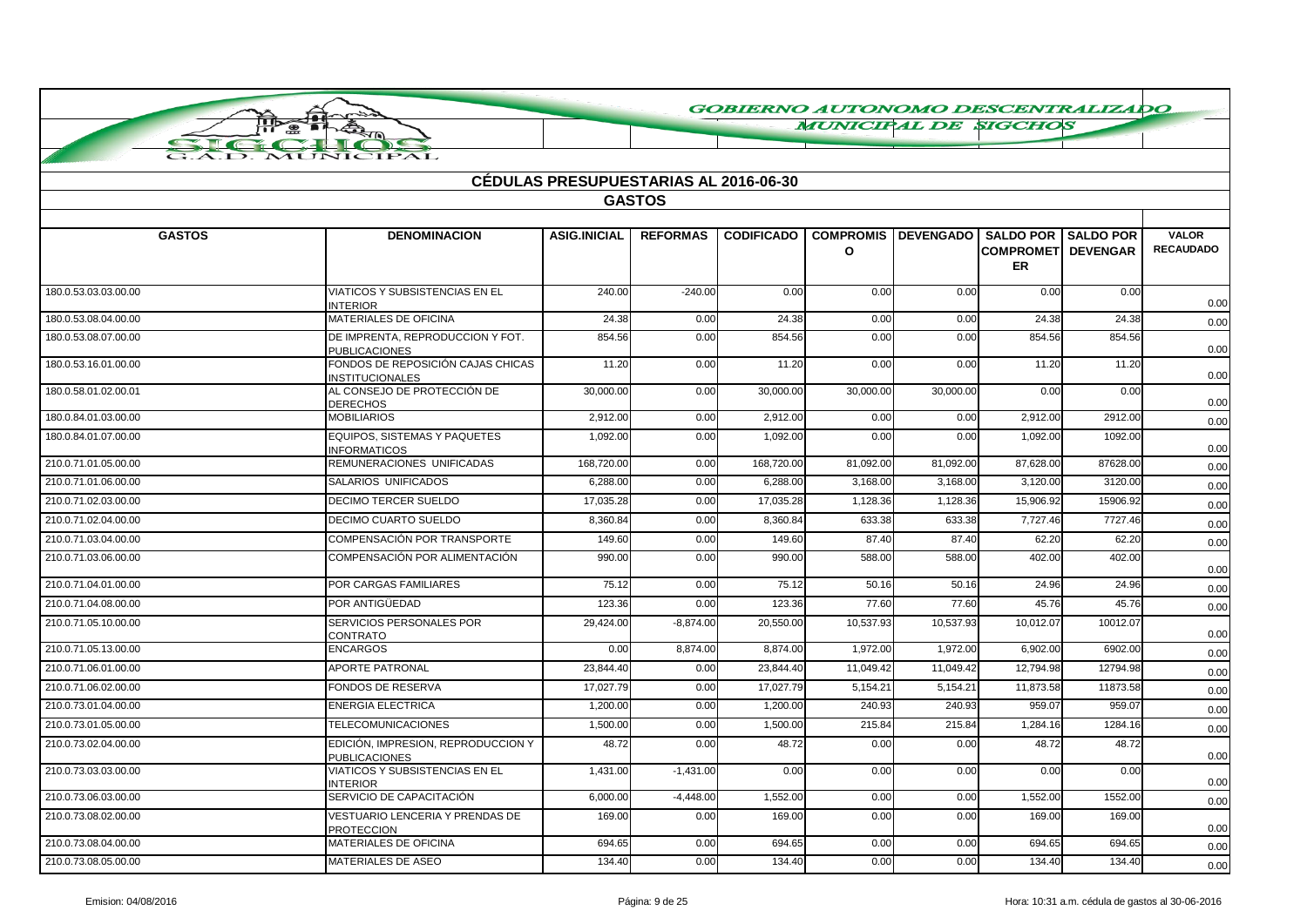**MUNICIPAL DE SIGCHOS** 

|                      |                                                                                                                                                                        | <b>CEDULAS PRESUPUESTARIAS AL 2016-06-30</b> |                 |                   |                              |                  |                                                                      |          |                                  |
|----------------------|------------------------------------------------------------------------------------------------------------------------------------------------------------------------|----------------------------------------------|-----------------|-------------------|------------------------------|------------------|----------------------------------------------------------------------|----------|----------------------------------|
|                      |                                                                                                                                                                        |                                              | <b>GASTOS</b>   |                   |                              |                  |                                                                      |          |                                  |
| <b>GASTOS</b>        | <b>DENOMINACION</b>                                                                                                                                                    | <b>ASIG.INICIAL</b>                          | <b>REFORMAS</b> | <b>CODIFICADO</b> | <b>COMPROMIS</b><br>$\Omega$ | <b>DEVENGADO</b> | <b>SALDO POR SALDO POR</b><br><b>COMPROMET DEVENGAR</b><br><b>ER</b> |          | <b>VALOR</b><br><b>RECAUDADO</b> |
| 210.0.73.08.07.00.00 | MATERIALES DE IMPRENTA, REPRODUC<br>FOTOG. Y PUBLICAC.                                                                                                                 | 560.00                                       | 0.00            | 560.00            | 0.00                         | 0.00             | 560.00                                                               | 560.00   | 0.00                             |
| 210.0.84.01.07.00.00 | EQUIPOS, SISTEMAS Y PAQUETES<br><b>INFORMATICOS</b>                                                                                                                    | 5,040.00                                     | $-5,040.00$     | 0.00              | 0.00                         | 0.00             | 0.00                                                                 | 0.00     | 0.00                             |
| 220.0.71.02.03.00.00 | DÉCIMO TERCER SUELDO                                                                                                                                                   | 986.00                                       | 0.00            | 986.00            | 0.00                         | 0.00             | 986.00                                                               | 986.00   | 0.00                             |
| 220.0.71.02.04.00.00 | DÉCIMO CUARTO SUELDO                                                                                                                                                   | 380.00                                       | 0.00            | 380.00            | 0.00                         | 0.00             | 380.00                                                               | 380.00   | 0.00                             |
| 220.0.71.05.10.00.00 | SERVICIOS PERSONALES POR<br>CONTRATO                                                                                                                                   | 11.832.00                                    | 0.00            | 11,832.00         | 5,916.00                     | 5.916.00         | 5,916.00                                                             | 5916.00  | 0.00                             |
| 220.0.71.06.01.00.00 | <b>APORTE PATRONAL</b>                                                                                                                                                 | 1,378.44                                     | 0.00            | 1,378.44          | 700.87                       | 700.87           | 677.57                                                               | 677.57   | 0.00                             |
| 220.0.71.06.02.00.00 | FONDOS DE RESERVA                                                                                                                                                      | 985.56                                       | 0.00            | 985.56            | 410.65                       | 410.65           | 574.91                                                               | 574.91   | 0.00                             |
| 220.0.73.01.04.00.00 | <b>ENERGIA ELECTRICA</b>                                                                                                                                               | 1,053.96                                     | 0.00            | 1,053.96          | 10.26                        | 10.26            | 1,043.70                                                             | 1043.70  | 0.00                             |
| 220.0.73.02.99.00.00 | <b>OTROS SERVICIOS</b>                                                                                                                                                 | 0.00                                         | 1,600.00        | 1,600.00          | 0.00                         | 0.00             | 1,600.00                                                             | 1600.00  | 0.00                             |
| 220.0.73.05.03.00.00 | MOBILIARIOS (ARRENDAMIENTOS)                                                                                                                                           | 364.50                                       | 0.00            | 364.50            | 0.00                         | 0.00             | 364.50                                                               | 364.50   | 0.00                             |
| 220.0.73.06.03.00.00 | SERVICIO DE CAPACITACIÓN                                                                                                                                               | 300.00                                       | $-300.00$       | 0.00              | 0.00                         | 0.00             | 0.00                                                                 | 0.00     | 0.00                             |
| 220.0.73.06.05.00.00 | ESTUDIOS PARA RECUPERACION DE LA<br>HACIENDA PILAPUCHIN (ARRASTRE 2015)                                                                                                | 20.000.00                                    | 0.00            | 20.000.00         | 0.00                         | 0.00             | 20,000,00                                                            | 20000.00 | 0.00                             |
| 220.0.73.08.04.00.00 | MATERIALES DE OFICINA                                                                                                                                                  | 31.04                                        | 0.00            | 31.04             | 0.00                         | 0.00             | 31.04                                                                | 31.04    | 0.00                             |
| 220.0.73.08.07.00.00 | MATERIALES DE IMPRESIÓN,<br>FOTOGRAFIA, REPROD. Y<br><b>PUBLICACIONES</b>                                                                                              | 44.80                                        | 1,760.00        | 1,804.80          | 0.00                         | 0.00             | 1,804.80                                                             | 1804.80  | 0.00                             |
| 220.0.73.08.11.00.00 | INSUMOS, BIENES, MATERIALES Y<br>SUMINISTROS PARA LA CONSTRUCCIÓN,<br>ELÉCTRICOS, PLOMERÍA, CARPINTERÍA,<br>SEÑALIZACIÓN VIAL, NAVEGACIÓN Y<br><b>CONTRA INCENDIOS</b> | 999.60                                       | 1,368.00        | 2,367.60          | 0.00                         | 0.00             | 2,367.60                                                             | 2367.60  | 0.00                             |
| 220.0.73.14.08.00.00 | BIENES ARTÍSTICOS, CULTURALES.<br>BIENES DEPORTIVOS Y SÍMBOLOS<br><b>PATRIOS</b>                                                                                       | 0.00                                         | 5,040.00        | 5.040.00          | 4.956.00                     | 4.956.00         | 84.00                                                                | 84.00    | 0.00                             |
| 220.0.75.01.04.01.13 | REMODELACION DE LA CASA<br>PATRIMONIAL (ARRASTRE 2015)                                                                                                                 | 109,585.60                                   | 15,000.00       | 124,585.60        | 75,259.07                    | 75,259.07        | 49,326.53                                                            | 49326.53 | 0.00                             |
| 220.0.84.03.01.00.00 | <b>TERRENOS</b>                                                                                                                                                        | 2,000.00                                     | $-616.75$       | 1,383.25          | 0.00                         | 0.00             | 1,383.25                                                             | 1383.25  | 0.00                             |
| 230.0.71.02.03.00.00 | DÉCIMO TERCER SUELDO                                                                                                                                                   | 986.00                                       | 0.00            | 986.00            | 493.02                       | 493.02           | 492.98                                                               | 492.98   | 0.00                             |
| 230.0.71.02.04.00.00 | DÉCIMO CUARTO SUELDO                                                                                                                                                   | 380.00                                       | 0.00            | 380.00            | 183.00                       | 183.00           | 197.00                                                               | 197.00   | 0.00                             |
| 230.0.71.05.10.00.00 | SERVICIOS PERSONALES POR<br><b>CONTRATO</b>                                                                                                                            | 11,832.00                                    | 0.00            | 11,832.00         | 5,916.00                     | 5,916.00         | 5,916.00                                                             | 5916.00  | 0.00                             |
| 230.0.71.06.01.00.00 | <b>APORTE PATRONAL</b>                                                                                                                                                 | 1,378.44                                     | 0.00            | 1,378.44          | 574.35                       | 574.35           | 804.09                                                               | 804.09   | 0.00                             |

ПЪ  $\bullet$ 

**AUNIC**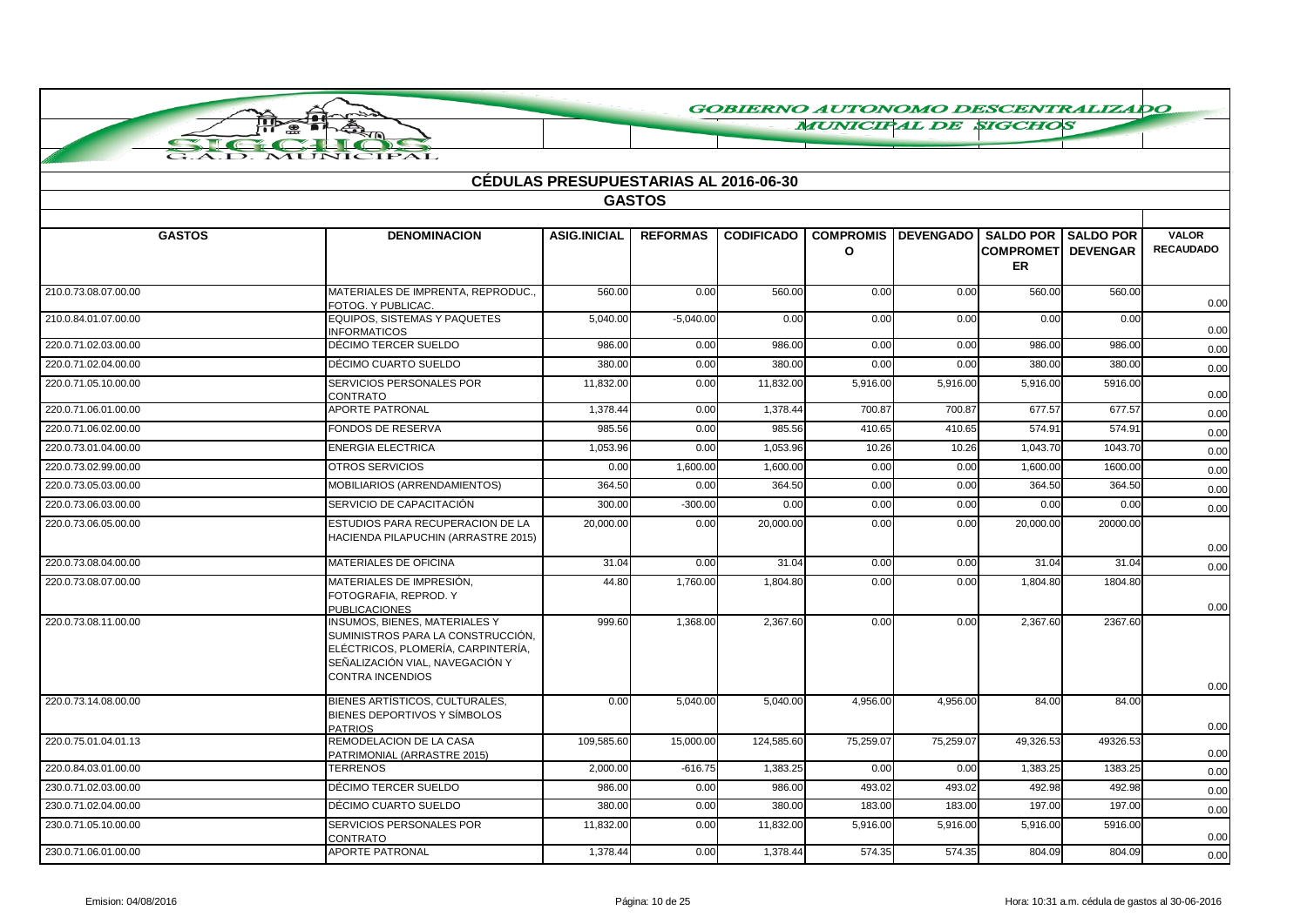**MUNICIPAL DE SIGCHOS** 

|  |  | MUNICIPAL |  |
|--|--|-----------|--|

|                      |                                                                                                                            | <b>CEDULAS PRESUPUESTARIAS AL 2016-06-30</b> | <b>GASTOS</b>   |                   |                                  |                  |                        |                                               |                                  |
|----------------------|----------------------------------------------------------------------------------------------------------------------------|----------------------------------------------|-----------------|-------------------|----------------------------------|------------------|------------------------|-----------------------------------------------|----------------------------------|
|                      |                                                                                                                            |                                              |                 |                   |                                  |                  |                        |                                               |                                  |
| <b>GASTOS</b>        | <b>DENOMINACION</b>                                                                                                        | <b>ASIG.INICIAL</b>                          | <b>REFORMAS</b> | <b>CODIFICADO</b> | <b>COMPROMIS</b><br>$\mathbf{o}$ | <b>DEVENGADO</b> | <b>COMPROMET</b><br>ER | <b>SALDO POR SALDO POR</b><br><b>DEVENGAR</b> | <b>VALOR</b><br><b>RECAUDADO</b> |
| 230.0.71.06.02.00.00 | FONDOS DE RESERVA                                                                                                          | 985.56                                       | 0.00            | 985.56            | 0.00                             | 0.00             | 985.56                 | 985.56                                        | 0.00                             |
| 230.0.73.02.04.00.00 | EDICIÓN, IMPRESION, REPRODUCCION Y<br><b>PUBLICACIONES</b>                                                                 | 552.16                                       | 0.00            | 552.16            | 0.00                             | 0.00             | 552.16                 | 552.16                                        | 0.00                             |
| 230.0.73.02.05.00.00 | ESPECTÁCULOS CULTURALES Y<br>SOCIALES - PROYECTO SIGCHOS,<br>CULTURA, ARTES, DEPORTE,<br>RECREACIÓN E IDENTIDAD.           | 30,000.00                                    | 0.00            | 30,000.00         | 0.00                             | 0.00             | 30,000.00              | 30000.00                                      | 0.00                             |
| 230.0.73.03.03.00.00 | VIATICOS Y SUBSISTENCIAS EN EL<br><b>INTERIOR</b>                                                                          | 80.00                                        | $-80.00$        | 0.00              | 0.00                             | 0.00             | 0.00                   | 0.00                                          | 0.00                             |
| 230.0.73.05.03.00.00 | MOBILIARIOS (ARRENDAMIENTOS)                                                                                               | 786.24                                       | 0.00            | 786.24            | 0.00                             | 0.00             | 786.24                 | 786.24                                        | 0.00                             |
| 230.0.73.08.04.00.00 | MATERIALES DE OFICINA                                                                                                      | 240.12                                       | 0.00            | 240.12            | 0.00                             | 0.00             | 240.12                 | 240.12                                        | 0.00                             |
| 230.0.73.08.07.00.00 | MATERIALES DE IMPRESIÓN.<br>FOTOGRAFIA, REPROD. Y<br><b>PUBLICACIONES</b>                                                  | 134.40                                       | 0.00            | 134.40            | 0.00                             | 0.00             | 134.40                 | 134.40                                        | 0.00                             |
| 230.0.73.08.13.00.00 | REPUESTOS Y ACCESORIOS                                                                                                     | 2,401.28                                     | 0.00            | 2.401.28          | 0.00                             | 0.00             | 2,401.28               | 2401.28                                       | 0.00                             |
| 230.0.73.08.20.00.00 | MENAJE DE COCINA, DE HOGAR,<br>ACCESORIOS DESCARTABLES Y<br>ACCESORIOS DE OFICINA - PROYECTO<br>EQUIPAMIENTO GERONTOLOGICO | 158,345.11                                   | 0.00            | 158,345.11        | 0.00                             | 0.00             | 158,345.1              | 158345.11                                     | 0.00                             |
| 230.0.73.16.01.00.00 | FONDOS DE REPOSICIÓN CAJAS CHICAS<br>EN PROYECTOS Y PROGRAMAS DE<br>INVERSIÓN                                              | 56.00                                        | 0.00            | 56.00             | 0.00                             | 0.00             | 56.00                  | 56.00                                         | 0.00                             |
| 230.0.75.01.07.00.01 | CONSTRUCCION DE GRANJA INTEGRAL<br><b>GERONTOLOGICO</b>                                                                    | 80,000.00                                    | $-24,295.00$    | 55,705.00         | 0.00                             | 0.00             | 55,705.00              | 55705.00                                      | 0.00                             |
| 230.0.84.01.03.00.00 | <b>MOBILIARIOS</b>                                                                                                         | 996.80                                       | $-280.00$       | 716.80            | 0.00                             | 0.00             | 716.80                 | 716.80                                        | 0.00                             |
| 230.1.71.02.03.00.00 | DÉCIMO TERCER SUELDO                                                                                                       | 1,707.96                                     | $-621.96$       | 1,086.00          | 410.85                           | 410.85           | 675.15                 | 675.15                                        | 0.00                             |
| 230.1.71.02.04.00.00 | DÉCIMO CUARTO SUELDO                                                                                                       | 760.08                                       | $-380.04$       | 380.04            | 152.50                           | 152.50           | 227.54                 | 227.54                                        | 0.00                             |
| 230.1.71.05.10.00.00 | SERVICIOS PERSONALES POR<br>CONTRATO                                                                                       | 20,496.00                                    | $-7,464.00$     | 13,032.00         | 4,930.00                         | 4,930.00         | 8,102.00               | 8102.00                                       | 0.00                             |
| 230.1.71.06.01.00.00 | APORTE PATRONAL                                                                                                            | 2,387.76                                     | $-869.52$       | 1,518.24          | 229.74                           | 229.74           | 1.288.50               | 1288.50                                       | 0.00                             |
| 230.1.71.06.02.00.00 | <b>FONDOS DE RESERVA</b>                                                                                                   | 1,707.24                                     | $-621.72$       | 1,085.52          | 410.65                           | 410.65           | 674.87                 | 674.87                                        | 0.00                             |
| 230.1.71.07.07.00.00 | COMPENSACIÓN POR VACACIONES NO<br>GOZADAS POR CESACIÓN DE FUNCIONES                                                        | 1,708.00                                     | 9,957.24        | 11,665.24         | 0.00                             | 0.00             | 11,665.24              | 11665.24                                      | 0.00                             |
| 230.1.73.01.04.00.00 | <b>ENERGIA ELECTRICA</b>                                                                                                   | 60.48                                        | 0.00            | 60.48             | 38.88                            | 38.88            | 21.60                  | 21.60                                         | 0.00                             |
| 230.1.73.01.05.00.00 | <b>TELECOMUNICACIONES</b>                                                                                                  | 120.96                                       | 0.00            | 120.96            | 15.04                            | 15.04            | 105.92                 | 105.92                                        | 0.00                             |
| 230.1.73.02.05.00.00 | ESPECTÁCULOS CULTURALES Y<br><b>SOCIALES</b>                                                                               | 3,673.60                                     | 0.00            | 3,673.60          | 0.00                             | 0.00             | 3,673.60               | 3673.60                                       | 0.00                             |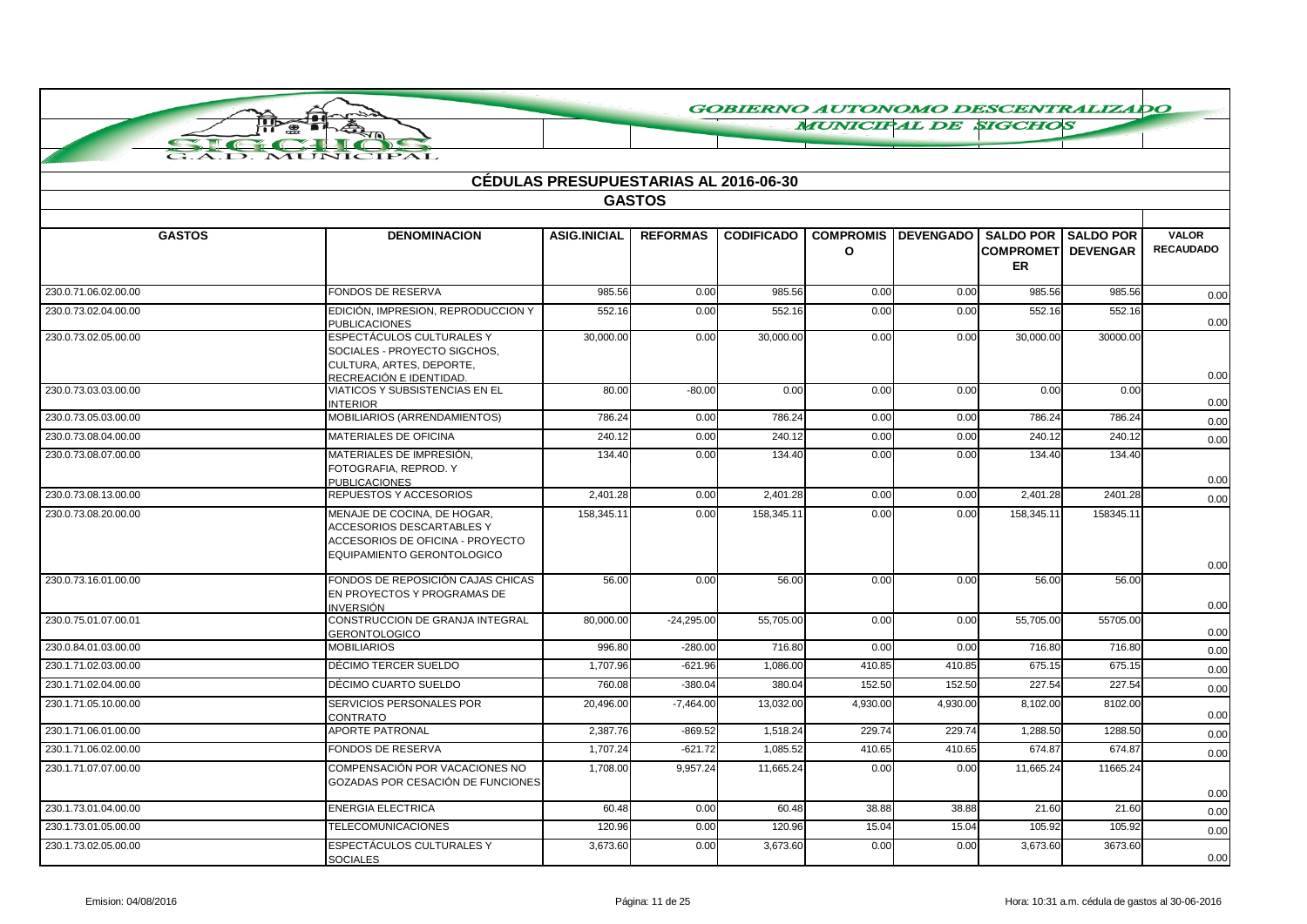**MUNICIPAL DE SIGCHOS** 

| G.A.D. MUNICIPAL |                     |                                              |                 |                   |
|------------------|---------------------|----------------------------------------------|-----------------|-------------------|
|                  |                     | <b>CÉDULAS PRESUPUESTARIAS AL 2016-06-30</b> |                 |                   |
|                  |                     |                                              | <b>GASTOS</b>   |                   |
|                  |                     |                                              |                 |                   |
| <b>GASTOS</b>    | <b>DENOMINACION</b> | <b>ASIG.INICIAL</b>                          | <b>REFORMAS</b> | <b>CODIFICADO</b> |
|                  |                     |                                              |                 |                   |

**THE E** 

| <b>GASTOS</b>        | <b>DENOMINACION</b>                                                                                                 | <b>ASIG.INICIAL</b> | <b>REFORMAS</b> |            | CODIFICADO   COMPROMIS   DEVENGADO   SALDO POR   SALDO POR<br>O |           | <b>COMPROMET DEVENGAR</b> |           | <b>VALOR</b><br><b>RECAUDADO</b> |
|----------------------|---------------------------------------------------------------------------------------------------------------------|---------------------|-----------------|------------|-----------------------------------------------------------------|-----------|---------------------------|-----------|----------------------------------|
|                      |                                                                                                                     |                     |                 |            |                                                                 |           | ER                        |           |                                  |
| 230.1.73.02.35.00.00 | SERVICIO DE ALIMENTACIÓN                                                                                            | 1,089.64            | 0.00            | 1,089.64   | 0.00                                                            | 0.00      | 1,089.64                  | 1089.64   | 0.00                             |
| 230.1.73.04.02.00.00 | EDIFICIOS, LOCALES, RESIDENCIAS Y<br>CABLEADO ESTRUCTURADO<br>(INSTALACIÓN, MANTENIMIENTO Y<br><b>REPARACIONES)</b> | 1,499.48            | 0.00            | 1,499.48   | 0.00                                                            | 0.00      | $1,499.\overline{48}$     | 1499.48   | 0.00                             |
| 230.1.73.05.02.00.00 | EDIFICIOS, LOCALES, RESIDENCIAS,<br>PARQUEADEROS, CASILLEROS<br><b>JUDICIALES Y BANCARIOS</b><br>(ARRENDAMIENTOS)   | 10,799.64           | 0.00            | 10,799.64  | 0.00                                                            | 0.00      | 10,799.64                 | 10799.64  | 0.00                             |
| 230.1.73.06.03.00.00 | SERVICIO DE CAPACITACIÓN                                                                                            | 448.00              | 0.00            | 448.00     | 0.00                                                            | 0.00      | 448.00                    | 448.00    | 0.00                             |
| 230.1.73.08.05.00.00 | <b>MATERIALES DE ASEO</b>                                                                                           | 4.998.56            | 0.00            | 4.998.56   | 0.00                                                            | 0.00      | 4.998.56                  | 4998.56   | 0.00                             |
| 230.1.73.08.12.00.00 | <b>MATERIALES DIDACTICOS</b>                                                                                        | 5,443.92            | 0.00            | 5,443.92   | 0.00                                                            | 0.00      | 5,443.92                  | 5443.92   | 0.00                             |
| 230.1.73.08.99.00.00 | OTROS DE USO Y CONSUMO DE<br>INVERSIÓN                                                                              | 1,792.00            | 0.00            | 1,792.00   | 0.00                                                            | 0.00      | 1,792.00                  | 1792.00   | 0.00                             |
| 230.1.75.01.07.00.01 | CONSTRUCCIONES Y ADECUACIONES EN<br>LOS CIBVS DEL CANTÓN SIGCHOS<br>CONVENIO GADMS-MIES                             | 46,000.00           | 0.00            | 46,000.00  | 0.00                                                            | 0.00      | 46,000.00                 | 46000.00  | 0.00                             |
| 230.1.77.02.03.00.00 | <b>COMISIONES BANCARIAS</b>                                                                                         | 108.00              | 0.00            | 108.00     | 59.90                                                           | 59.90     | 48.10                     | 48.10     | 0.00                             |
| 230.1.78.01.08.00.01 | CONVENIO MIES-GADMS-2016 CIBVS                                                                                      | 423.508.08          | $-149,616.00$   | 273,892.08 | 73,895.20                                                       | 73,895.20 | 199,996.88                | 199996.88 | 0.00                             |
| 230.1.84.01.03.00.00 | <b>MOBILIARIOS</b>                                                                                                  | 2.990.40            | 0.00            | 2.990.40   | 0.00                                                            | 0.00      | 2.990.40                  | 2990.40   | 0.00                             |
| 230.1.84.01.04.00.00 | MAQUINARIA Y EQUIPO                                                                                                 | 19,264.00           | 0.00            | 19,264.00  | 0.00                                                            | 0.00      | 19,264.00                 | 19264.00  | 0.00                             |
| 230.2.73.02.01.00.00 | <b>TRANSPORTE EN PERSONAL</b>                                                                                       | 12,000.00           | 0.00            | 12,000.00  | 0.00                                                            | 0.00      | 12,000.00                 | 12000.00  | 0.00                             |
| 230.2.73.02.05.00.00 | <b>ESPECTÁCULOS CULTURALES Y</b><br><b>SOCIALES</b>                                                                 | 3.946.40            | 0.00            | 3.946.40   | 0.00                                                            | 0.00      | 3.946.40                  | 3946.40   | 0.00                             |
| 230.2.73.02.35.00.00 | SERVICIO DE ALIMENTACIÓN                                                                                            | 2,608.31            | 0.00            | 2,608.31   | 307.80                                                          | 307.80    | 2,300.51                  | 2300.51   | 0.00                             |
| 230.2.73.08.02.00.00 | <b>VESTUARIO LENCERIA Y PRENDAS DE</b><br><b>PROTECCION</b>                                                         | 800.00              | 0.00            | 800.00     | 0.00                                                            | 0.00      | 800.00                    | 800.00    | 0.00                             |
| 230.2.73.08.04.00.00 | MATERIALES DE OFICINA                                                                                               | 2,499.32            | 0.00            | 2,499.32   | 0.00                                                            | 0.00      | 2,499.32                  | 2499.32   | 0.00                             |
| 230.2.73.08.05.00.00 | <b>MATERIALES DE ASEO</b>                                                                                           | 791.84              | 0.00            | 791.84     | 0.00                                                            | 0.00      | 791.84                    | 791.84    | 0.00                             |
| 230.2.73.08.07.00.00 | MATERIALES DE IMPRESIÓN.<br>FOTOGRAFIA, REPROD. Y<br><b>PUBLICACIONES</b>                                           | 1,500.00            | 0.00            | 1,500.00   | 0.00                                                            | 0.00      | 1,500.00                  | 1500.00   | 0.00                             |
| 230.2.73.08.12.00.00 | <b>MATERIALES DIDACTICOS</b>                                                                                        | 6,000.00            | 0.00            | 6,000.00   | 0.00                                                            | 0.00      | 6,000.00                  | 6000.00   | 0.00                             |
| 230.2.78.01.08.00.01 | CONVENIO MIES-GADMS-2016<br>DISCAPACIDADES                                                                          | 121,615.20          | $-75,708.96$    | 45,906.24  | 12,457.65                                                       | 12,457.65 | 33,448.59                 | 33448.59  | 0.00                             |
| 230.2.84.01.03.00.00 | <b>MOBILIARIOS</b>                                                                                                  | 851.20              | 0.00            | 851.20     | 0.00                                                            | 0.00      | 851.20                    | 851.20    | 0.00                             |
| 230.2.84.01.07.00.00 | EQUIPOS Y SISTEMAS INFORMATICOS                                                                                     | 5,488.00            | 0.00            | 5,488.00   | 0.00                                                            | 0.00      | 5,488.00                  | 5488.00   | 0.00                             |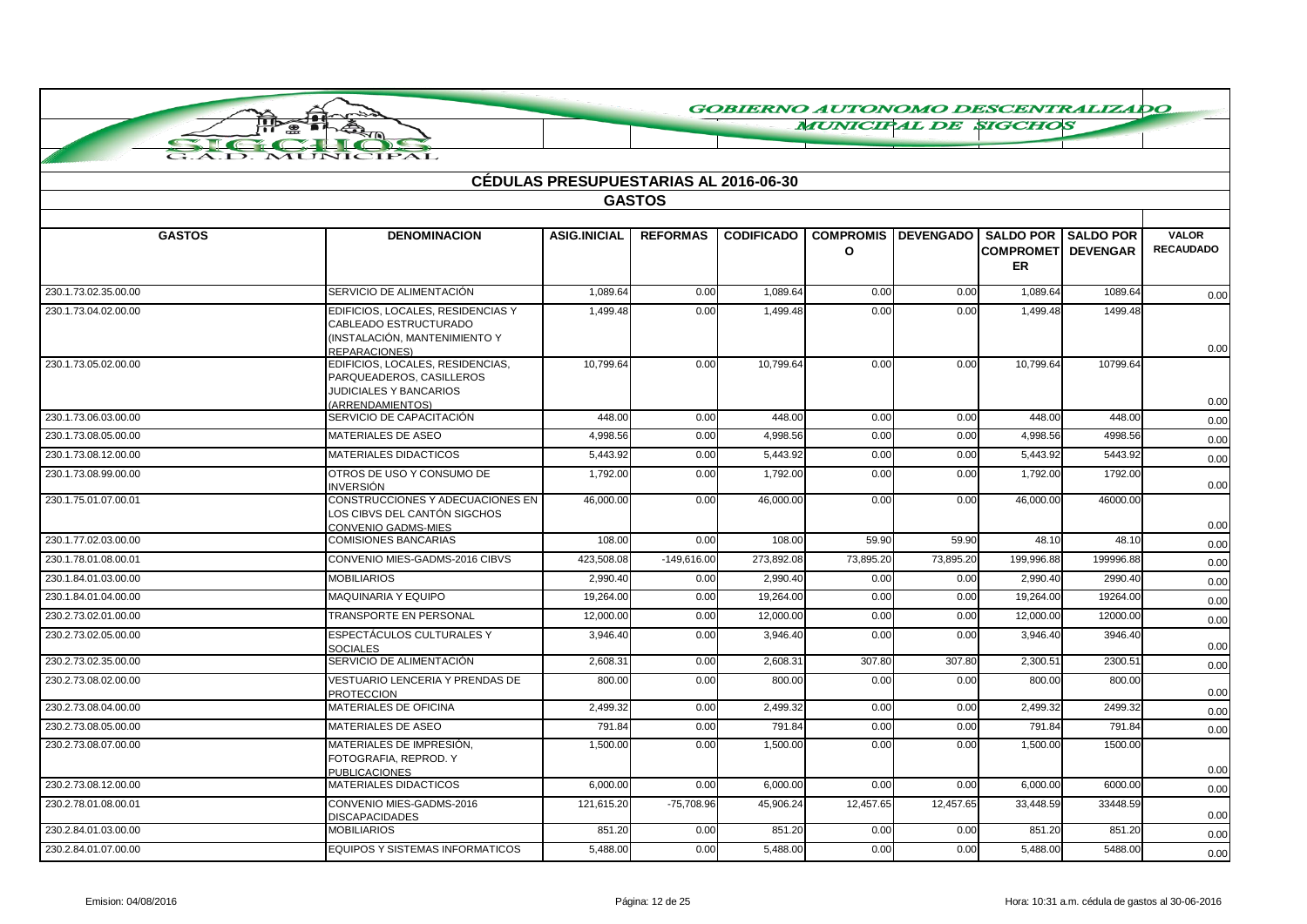**MUNICIPAL DE SIGCHOS** 

|  |  | MUNICIPAL |  |
|--|--|-----------|--|

| <b>CÉDULAS PRESUPUESTARIAS AL 2016-06-30</b> |                                                                                                                                |                     |                 |                   |                                  |          |                                                                           |                 |                                  |  |
|----------------------------------------------|--------------------------------------------------------------------------------------------------------------------------------|---------------------|-----------------|-------------------|----------------------------------|----------|---------------------------------------------------------------------------|-----------------|----------------------------------|--|
|                                              |                                                                                                                                |                     | <b>GASTOS</b>   |                   |                                  |          |                                                                           |                 |                                  |  |
|                                              |                                                                                                                                |                     |                 |                   |                                  |          |                                                                           |                 |                                  |  |
| <b>GASTOS</b>                                | <b>DENOMINACION</b>                                                                                                            | <b>ASIG.INICIAL</b> | <b>REFORMAS</b> | <b>CODIFICADO</b> | <b>COMPROMIS</b><br>$\mathbf{o}$ |          | <b>DEVENGADO   SALDO POR   SALDO POR</b><br><b>COMPROMET</b><br><b>ER</b> | <b>DEVENGAR</b> | <b>VALOR</b><br><b>RECAUDADO</b> |  |
| 230.3.71.02.03.00.00                         | DÉCIMO TERCER SUELDO                                                                                                           | 528.00              | 0.00            | 528.00            | 0.00                             | 0.00     | 528.00                                                                    | 528.00          | 0.00                             |  |
| 230.3.71.02.04.00.00                         | DÉCIMO CUARTO SUELDO                                                                                                           | 380.00              | 0.00            | 380.00            | 0.00                             | 0.00     | 380.00                                                                    | 380.00          | 0.00                             |  |
| 230.3.71.05.10.00.00                         | SERVICIOS PERSONALES POR<br>CONTRATO                                                                                           | 6,336.00            | 0.00            | 6,336.00          | 0.00                             | 0.00     | 6,336.00                                                                  | 6336.00         | 0.00                             |  |
| 230.3.71.06.01.00.00                         | <b>APORTE PATRONAL</b>                                                                                                         | 769.81              | 0.00            | 769.81            | 0.00                             | 0.00     | 769.81                                                                    | 769.81          | 0.00                             |  |
| 230.3.71.06.02.00.00                         | FONDOS DE RESERVA                                                                                                              | 527.79              | 0.00            | 527.79            | 0.00                             | 0.00     | 527.79                                                                    | 527.79          | 0.00                             |  |
| 230.3.71.07.07.00.00                         | COMPENSACIÓN POR VACACIONES NO<br>GOZADAS POR CESACIÓN DE FUNCIONES                                                            | 264.00              | 0.00            | 264.00            | 0.00                             | 0.00     | 264.00                                                                    | 264.00          | 0.00                             |  |
| 230.3.73.01.04.00.00                         | <b>ENERGIA ELECTRICA</b>                                                                                                       | 719.04              | 0.00            | 719.04            | 0.00                             | 0.00     | 719.04                                                                    | 719.04          | 0.00                             |  |
| 230.3.73.01.05.00.00                         | <b>TELECOMUNICACIONES</b>                                                                                                      | 719.04              | 0.00            | 719.04            | 0.00                             | 0.00     | 719.04                                                                    | 719.04          | 0.00                             |  |
| 230.3.73.02.01.00.00                         | TRANSPORTE DE PERSONAL                                                                                                         | 1,200.00            | $-1,199.92$     | 0.08              | 0.00                             | 0.00     | 0.08                                                                      | 0.08            | 0.00                             |  |
| 230.3.73.02.05.00.00                         | ESPECTÁCULOS CULTURALES Y<br><b>SOCIALES</b>                                                                                   | 3,000.00            | $-947.12$       | 2,052.88          | 0.00                             | 0.00     | 2,052.88                                                                  | 2052.88         | 0.00                             |  |
| 230.3.73.02.09.00.00                         | SERVICIOS DE ASEO; VESTIMENTA DE<br>TRABAJO; FUMIGACIÓN, DESINFECCIÓN Y<br>LIMPIEZA DE LAS INSTALACIONES DEL<br>SECTOR PÚBLICO | 6,000.00            | 0.00            | 6,000.00          | 0.00                             | 0.00     | 6,000.00                                                                  | 6000.00         | 0.00                             |  |
| 230.3.73.02.35.00.00                         | SERVICIO DE ALIMENTACIÓN                                                                                                       | 54,750.00           | 0.00            | 54,750.00         | 0.00                             | 0.00     | 54,750.00                                                                 | 54750.00        | 0.00                             |  |
| 230.3.73.02.99.00.00                         | OTROS SERVICIOS                                                                                                                | 4,000.00            | 0.00            | 4,000.00          | 0.00                             | 0.00     | 4,000.00                                                                  | 4000.00         | 0.00                             |  |
| 230.3.73.04.04.00.00                         | MAQUINARIAS Y EQUIPOS (INSTALACIÓN,<br>MANTENIMIENTO Y REPARACIONES)                                                           | 403.20              | 0.00            | 403.20            | 0.00                             | 0.00     | 403.20                                                                    | 403.20          | 0.00                             |  |
| 230.3.73.05.02.00.00                         | EDIFICIOS, LOCALES, RESIDENCIAS,<br>PARQUEADEROS, CASILLEROS<br>JUDICIALES Y BANCARIOS<br>(ARRENDAMIENTOS)                     | 0.00                | 2,147.04        | 2,147.04          | 0.00                             | 0.00     | 2,147.04                                                                  | 2147.04         | 0.00                             |  |
| 230.3.73.08.04.00.00                         | <b>MATERIALES DE OFICINA</b>                                                                                                   | 2,045.22            | 0.00            | 2,045.22          | 0.00                             | 0.00     | 2.045.22                                                                  | 2045.22         | 0.00                             |  |
| 230.3.73.08.05.00.00                         | <b>MATERIALES DE ASEO</b>                                                                                                      | 3,851.40            | 0.00            | 3,851.40          | 0.00                             | 0.00     | 3,851.40                                                                  | 3851.40         | 0.00                             |  |
| 230.3.73.08.07.00.00                         | MATERIALES DE IMPRESIÓN.<br>FOTOGRAFIA, REPROD. Y<br><b>PUBLICACIONES</b>                                                      | 358.40              | 0.00            | 358.40            | 0.00                             | 0.00     | 358.40                                                                    | 358.40          | 0.00                             |  |
| 230.3.73.08.12.00.00                         | MATERIALES DIDACTICOS                                                                                                          | 5,115.84            | $-1,212.96$     | 3,902.88          | 0.00                             | 0.00     | 3,902.88                                                                  | 3902.88         | 0.00                             |  |
| 230.3.73.08.20.00.00                         | OTROS DE USO Y CONSUMO DE<br>INVERSIÓN                                                                                         | 1,500.00            | 0.00            | 1,500.00          | 0.00                             | 0.00     | 1,500.00                                                                  | 1500.00         | 0.00                             |  |
| 230.3.78.01.08.00.01                         | CONVENIO MIES-GADMS-2016<br><b>GERONTOLOGIA</b>                                                                                | 120, 137.52         | $-41,423.52$    | 78,714.00         | 5,018.16                         | 5,018.16 | 73,695.84                                                                 | 73695.84        | 0.00                             |  |
| 230.4.71.02.03.00.00                         | DÉCIMO TERCER SUELDO                                                                                                           | 156.00              | 0.00            | 156.00            | 0.00                             | 0.00     | 156.00                                                                    | 156.00          | 0.00                             |  |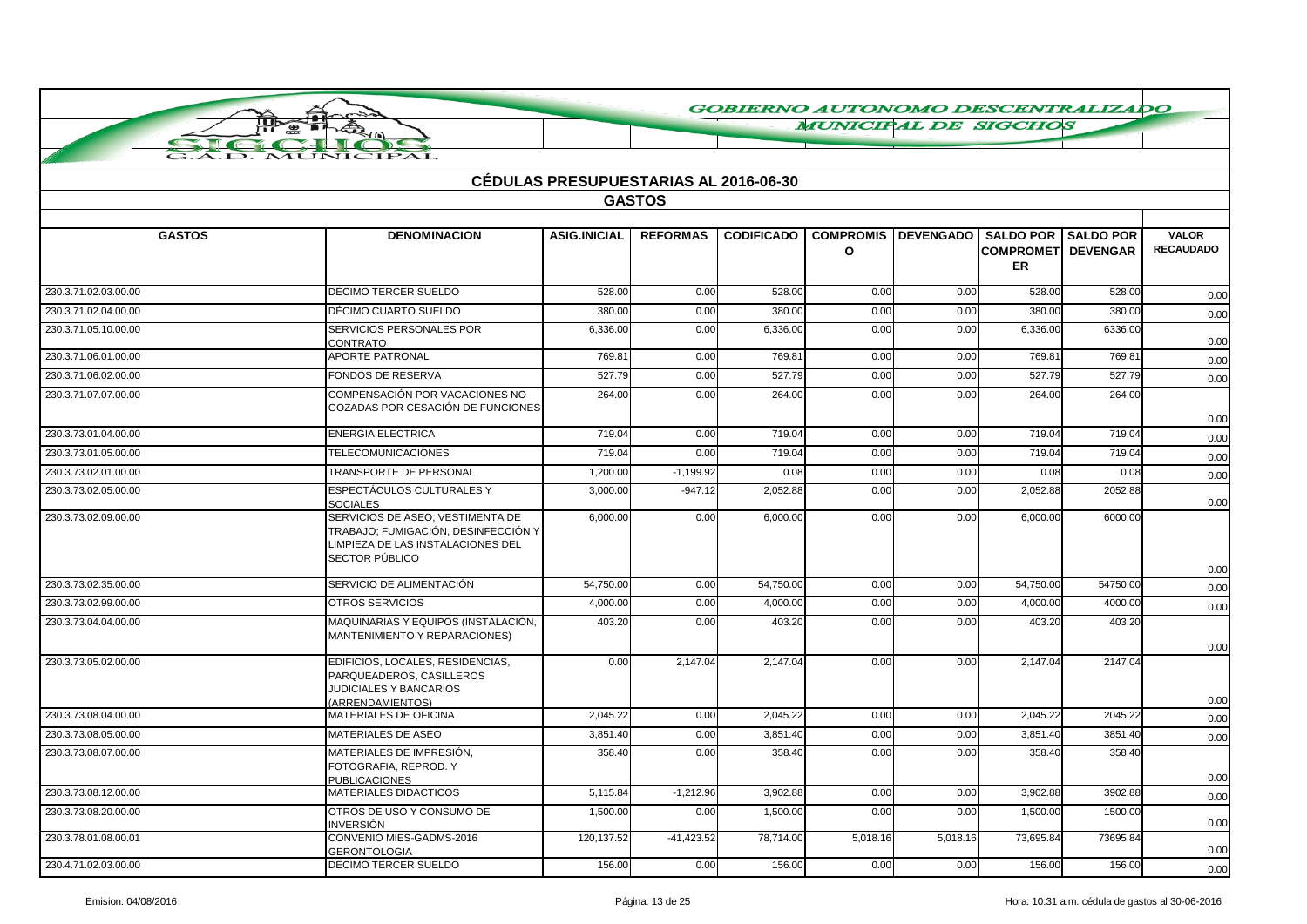**MUNICIPAL DE SIGCHOS** 

|                      | G.A.D. MUNICIPAL                                                                                           |                                              |                 |                   |           |                            |                                                             |                  |                                  |
|----------------------|------------------------------------------------------------------------------------------------------------|----------------------------------------------|-----------------|-------------------|-----------|----------------------------|-------------------------------------------------------------|------------------|----------------------------------|
|                      |                                                                                                            | <b>CÉDULAS PRESUPUESTARIAS AL 2016-06-30</b> |                 |                   |           |                            |                                                             |                  |                                  |
|                      |                                                                                                            |                                              | <b>GASTOS</b>   |                   |           |                            |                                                             |                  |                                  |
|                      |                                                                                                            |                                              |                 |                   |           |                            |                                                             |                  |                                  |
| <b>GASTOS</b>        | <b>DENOMINACION</b>                                                                                        | <b>ASIG.INICIAL</b>                          | <b>REFORMAS</b> | <b>CODIFICADO</b> | $\Omega$  | <b>COMPROMIS DEVENGADO</b> | <b>SALDO POR</b><br><b>COMPROMETI DEVENGAR</b><br><b>ER</b> | <b>SALDO POR</b> | <b>VALOR</b><br><b>RECAUDADO</b> |
| 230.4.71.05.10.00.00 | <b>SERVICIOS PERSONALES POR</b><br><b>CONTRATO</b>                                                         | 1,872.00                                     | 0.00            | 1,872.00          | 0.00      | 0.00                       | 1,872.00                                                    | 1872.00          | 0.00                             |
| 230.4.71.06.01.00.00 | APORTE PATRONAL                                                                                            | 218.16                                       | 0.00            | 218.16            | 0.00      | 0.00                       | 218.16                                                      | 218.16           | 0.00                             |
| 230.4.71.06.02.00.00 | <b>FONDOS DE RESERVA</b>                                                                                   | 156.00                                       | 0.00            | 156.00            | 0.00      | 0.00                       | 156.00                                                      | 156.00           | 0.00                             |
| 230.4.71.07.07.00.00 | COMPENSACIÓN POR VACACIONES NO<br>GOZADAS POR CESACIÓN DE FUNCIONES                                        | 156.00                                       | 0.00            | 156.00            | 0.00      | 0.00                       | 156.00                                                      | 156.00           | 0.00                             |
| 230.4.73.02.05.00.00 | ESPECTÁCULOS CULTURALES Y<br><b>SOCIALES</b>                                                               | 1,086.40                                     | 0.00            | 1,086.40          | 0.00      | 0.00                       | 1,086.40                                                    | 1086.40          | 0.00                             |
| 230.4.73.02.35.00.00 | SERVICIO DE ALIMENTACIÓN                                                                                   | 394.80                                       | 0.00            | 394.80            | 126.00    | 126.00                     | 268.80                                                      | 268.80           | 0.00                             |
| 230.4.73.05.02.00.00 | EDIFICIOS, LOCALES, RESIDENCIAS,<br>PARQUEADEROS, CASILLEROS<br>JUDICIALES Y BANCARIOS<br>(ARRENDAMIENTOS) | 0.00                                         | 1,212.96        | 1,212.96          | 0.00      | 0.00                       | 1,212.96                                                    | 1212.96          | 0.00                             |
| 230.4.73.08.04.00.00 | MATERIALES DE OFICINA                                                                                      | 270.08                                       | 0.00            | 270.08            | 0.00      | 0.00                       | 270.08                                                      | 270.08           | 0.00                             |
| 230.4.73.08.07.00.00 | MATERIALES DE IMPRESIÓN,<br>FOTOGRAFIA, REPROD. Y<br><b>PUBLICACIONES</b>                                  | 89.60                                        | 0.00            | 89.60             | 0.00      | 0.00                       | 89.60                                                       | 89.60            | 0.00                             |
| 230.4.73.08.12.00.00 | <b>MATERIALES DIDACTICOS</b>                                                                               | 599.99                                       | 0.00            | 599.99            | 0.00      | 0.00                       | 599.99                                                      | 599.99           | 0.00                             |
| 230.4.78.01.08.00.01 | CONVENIO MIES-GADMS-2016 ETI                                                                               | 19,566.00                                    | 1,173.60        | 20,739.60         | 4,476.28  | 4,476.28                   | 16,263.32                                                   | 16263.32         | 0.00                             |
| 310.0.51.01.05.00.00 | REMUNERACIONES UNIFICADAS                                                                                  | 64,740.00                                    | 0.00            | 64,740.00         | 29,934.00 | 29,934.00                  | 34,806.00                                                   | 34806.00         | 0.00                             |
| 310.0.51.02.03.00.00 | <b>DECIMO TERCER SUELDO</b>                                                                                | 8.964.46                                     | $-2,172.00$     | 6.792.46          | 0.00      | 0.00                       | 6.792.46                                                    | 6792.46          | 0.00                             |
| 310.0.51.02.04.00.00 | DECIMO CUARTO SUELDO                                                                                       | 3,040.32                                     | $-760.08$       | 2,280.24          | 0.00      | 0.00                       | 2,280.24                                                    | 2280.24          | 0.00                             |
| 310.0.51.05.07.00.00 | <b>HONORARIOS</b>                                                                                          | 1,000.00                                     | 0.00            | 1,000.00          | 0.00      | 0.00                       | 1,000.00                                                    | 1000.00          | 0.00                             |
| 310.0.51.05.10.00.00 | SERVICIOS PERSONALES POR<br><b>CONTRATO</b>                                                                | 40,608.00                                    | $-28,032.00$    | 12.576.00         | 4,848.00  | 4.848.00                   | 7.728.00                                                    | 7728.00          | 0.00                             |
| 310.0.51.05.12.00.00 | <b>SUBROGACIÓN</b>                                                                                         | 1,240.00                                     | 0.00            | 1,240.00          | 0.00      | 0.00                       | 1,240.00                                                    | 1240.00          | 0.00                             |
| 310.0.51.05.13.00.00 | <b>ENCARGOS</b>                                                                                            | 1.240.00                                     | 0.00            | 1.240.00          | 0.00      | 0.00                       | 1.240.00                                                    | 1240.00          | 0.00                             |
| 310.0.51.06.01.00.00 | <b>APORTE PATRONAL</b>                                                                                     | 12,405.93                                    | $-3,036.48$     | 9,369.45          | 4,591.62  | 4,591.62                   | 4,777.83                                                    | 4777.83          | 0.00                             |
| 310.0.51.06.02.00.00 | <b>FONDOS DE RESERVA</b>                                                                                   | 8,870.45                                     | $-2,171.04$     | 6.699.41          | 4,247.63  | 4,247.63                   | 2,451.78                                                    | 2451.78          | 0.00                             |
| 310.0.51.07.07.00.00 | <b>COMPENSACIÓN POR VACACIONES</b>                                                                         | 2,226.00                                     | 0.00            | 2.226.00          | 0.00      | 0.00                       | 2.226.00                                                    | 2226.00          | 0.00                             |
| 310.0.53.02.04.00.00 | <b>IMPRESION, REPRODUCCION Y</b><br><b>PUBLICACIÓN</b>                                                     | 114.80                                       | 0.00            | 114.80            | 0.00      | 0.00                       | 114.80                                                      | 114.80           | 0.00                             |
| 310.0.53.03.03.00.00 | VIATICOS Y SUBSISTENCIAS EN EL<br><b>INTERIOR</b>                                                          | 480.00                                       | $-480.00$       | 0.00              | 0.00      | 0.00                       | 0.00                                                        | 0.00             | 0.00                             |
| 310.0.53.06.03.00.00 | SERVICIO DE CAPACITACIÓN                                                                                   | 1,792.00                                     | $-1,792.00$     | 0.00              | 0.00      | 0.00                       | 0.00                                                        | 0.00             | 0.00                             |

ПЪ  $\bigoplus$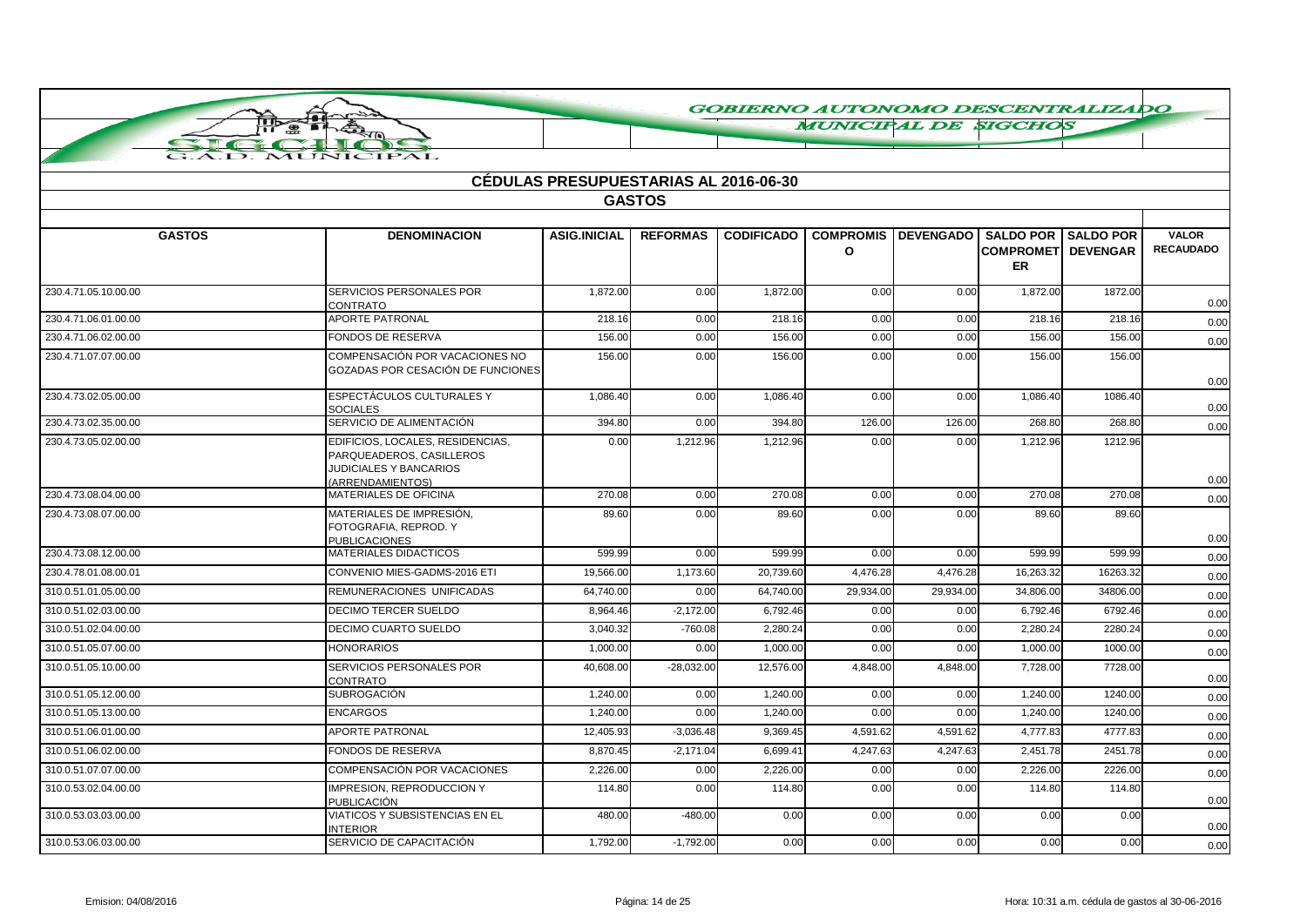**MUNICIPAL DE SIGCHOS** 

|                      |                                                                                                                                                 | <b>CÉDULAS PRESUPUESTARIAS AL 2016-06-30</b> |                 |                   |                              |                  |                                                             |                  |                                  |
|----------------------|-------------------------------------------------------------------------------------------------------------------------------------------------|----------------------------------------------|-----------------|-------------------|------------------------------|------------------|-------------------------------------------------------------|------------------|----------------------------------|
|                      |                                                                                                                                                 |                                              | <b>GASTOS</b>   |                   |                              |                  |                                                             |                  |                                  |
|                      |                                                                                                                                                 |                                              |                 |                   |                              |                  |                                                             |                  |                                  |
| <b>GASTOS</b>        | <b>DENOMINACION</b>                                                                                                                             | <b>ASIG.INICIAL</b>                          | <b>REFORMAS</b> | <b>CODIFICADO</b> | <b>COMPROMIS</b><br>$\Omega$ | <b>DEVENGADO</b> | <b>SALDO POR</b><br><b>COMPROMETI DEVENGAR</b><br><b>ER</b> | <b>SALDO POR</b> | <b>VALOR</b><br><b>RECAUDADO</b> |
| 310.0.53.07.04.00.00 | MANTENIMIENTO Y REPARACIÓN DE<br>EQUIPOS Y SISTEMAS INFORMÁTICOS                                                                                | 1,120.00                                     | 0.00            | 1,120.00          | 0.00                         | 0.00             | 1,120.00                                                    | 1120.00          | 0.00                             |
| 310.0.53.08.04.00.00 | MATERIALES DE OFICINA                                                                                                                           | 1.357.84                                     | 0.00            | 1.357.84          | 0.00                         | 0.00             | 1.357.84                                                    | 1357.84          | 0.00                             |
| 310.0.53.08.07.00.00 | MATERIALES DE IMPRESIÓN, FOT.REPR.                                                                                                              | 2.876.16                                     | 0.00            | 2.876.16          | 0.00                         | 0.00             | 2.876.16                                                    | 2876.16          | 0.00                             |
| 310.0.53.08.13.00.00 | REPUESTOS Y ACCESORIOS                                                                                                                          | 246.40                                       | 0.00            | 246.40            | 0.00                         | 0.00             | 246.40                                                      | 246.40           | 0.00                             |
| 310.0.53.16.01.00.00 | FONDOS DE REPOSICIÓN CAJAS CHICAS<br><b>INSTITUCIONALES</b>                                                                                     | 16.80                                        | 0.00            | 16.80             | 0.00                         | 0.00             | 16.80                                                       | 16.80            | 0.00                             |
| 310.0.73.06.05.00.01 | ESTUDIOS DE FACTIBILIDAD Y DISEÑO<br>DEFINITIVO PARA LA CONSTRUCCION DE<br>SURTIDORES DE COMBUSTIBLE PARA EL<br><b>GAD MUNICIPAL DE SIGCHOS</b> | 0.00                                         | 15,000.00       | 15,000.00         | 0.00                         | 0.00             | 15,000.00                                                   | 15000.00         | 0.00                             |
| 310.0.84.01.03.00.00 | <b>MOBILIARIOS</b>                                                                                                                              | 347.20                                       | 0.00            | 347.20            | 0.00                         | 0.00             | 347.20                                                      | 347.20           | 0.00                             |
| 310.0.84.01.07.00.00 | EQUIPOS. SISTEMAS Y PAQUETES<br><b>INFORMATICOS</b>                                                                                             | 3,136.00                                     | 0.00            | 3,136.00          | 0.00                         | 0.00             | 3,136.00                                                    | 3136.00          | 0.00                             |
| 320.0.56.02.01.00.00 | INTERESES CREDITO BEDE RELLENO<br>SANITARIO                                                                                                     | 70,556.10                                    | 0.00            | 70,556.10         | 26,127.70                    | 26,127.70        | 44,428.40                                                   | 44428.40         | 0.00                             |
| 320.0.57.02.03.00.00 | <b>COMISIONES BANCARIAS</b>                                                                                                                     | 100.00                                       | 200.00          | 300.00            | 249.37                       | 249.37           | 50.63                                                       | 50.63            | 0.00                             |
| 320.0.63.12.99.00.00 | OTROS PRODUCTOS TERMINADOS                                                                                                                      | 9,856.00                                     | $-9,856.00$     | 0.00              | 0.00                         | 0.00             | 0.00                                                        | 0.00             | 0.00                             |
| 320.0.71.01.05.00.00 | REMUNERACIONES UNIFICADAS                                                                                                                       | 38.544.00                                    | 0.00            | 38,544.00         | 19,272.00                    | 19,272.00        | 19,272.0                                                    | 19272.00         | 0.00                             |
| 320.0.71.01.06.00.00 | <b>SALARIOS UNIFICADOS</b>                                                                                                                      | 76,418.00                                    | $-12.480.00$    | 63,938.00         | 30,574.00                    | 30.574.00        | 33,364.00                                                   | 33364.00         | 0.00                             |
| 320.0.71.02.03.00.00 | DÉCIMO TERCER SUELDO                                                                                                                            | 9,765.71                                     | 0.00            | 9,765.71          | 226.00                       | 226.00           | 9,539.7                                                     | 9539.71          | 0.00                             |
| 320.0.71.02.04.00.00 | DÉCIMO CUARTO SUELDO                                                                                                                            | 5,320.00                                     | 0.00            | 5,320.00          | 244.00                       | 244.00           | 5,076.00                                                    | 5076.00          | 0.00                             |
| 320.0.71.03.04.00.00 | <b>COMPENSACIÓN POR TRANSPORTE</b>                                                                                                              | 1,947.00                                     | 0.00            | 1,947.00          | 1,031.80                     | 1,031.80         | 915.20                                                      | 915.20           | 0.00                             |
| 320.0.71.03.06.00.00 | COMPENSACIÓN POR ALIMENTACIÓN                                                                                                                   | 13.018.50                                    | 0.00            | 13.018.50         | 7,142.75                     | 7.142.75         | 5.875.75                                                    | 5875.75          | 0.00                             |
| 320.0.71.04.01.00.00 | POR CARGAS FAMILIARES                                                                                                                           | 2,037.80                                     | 0.00            | 2,037.80          | 923.10                       | 923.10           | 1,114.70                                                    | 1114.70          | 0.00                             |
| 320.0.71.04.08.00.00 | POR ANTIGÜEDAD                                                                                                                                  | 878.56                                       | 0.00            | 878.56            | 570.75                       | 570.75           | 307.81                                                      | 307.81           | 0.00                             |
| 320.0.71.05.07.00.00 | <b>HONORARIOS</b>                                                                                                                               | 1,000.00                                     | 0.00            | 1,000.00          | 0.00                         | 0.00             | 1,000.00                                                    | 1000.00          | 0.00                             |
| 320.0.71.05.10.00.00 | SERVICIOS PERSONALES POR<br>CONTRATO                                                                                                            | 0.00                                         | 2,635.00        | 2,635.00          | 0.00                         | 0.00             | 2.635.00                                                    | 2635.00          | 0.00                             |
| 320.0.71.05.12.00.00 | <b>SUBROGACIÓN</b>                                                                                                                              | 1,240.00                                     | 0.00            | 1,240.00          | 0.00                         | 0.00             | 1,240.00                                                    | 1240.00          | 0.00                             |
| 320.0.71.05.13.00.00 | <b>ENCARGOS</b>                                                                                                                                 | 1,240.00                                     | 0.00            | 1,240.00          | 0.00                         | 0.00             | 1,240.00                                                    | 1240.00          | 0.00                             |
| 320.0.71.06.01.00.00 | <b>APORTE PATRONAL</b>                                                                                                                          | 13,980.33                                    | 0.00            | 13,980.33         | 6,710.34                     | 6,710.34         | 7,269.99                                                    | 7269.99          | 0.00                             |
| 320.0.71.06.02.00.00 | FONDOS DE RESERVA                                                                                                                               | 9,642.50                                     | 0.00            | 9.642.50          | 3,345.54                     | 3,345.54         | 6.296.96                                                    | 6296.96          | 0.00                             |
| 320.0.71.07.04.00.00 | COMPENSACIÓN POR DESAHUCIO                                                                                                                      | 1,040.00                                     | 0.00            | 1,040.00          | 129.50                       | 129.50           | 910.50                                                      | 910.50           | 0.00                             |

πī

 $\overline{1}$ 

**CIPAL**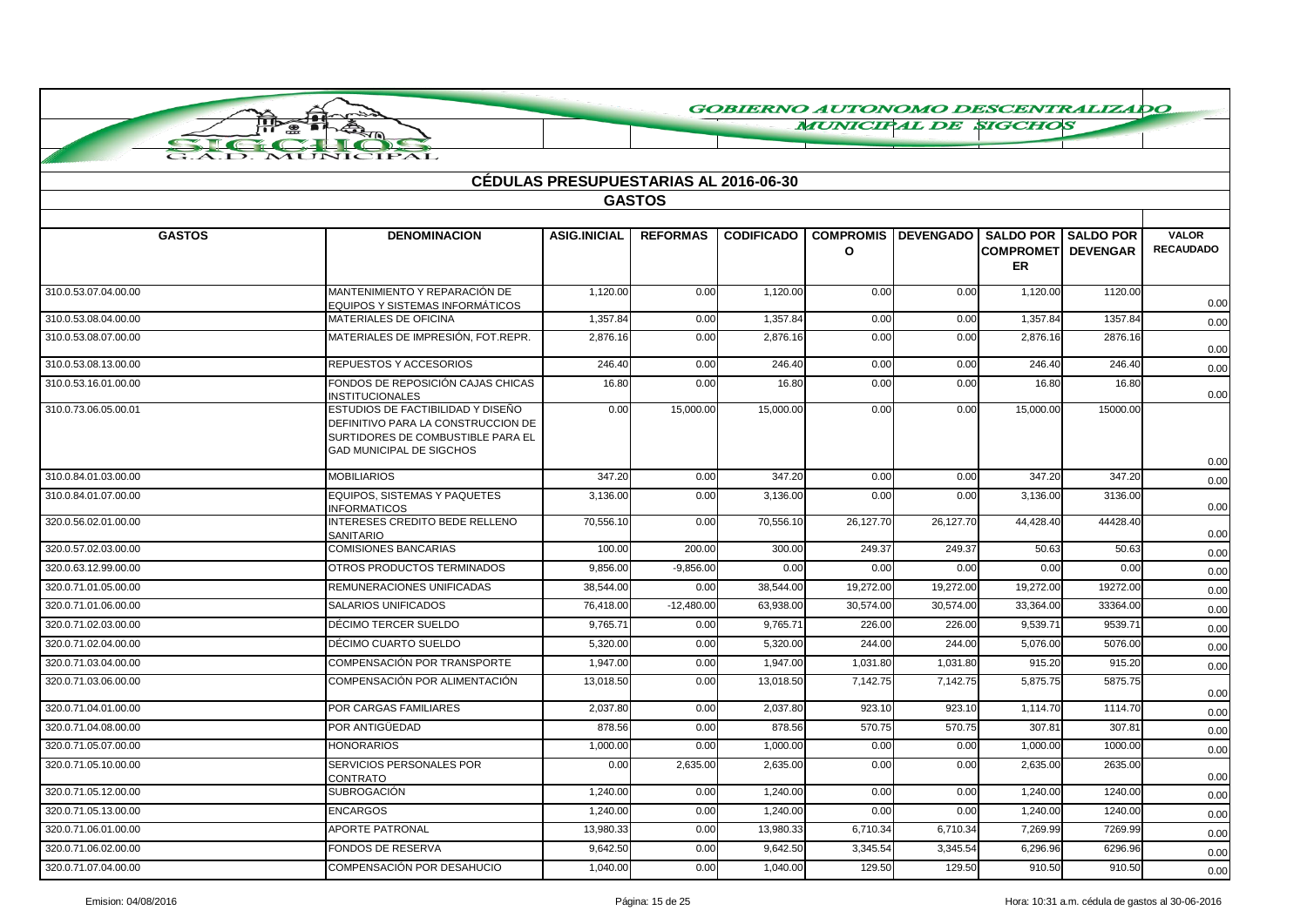**MUNICIPAL DE SIGCHOS** 

|                      |                                                                                                                                                                                                                   | <b>CÉDULAS PRESUPUESTARIAS AL 2016-06-30</b> |                 |                   |                                  |                  |                                                      |                  |                                  |
|----------------------|-------------------------------------------------------------------------------------------------------------------------------------------------------------------------------------------------------------------|----------------------------------------------|-----------------|-------------------|----------------------------------|------------------|------------------------------------------------------|------------------|----------------------------------|
|                      |                                                                                                                                                                                                                   |                                              | <b>GASTOS</b>   |                   |                                  |                  |                                                      |                  |                                  |
| <b>GASTOS</b>        | <b>DENOMINACION</b>                                                                                                                                                                                               | <b>ASIG.INICIAL</b>                          | <b>REFORMAS</b> | <b>CODIFICADO</b> | <b>COMPROMIS</b><br>$\mathbf{o}$ | <b>DEVENGADO</b> | <b>SALDO POR</b><br><b>COMPROMET DEVENGAR</b><br>ER. | <b>SALDO POR</b> | <b>VALOR</b><br><b>RECAUDADO</b> |
| 320.0.71.07.07.00.00 | <b>COMPENSACIÓN POR VACACIONES</b>                                                                                                                                                                                | 2,226.00                                     | 0.00            | 2,226.00          | 224.47                           | 224.47           | 2,001.53                                             | 2001.53          | 0.00                             |
| 320.0.73.01.04.00.00 | <b>ENERGIA ELECTRICA</b>                                                                                                                                                                                          | 403.20                                       | 0.00            | 403.20            | 233.35                           | 233.35           | 169.85                                               | 169.85           | 0.00                             |
| 320.0.73.02.02.00.00 | <b>FLETES Y MANIOBRAS</b>                                                                                                                                                                                         | 14,149.63                                    | 0.00            | 14,149.63         | 3,815.00                         | 3,815.00         | 10,334.63                                            | 10334.63         | 0.00                             |
| 320.0.73.02.04.00.00 | EDICIÓN, IMPRESIÓN, REPRODUCCIÓN,<br>PUBLICACIONES, SUSCRIPCIONES,<br>FOTOCOPIADO, TRADUCCIÓN,<br>EMPASTADO, ENMARCACIÓN,<br>SERIGRAFÍA, FOTOGRAFÍA,<br>CARNETIZACIÓN, FILMACIÓN E IMÁGENES<br><b>SATELITALES</b> | 27.72                                        | 0.00            | 27.72             | 0.00                             | 0.00             | 27.72                                                | 27.72            |                                  |
| 320.0.73.03.03.00.00 | VIATICOS Y SUBSISTENCIAS EN EL<br><b>INTERIOR</b>                                                                                                                                                                 | 160.00                                       | $-160.00$       | 0.00              | 0.00                             | 0.00             | 0.00                                                 | 0.00             | 0.00<br>0.00                     |
| 320.0.73.04.05.00.00 | CONTRATO MANTENIMIENTO<br>CORRECTIVO DE VEHICULOS AÑO 2015                                                                                                                                                        | 3,920.00                                     | 0.00            | 3,920.00          | 3,099.04                         | 3,099.04         | 820.96                                               | 820.96           | 0.00                             |
| 320.0.73.04.05.00.01 | MANTENIMIENTO Y REPARACION DE<br><b>VEHICULOS</b>                                                                                                                                                                 | 8,002.40                                     | 0.00            | 8,002.40          | 91.00                            | 91.00            | 7,911.40                                             | 7911.40          | 0.00                             |
| 320.0.73.06.01.00.01 | CONSULTORIA ESTUDIO PLANTA<br>TRATAMIENTO CAMAL MUNICIPAL<br>(ARRASTRE 2015)                                                                                                                                      | 23,520.00                                    | 0.00            | 23,520.00         | 22,344.00                        | 22,344.00        | 1,176.00                                             | 1176.00          | 0.00                             |
| 320.0.73.06.01.00.02 | CONSULTORIA ESTUDIO RELLENO LAS<br>PAMPAS PALO QUEMADO (ARRASTRE<br>2015                                                                                                                                          | 39,200.00                                    | 0.00            | 39,200.00         | 0.00                             | 0.00             | 39,200.00                                            | 39200.00         | 0.00                             |
| 320.0.73.06.04.00.00 | FISCALIZACION DEL CIERRE TECNICO<br>DEL BOTADERO DE BASURA Y<br>CONSTRUCCION DEL RELLENO<br>SANITARIO DE LA CIUDAD DE SIGCHOS<br>(ARRASTRE 2015)                                                                  | 27.559.25                                    | 14,104.75       | 41.664.00         | 20,910.09                        | 20.910.09        | 20.753.91                                            | 20753.91         | 0.00                             |
| 320.0.73.06.05.00.01 | ESTUDIOS DE IMPACTO AMBIENTAL PARA<br>LA ESTACIÓN DE COMBUSTIBLE                                                                                                                                                  | 15,000.00                                    | $-15,000.00$    | 0.00              | 0.00                             | 0.00             | 0.00                                                 | 0.00             | 0.00                             |
| 320.0.73.08.02.00.00 | VESTUARIO LENCERIA Y PRENDAS DE<br><b>PROTECCION</b>                                                                                                                                                              | 2,028.00                                     | 0.00            | 2,028.00          | 0.00                             | 0.00             | 2,028.00                                             | 2028.00          | 0.00                             |
| 320.0.73.08.03.00.00 | <b>COMBUSTIBLES Y LUBRICANTES</b>                                                                                                                                                                                 | 6,917.30                                     | 0.00            | 6,917.30          | 3,000.00                         | 1,302.39         | 3,917.30                                             | 5614.91          | 0.00                             |
| 320.0.73.08.04.00.00 | <b>MATERIALES DE OFICINA</b>                                                                                                                                                                                      | 356.33                                       | 0.00            | 356.33            | 0.00                             | 0.00             | 356.33                                               | 356.33           | 0.00                             |
| 320.0.73.08.05.00.00 | SUMINISTROS DE ASEO                                                                                                                                                                                               | 0.00                                         | 0.00            | 0.00              | 0.00                             | 0.00             | 0.00                                                 | 0.00             | 0.00                             |
| 320.0.73.08.06.00.00 | <b>HERRAMIENTAS</b>                                                                                                                                                                                               | 407.96                                       | 0.00            | 407.96            | 0.00                             | 0.00             | 407.96                                               | 407.96           | 0.00                             |
| 320.0.73.08.07.00.00 | MATERIALES DE IMPRESIÓN,<br>FOTOGRAFIA, REPROD,                                                                                                                                                                   | 3,360.00                                     | 0.00            | 3,360.00          | 0.00                             | 0.00             | 3,360.00                                             | 3360.00          | 0.00                             |
| 320.0.73.08.10.00.00 | <b>DISPOSITIVOS MEDICOS PARA</b><br>LABORATORIO                                                                                                                                                                   | 0.00                                         | 0.00            | 0.00              | 0.00                             | 0.00             | 0.00                                                 | 0.00             | 0.00                             |

匝

 $\bullet$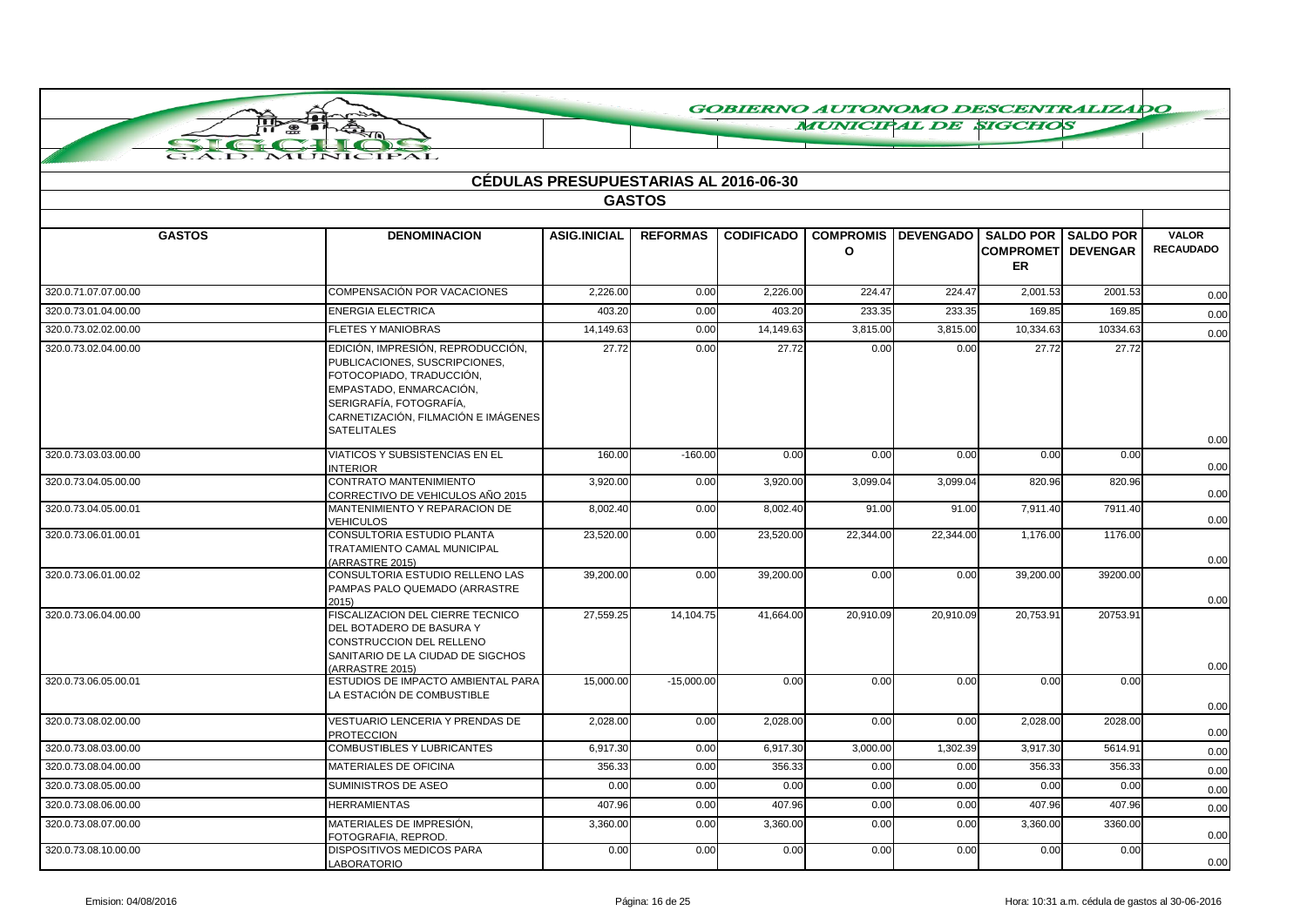**MUNICIPAL DE SIGCHOS** 

|  |  | MUNICIPAL |  |
|--|--|-----------|--|

|                      | <b>CÉDULAS PRESUPUESTARIAS AL 2016-06-30</b>                                                                                |                     |                 |                   |                              |                  |                                                        |                 |                                  |  |
|----------------------|-----------------------------------------------------------------------------------------------------------------------------|---------------------|-----------------|-------------------|------------------------------|------------------|--------------------------------------------------------|-----------------|----------------------------------|--|
|                      |                                                                                                                             |                     | <b>GASTOS</b>   |                   |                              |                  |                                                        |                 |                                  |  |
|                      |                                                                                                                             |                     |                 |                   |                              |                  |                                                        |                 |                                  |  |
| <b>GASTOS</b>        | <b>DENOMINACION</b>                                                                                                         | <b>ASIG.INICIAL</b> | <b>REFORMAS</b> | <b>CODIFICADO</b> | <b>COMPROMIS</b><br>$\Omega$ | <b>DEVENGADO</b> | <b>SALDO POR I SALDO POR</b><br><b>COMPROMET</b><br>ER | <b>DEVENGAR</b> | <b>VALOR</b><br><b>RECAUDADO</b> |  |
| 320.0.73.08.11.00.00 | <b>INSUMOS, BIENES, MATERIALES Y</b><br>SUMINISTROS PARA LA CONSTRUCCION                                                    | 235.20              | 0.00            | 235.20            | 0.00                         | 0.00             | 235.20                                                 | 235.20          | 0.00                             |  |
| 320.0.73.08.13.00.00 | REPUESTOS Y ACCESORIOS-CONTRATO<br>MENTENIMIENTO CORRECTIVO AÑO 2015                                                        | 616.00              | 0.00            | 616.00            | 35.84                        | 35.84            | 580.16                                                 | 580.16          | 0.00                             |  |
| 320.0.73.08.13.00.01 | REPUESTOS Y ACCESORIOS                                                                                                      | 6,124.16            | 0.00            | 6,124.16          | 0.00                         | 0.00             | 6,124.16                                               | 6124.16         | 0.00                             |  |
| 320.0.73.08.19.00.00 | ADQUISICIÓN DE ACCESORIOS E<br><b>INSUMOS QUÍMICOS Y ORGÁNICOS</b>                                                          | 4,712.00            | 0.00            | 4,712.00          | 4,271.75                     | 4,271.75         | 440.25                                                 | 440.25          | 0.00                             |  |
| 320.0.73.08.99.00.00 | OTROS DE USO Y CONSUMO DE<br><b>INVERSION</b>                                                                               | 0.00                | 9,856.00        | 9,856.00          | 0.00                         | 0.00             | 9,856.00                                               | 9856.00         | 0.00                             |  |
| 320.0.73.16.01.00.00 | FONDOS DE REPOSICIÓN CAJAS CHICAS<br>EN PROYECTOS Y PROGRAMAS DE<br><b>INVERSIÓN</b>                                        | 56.00               | 0.00            | 56.00             | 0.00                         | 0.00             | 56.00                                                  | 56.00           | 0.00                             |  |
| 320.0.75.01.07.00.01 | CIERRE TECNICO DEL BOTADERO DE<br>BASURA Y CONSTRUCCION DEL RELLENO<br>SANITARIO DE LA CIUDAD DE SIGCHOS<br>(ARRASTRE 2015) | 745,317.20          | 11,963.86       | 757,281.06        | 170,133.74                   | 170,004.38       | 587,147.32                                             | 587276.68       | 0.00                             |  |
| 320.0.77.01.02.00.00 | <b>LICENCIAS AMBIENTALES</b>                                                                                                | 2,500.00            | 0.00            | 2,500.00          | 540.00                       | 540.00           | 1,960.00                                               | 1960.00         | 0.00                             |  |
| 320.0.77.01.02.00.01 | SOCIALIZACION MAE                                                                                                           | 1,000.00            | 0.00            | 1,000.00          | 0.00                         | 0.00             | 1,000.00                                               | 1000.00         | 0.00                             |  |
| 320.0.77.01.02.00.02 | <b>MATRICULACION VEHICULAR</b>                                                                                              | 1,300.00            | 0.00            | 1,300.00          | 142.00                       | 142.00           | 1,158.00                                               | 1158.00         | 0.00                             |  |
| 320.0.77.02.01.00.00 | <b>SEGUROS</b>                                                                                                              | 150.00              | 0.00            | 150.00            | 0.00                         | 0.00             | 150.00                                                 | 150.00          | 0.00                             |  |
| 320.0.96.02.01.00.00 | CREDITO BEDE CAPITAL RELLENO<br>SANITARIO                                                                                   | 70,104.98           | 0.00            | 70,104.98         | 23,749.46                    | 23,749.46        | 46,355.52                                              | 46355.52        | 0.00                             |  |
| 330.0.56.02.01.00.01 | INTERESES CREDITO PARA ESTUDIOS<br>DEL SISTEMA DE AGUA DE LA CIUDAD DE<br><b>SIGCHOS</b>                                    | 2,147.41            | 0.00            | 2,147.41          | 1,100.79                     | 1,100.79         | 1,046.62                                               | 1046.62         | 0.00                             |  |
| 330.0.56.02.01.00.02 | <b>INTERESES CREDITO PARA AGUA</b><br>POTABLE DE LA CIUDAD DE SIGCHOS                                                       | 141,112.10          | 0.00            | 141,112.10        | 0.00                         | 0.00             | 141,112.10                                             | 141112.10       | 0.00                             |  |
| 330.0.57.02.03.00.00 | <b>COMISIONES BANCARIAS</b>                                                                                                 | 100.00              | 0.00            | 100.00            | 41.65                        | 41.65            | 58.35                                                  | 58.35           | 0.00                             |  |
| 330.0.71.01.05.00.00 | REMUNERACIONES UNIFICADAS                                                                                                   | 8,100.00            | 0.00            | 8.100.00          | 4,050.00                     | 4.050.00         | 4.050.00                                               | 4050.00         | 0.00                             |  |
| 330.0.71.01.06.00.00 | SALARIOS UNIFICADOS                                                                                                         | 26,160.00           | 0.00            | 26,160.00         | 13,512.00                    | 13,512.00        | 12,648.00                                              | 12648.00        | 0.00                             |  |
| 330.0.71.02.03.00.00 | <b>DECIMO TERCER SUELDO</b>                                                                                                 | 3,941.00            | 0.00            | 3.941.00          | 414.18                       | 414.18           | 3,526.82                                               | 3526.82         | 0.00                             |  |
| 330.0.71.02.04.00.00 | <b>DECIMO CUARTO SUELDO</b>                                                                                                 | 2,280.00            | 0.00            | 2,280.00          | 183.00                       | 183.00           | 2,097.00                                               | 2097.00         | 0.00                             |  |
| 330.0.71.03.04.00.00 | <b>COMPENSACIÓN POR TRANSPORTE</b>                                                                                          | 595.90              | 0.00            | 595.90            | 310.50                       | 310.50           | 285.40                                                 | 285.40          | 0.00                             |  |
| 330.0.71.03.06.00.00 | COMPENSACIÓN POR ALIMENTACIÓN                                                                                               | 3,941.25            | 0.00            | 3,941.25          | 2,124.25                     | 2,124.25         | 1,817.00                                               | 1817.00         | 0.00                             |  |
| 330.0.71.04.01.00.00 | POR CARGAS FAMILIARES                                                                                                       | 766.10              | 0.00            | 766.10            | 300.98                       | 300.98           | 465.12                                                 | 465.12          | 0.00                             |  |
| 330.0.71.04.08.00.00 | POR ANTIGÜEDAD                                                                                                              | 456.05              | 0.00            | 456.05            | 280.56                       | 280.56           | 175.49                                                 | 175.49          | 0.00                             |  |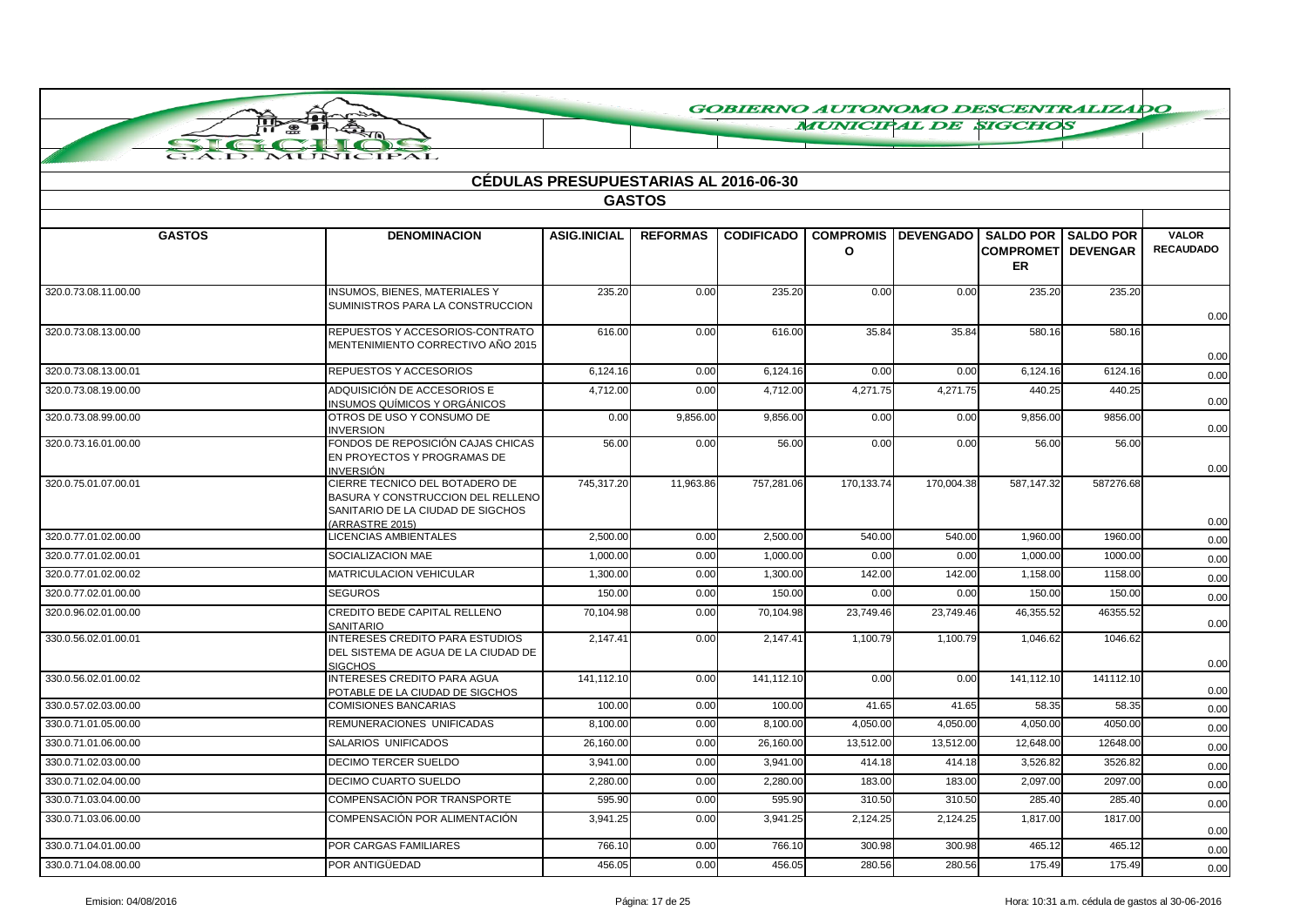**MUNICIPAL DE SIGCHOS** 

|  |  | $\sim$ $\sim$ $\sim$ $\sim$ $\sim$ $\sim$ $\sim$ |  |                |  |
|--|--|--------------------------------------------------|--|----------------|--|
|  |  |                                                  |  |                |  |
|  |  |                                                  |  | A.D. MUNICIPAL |  |

**THE** 

|                      |                                                                                                                            | <b>CEDULAS PRESUPUESTARIAS AL 2016-06-30</b> | <b>GASTOS</b>   |                   |                                  |                  |                                                                |          |                                  |
|----------------------|----------------------------------------------------------------------------------------------------------------------------|----------------------------------------------|-----------------|-------------------|----------------------------------|------------------|----------------------------------------------------------------|----------|----------------------------------|
|                      |                                                                                                                            |                                              |                 |                   |                                  |                  |                                                                |          |                                  |
| <b>GASTOS</b>        | <b>DENOMINACION</b>                                                                                                        | <b>ASIG.INICIAL</b>                          | <b>REFORMAS</b> | <b>CODIFICADO</b> | <b>COMPROMIS</b><br>$\mathbf{o}$ | <b>DEVENGADO</b> | <b>SALDO POR SALDO POR</b><br><b>COMPROMETI DEVENGAR</b><br>ER |          | <b>VALOR</b><br><b>RECAUDADO</b> |
| 330.0.71.05.10.00.00 | SERVICIOS PERSONALES POR<br><b>CONTRATO</b>                                                                                | 13,032.00                                    | 0.00            | 13,032.00         | 5,430.00                         | 5,430.00         | 7,602.00                                                       | 7602.00  | 0.00                             |
| 330.0.71.06.01.00.00 | <b>APORTE PATRONAL</b>                                                                                                     | 5,587.87                                     | 0.00            | 5.587.87          | 2.535.99                         | 2,535.99         | 3,051.88                                                       | 3051.88  | 0.00                             |
| 330.0.71.06.02.00.00 | <b>FONDOS DE RESERVA</b>                                                                                                   | 3,903.44                                     | 0.00            | 3.903.44          | 1,190.31                         | 1,190.31         | 2,713.13                                                       | 2713.13  | 0.00                             |
| 330.0.71.07.04.00.00 | COMPENSACIÓN POR DESAHUCIO                                                                                                 | 1,000.00                                     | 0.00            | 1,000.00          | 0.00                             | 0.00             | 1,000.00                                                       | 1000.00  | 0.00                             |
| 330.0.73.01.04.00.00 | <b>ENERGIA ELECTRICA</b>                                                                                                   | 1,008.00                                     | 0.00            | 1,008.00          | 42.83                            | 42.83            | 965.17                                                         | 965.17   | 0.00                             |
| 330.0.73.04.05.00.00 | MANTENIMIENTO Y REPARACION DE<br><b>VEHICULOS</b>                                                                          | 2,016.00                                     | 0.00            | 2,016.00          | 14.00                            | 14.00            | 2,002.00                                                       | 2002.00  | 0.00                             |
| 330.0.73.06.01.00.10 | ESTUDIO DEL SISTEMA DE AGUA Y<br>ALCANTARILLADO PARA EL RECINTO<br>GALAPAGOS DE LA PARROQUIA LAS<br>PAMPAS (ARRASTRE 2015) | 25,200.00                                    | 0.00            | 25,200.00         | 0.00                             | 0.00             | 25,200.00                                                      | 25200.00 | 0.00                             |
| 330.0.73.06.04.00.01 | FISCALIZACION CONSTRUCCION DEL<br>SISTEMA INTEGRAL DE AGUA GUAYAMA<br><b>SAN PEDRO</b>                                     | 0.00                                         | 17,885.28       | 17,885.28         | 0.00                             | 0.00             | 17.885.28                                                      | 17885.28 | 0.00                             |
| 330.0.73.06.04.00.02 | FISCALIZACION CONSTRUCCION DEL<br>SISTEMA DE AGUA POTABLE DE LA<br>CIUDAD DE SIGCHOS                                       | 0.00                                         | 98,784.00       | 98,784.00         | 0.00                             | 0.00             | 98,784.00                                                      | 98784.00 | 0.00                             |
| 330.0.73.06.05.00.00 | ESTUDIOS Y DISEÑOS DEFINITIVOS DEL<br>SISTEMA DE AGUA POTABLE PARA LA<br>CIUDAD DE SIGCHOS (ARRASTRE 2015)                 | 26,028.80                                    | 126.71          | 26,155.51         | 23,680.16                        | 23,680.16        | 2,475.35                                                       | 2475.35  | 0.00                             |
| 330.0.73.06.05.00.01 | ESTUDIO DE AGUA PARA LA COMUNIDAD<br>DE AZACHE                                                                             | 25,000.00                                    | 0.00            | 25,000.00         | 24,640.00                        | 0.00             | 360.00                                                         | 25000.00 | 0.00                             |
| 330.0.73.06.05.00.02 | ESTUDIO DE AGUA PARA LA COMUNIDAD<br><b>DE GUANTUALO</b>                                                                   | 25,000.00                                    | 0.00            | 25,000.00         | 0.00                             | 0.00             | 25,000.00                                                      | 25000.00 | 0.00                             |
| 330.0.73.08.02.00.00 | VESTUARIO LENCERIA Y PRENDAS DE<br><b>PROTECCION</b>                                                                       | 676.00                                       | 0.00            | 676.00            | 0.00                             | 0.00             | 676.00                                                         | 676.00   | 0.00                             |
| 330.0.73.08.03.00.00 | <b>COMBUSTIBLES Y LUBRICANTES</b>                                                                                          | 575.68                                       | 1,500.00        | 2,075.68          | 295.68                           | 281.17           | 1,780.00                                                       | 1794.51  | 0.00                             |
| 330.0.73.08.04.00.00 | <b>MATERIALES DE OFICINA</b>                                                                                               | 52.79                                        | 0.00            | 52.79             | 0.00                             | 0.00             | 52.79                                                          | 52.79    | 0.00                             |
| 330.0.73.08.05.00.00 | <b>MATERIALES DE ASEO</b>                                                                                                  | 0.00                                         | 0.00            | 0.00              | 0.00                             | 0.00             | 0.00                                                           | 0.00     | 0.00                             |
| 330.0.73.08.06.00.00 | <b>HERRAMIENTAS</b>                                                                                                        | 164.64                                       | 0.00            | 164.64            | 0.00                             | 0.00             | 164.64                                                         | 164.64   | 0.00                             |
| 330.0.73.08.07.00.00 | MATERIALES DE IMPRESIÓN.<br>FOTOGRAFIA, REPROD.                                                                            | 376.32                                       | 0.00            | 376.32            | 0.00                             | 0.00             | 376.32                                                         | 376.32   | 0.00                             |
| 330.0.73.08.11.00.00 | <b>INSUMOS, BIENES, MATERIALES Y</b><br>SUMINISTROS PARA LA CONSTRUCCION                                                   | 6,712.83                                     | 0.00            | 6,712.83          | 0.00                             | 0.00             | 6,712.83                                                       | 6712.83  | 0.00                             |
| 330.0.73.08.13.00.00 | REPUESTOS Y ACCESORIOS                                                                                                     | 2,724.96                                     | 0.00            | 2,724.96          | 0.00                             | 0.00             | 2,724.96                                                       | 2724.96  | 0.00                             |
| 330.0.73.08.19.00.00 | ADQUISICION DE ACCESORIOS E<br><b>INSUMOS QUIMICOS Y ORGANICOS</b>                                                         | 3,057.60                                     | 0.00            | 3,057.60          | 2,116.80                         | 2,116.80         | 940.80                                                         | 940.80   | 0.00                             |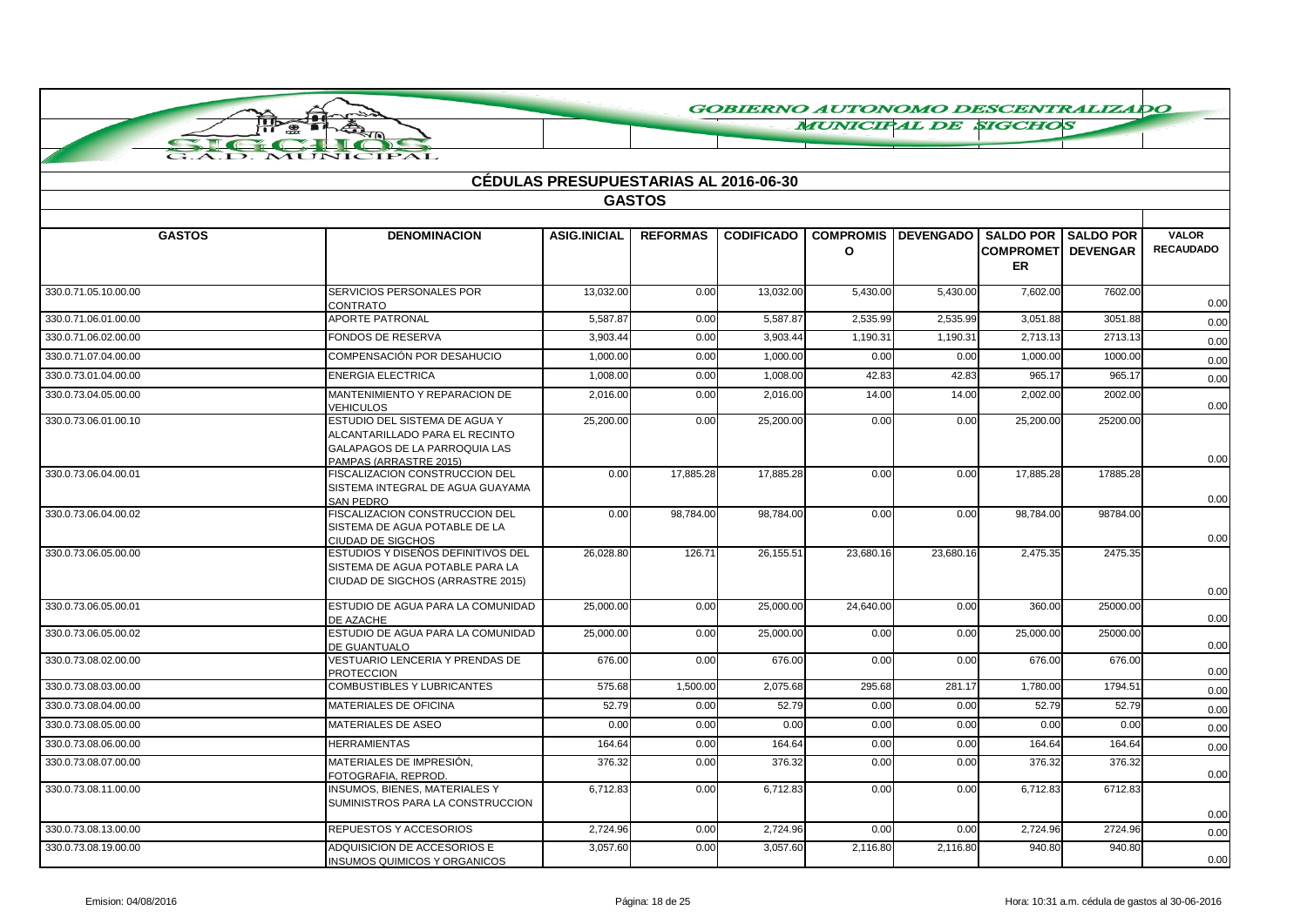**MUNICIPAL DE SIGCHOS** 

|                      |                                                                                                                                      | <b>CÉDULAS PRESUPUESTARIAS AL 2016-06-30</b> |                 |                   |                                  |            |                                                               |                  |                                  |  |
|----------------------|--------------------------------------------------------------------------------------------------------------------------------------|----------------------------------------------|-----------------|-------------------|----------------------------------|------------|---------------------------------------------------------------|------------------|----------------------------------|--|
| <b>GASTOS</b>        |                                                                                                                                      |                                              |                 |                   |                                  |            |                                                               |                  |                                  |  |
| <b>GASTOS</b>        | <b>DENOMINACION</b>                                                                                                                  | <b>ASIG.INICIAL</b>                          | <b>REFORMAS</b> | <b>CODIFICADO</b> | <b>COMPROMIS</b><br>$\mathbf{o}$ |            | <b>DEVENGADO SALDO POR</b><br><b>COMPROMET DEVENGAR</b><br>ER | <b>SALDO POR</b> | <b>VALOR</b><br><b>RECAUDADO</b> |  |
| 330.0.73.16.01.00.00 | FONDOS DE REPOSICIÓN CAJAS CHICAS<br>EN PROYECTOS Y PROGRAMAS DE<br><b>INVERSIÓN</b>                                                 | 112.00                                       | 0.00            | 112.00            | 0.00                             | 0.00       | 112.00                                                        | 112.00           | 0.00                             |  |
| 330.0.75.01.01.01.01 | CONSTRUCCIÓN DE CUBIERTAS PARA<br>PROTECCIÓN DE LOS TANQUES DE LOS<br>SISTEMAS DE AGUA POTABLE DEL<br>CANTÓN SIGCHOS (ARRASTRE 2015) | 6,000.00                                     | 0.00            | 6,000.00          | 0.00                             | 0.00       | 6,000.00                                                      | 6000.00          |                                  |  |
| 330.0.75.01.01.01.02 | CONSTRUCCIÓN DEL SISTEMA DE AGUA<br>POTABLE DE LA CIUDAD DE SIGCHOS                                                                  | 2,400,000.00                                 | $-51,070.18$    | 2,348,929.82      | 0.00                             | 0.00       | 2,348,929.82                                                  | 2348929.82       | 0.00<br>0.00                     |  |
| 330.0.75.01.01.01.04 | CONSTRUCCION DEL SISTEMA DE AGUA<br>COMUNIDAD CERRO AZUL                                                                             | 70,449.46                                    | 0.00            | 70,449.46         | 0.00                             | 0.00       | 70,449.46                                                     | 70449.46         | 0.00                             |  |
| 330.0.75.01.01.02.03 | CONSTRUCCIÓN DEL SISTEMA INTEGRAL<br>DE AGUA (GUAYAMA GRANDE, SAN<br>PEDRO, CHAUPI Y PILAPUCHIN)                                     | 447,003.70                                   | 43,125.10       | 490,128.80        | 0.00                             | 0.00       | 490,128.80                                                    | 490128.80        | 0.00                             |  |
| 330.0.75.01.03.01.01 | CONSTRUCCIÓN DE ALCANTARILLADO EN<br>LA CIUDAD DE SIGCHOS                                                                            | 58,210.00                                    | 0.00            | 58,210.00         | 0.00                             | 0.00       | 58,210.00                                                     | 58210.00         | 0.00                             |  |
| 330.0.75.01.03.01.04 | TERMINACIÓN DE LA PLANTA DE AGUAS<br>SERVIDAS PARA EL BARRIO YALÓ DE LA<br>CIUDAD DE SIGCHOS (ARRASTRE 2015)                         | 6,000.00                                     | 0.00            | 6,000.00          | 0.00                             | 0.00       | 6,000.00                                                      | 6000.00          | 0.00                             |  |
| 330.0.75.01.03.01.05 | CONSTRUCCION ALCANTARILALDO<br>PLUVIAL EN LA CALLE 14 DE NOVIEMBRE<br>(ARRASTRE 2015)                                                | 15,000.00                                    | $-56.55$        | 14,943.45         | 14,943.45                        | 14,943.45  | 0.00                                                          | 0.00             | 0.00                             |  |
| 330.0.75.01.03.01.06 | CONSTRUCCIÓN DE RAMALES NUEVOS<br>DE ALCANTARILLADO SANITARIO DE LA<br>CIUDAD DE SIGCHOS (ARRASTRE 2015)                             | 20,000.00                                    | 0.00            | 20,000.00         | 19,984.69                        | 19,984.69  | 15.31                                                         | 15.31            | 0.00                             |  |
| 330.0.75.01.03.01.07 | PLANTA DE TRATAMIENTO DE AGUAS<br>SERVIDAS SECTOR PUCHUGUANGO<br>(ARRASTRE 2015)                                                     | 100,000.00                                   | 0.00            | 100,000.00        | 99,940.12                        | 99,940.12  | 59.88                                                         | 59.88            | 0.00                             |  |
| 330.0.75.01.03.02.01 | CONSTRUCCION DE ALCANTARILLADO DE<br>LAS PAMPAS (ARRASTRE 2015)                                                                      | 60,000.00                                    | $-60,000.00$    | 0.00              | 0.00                             | 0.00       | 0.00                                                          | 0.00             | 0.00                             |  |
| 330.0.75.01.03.03.01 | CONSTRUCCION DEL ALCANTARRILLADO<br>EN CHUGCHILAN (ARASTRE 2015)                                                                     | 388.000.00                                   | 0.00            | 388,000.00        | 386,755.84                       | 386,755.84 | 1.244.16                                                      | 1244.16          | 0.00                             |  |
| 330.0.75.05.99.01.02 | CONSTRUCCION DE LA RED AUXILIAR<br>PARA EL HOSPITAL Y UNIDAD EDUCATIVA<br>DEL MILENIUN (ARRASTRE 2015)                               | 44,000.00                                    | $-1,281.04$     | 42,718.96         | 42,718.96                        | 42,718.96  | 0.00                                                          | 0.00             | 0.00                             |  |

**Allen** 

a de de la compagnie de la compagnie de la compagnie de la compagnie de la compagnie de la compagnie de la compa<br>De la compagnie de la compagnie de la compagnie de la compagnie de la compagnie de la compagnie de la compagn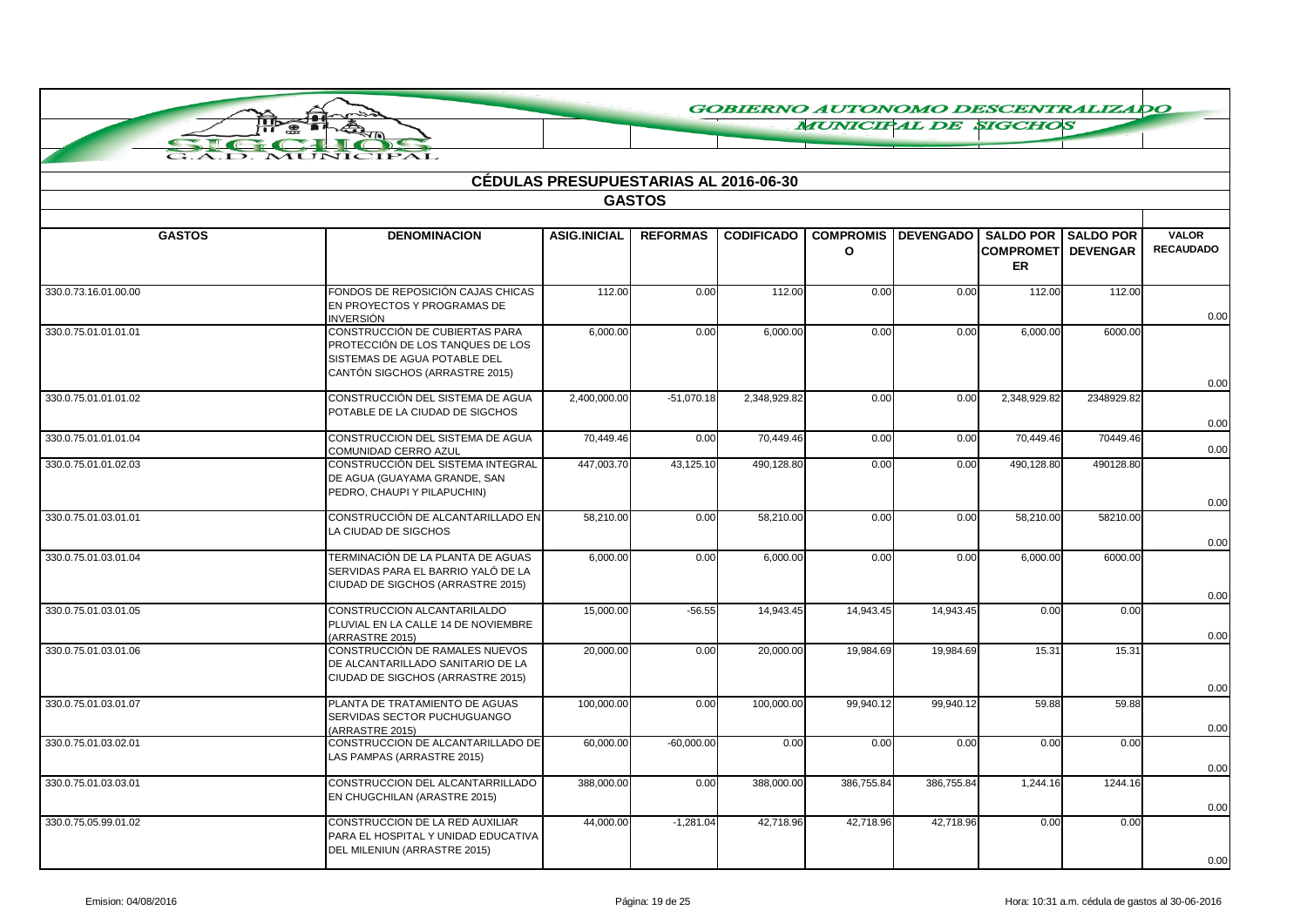**MUNICIPAL DE SIGCHOS** 

|                      |                                                                                                                          | <b>CEDULAS PRESUPUESTARIAS AL 2016-06-30</b> |                 |                   |                       |                  |                                         |                            |                                  |
|----------------------|--------------------------------------------------------------------------------------------------------------------------|----------------------------------------------|-----------------|-------------------|-----------------------|------------------|-----------------------------------------|----------------------------|----------------------------------|
|                      |                                                                                                                          |                                              | <b>GASTOS</b>   |                   |                       |                  |                                         |                            |                                  |
|                      |                                                                                                                          |                                              |                 |                   |                       |                  |                                         |                            |                                  |
| <b>GASTOS</b>        | <b>DENOMINACION</b>                                                                                                      | <b>ASIG.INICIAL</b>                          | <b>REFORMAS</b> | <b>CODIFICADO</b> | <b>COMPROMIS</b><br>O | <b>DEVENGADO</b> | <b>COMPROMETI DEVENGAR</b><br><b>ER</b> | <b>SALDO POR SALDO POR</b> | <b>VALOR</b><br><b>RECAUDADO</b> |
| 330.0.75.05.99.01.03 | MANTENIMIENTO DE OBRAS DE<br>SANEAMIENTO Y AGUA DEL CANTON<br><b>SIGCHOS</b>                                             | 10,000.00                                    | 15,610.25       | 25,610.25         | 0.00                  | 0.00             | 25,610.25                               | 25610.25                   | 0.00                             |
| 330.0.77.01.02.00.00 | MATRICULACION VEHICULAR                                                                                                  | 358.40                                       | 0.00            | 358.40            | 36.00                 | 36.00            | 322.40                                  | 322.40                     | 0.00                             |
| 330.0.77.02.01.00.00 | <b>SEGUROS</b>                                                                                                           | 78.40                                        | 0.00            | 78.40             | 62.64                 | 62.64            | 15.76                                   | 15.76                      | 0.00                             |
| 330.0.84.01.03.00.00 | <b>MOBILIARIOS</b>                                                                                                       | 67.20                                        | 0.00            | 67.20             | 0.00                  | 0.00             | 67.20                                   | 67.20                      | 0.00                             |
| 330.0.84.01.05.00.00 | VEHICULOS (MOTOCICLETAS ARRASTRE<br>2015)                                                                                | 10,340.00                                    | 0.00            | 10,340.00         | 0.00                  | 0.00             | 10,340.00                               | 10340.00                   | 0.00                             |
| 330.0.84.03.01.00.01 | TERRENOS (CONSTRUCCION DE LA<br>PLANTA DE TRATAMIENTO DE LAS AGUS<br>SERVIDAS DE PUCHUGUANGO)                            | 0.00                                         | 5.35            | 5.35              | 0.00                  | 0.00             | 5.35                                    | 5.35                       | 0.00                             |
| 330.0.84.03.01.00.02 | TERRENOS (CONSTRUCCION DE LA<br>PLANTA DE TRATAMIENTO DEL SISTEMA<br>DE ALCANTARILLADO DE LA PARROQUIA<br>DE CHUGCHILAN) | 0.00                                         | 500.00          | 500.00            | 0.00                  | 0.00             | 500.00                                  | 500.00                     | 0.00                             |
| 330.0.84.03.01.00.03 | TERRENOS (CONSTRUCCION DEL<br>SISTEMA DE AGUA AMANTA<br>CHUGCHILAN)                                                      | 0.00                                         | 200.00          | 200.00            | 0.00                  | 0.00             | 200.00                                  | 200.00                     | 0.00                             |
| 330.0.96.02.01.00.01 | CREDITO BEDE ESTUDIOS DEL SISTEMA<br>DE AGUA DE SIGCHOS                                                                  | 16.746.77                                    | 0.00            | 16,746.77         | 6,837.68              | 6,837.68         | 9.909.09                                | 9909.09                    | 0.00                             |
| 330.0.96.02.01.00.02 | CREDITO BEDE AGUA POTABLE DE LA<br>CIUDAD DE SIGCHOS                                                                     | 140,209.96                                   | 0.00            | 140,209.96        | 0.00                  | 0.00             | 140,209.96                              | 140209.96                  | 0.00                             |
| 340.0.51.02.03.00.00 | DECIMO TERCER SUELDO                                                                                                     | 986.00                                       | 0.00            | 986.00            | 410.85                | 410.85           | 575.15                                  | 575.15                     | 0.00                             |
| 340.0.51.02.04.00.00 | <b>DECIMO CUARTO SUELDO</b>                                                                                              | 380.04                                       | 0.00            | 380.04            | 213.50                | 213.50           | 166.54                                  | 166.54                     | 0.00                             |
| 340.0.51.05.10.00.00 | SERVICIOS PERSONALES POR<br><b>CONTRATO</b>                                                                              | 11,832.00                                    | 0.00            | 11,832.00         | 5,916.00              | 5,916.00         | 5,916.00                                | 5916.00                    | 0.00                             |
| 340.0.51.06.01.00.00 | <b>APORTE PATRONAL</b>                                                                                                   | 1.378.44                                     | 0.00            | 1,378.44          | 344.61                | 344.61           | 1,033.83                                | 1033.83                    | 0.00                             |
| 340.0.51.06.02.00.00 | FONDOS DE RESERVA                                                                                                        | 985.56                                       | 0.00            | 985.56            | 410.65                | 410.65           | 574.91                                  | 574.91                     | 0.00                             |
| 340.0.53.01.04.00.00 | <b>ENERGIA ELECTRICA</b>                                                                                                 | 560.00                                       | 0.00            | 560.00            | 346.44                | 346.44           | 213.56                                  | 213.56                     | 0.00                             |
| 340.0.53.02.03.00.00 | ALMACENAMIENTO, EMBALAJE, ENVASE Y<br>RECARGA DE EXTINTORES                                                              | 33.60                                        | 0.00            | 33.60             | 0.00                  | 0.00             | 33.60                                   | 33.60                      | 0.00                             |
| 340.0.53.04.05.00.00 | MANTENIMIENTO Y REPARACION DE<br>VEHICULOS                                                                               | 1,120.00                                     | $-1,120.00$     | 0.00              | 0.00                  | 0.00             | 0.00                                    | 0.00                       | 0.00                             |
| 340.0.53.08.02.00.00 | VESTUARIO LENCERIA Y PRENDAS DE<br><b>PROTECCION</b>                                                                     | 507.00                                       | 0.00            | 507.00            | 0.00                  | 0.00             | 507.00                                  | 507.00                     | 0.00                             |
| 340.0.53.08.03.00.00 | COMBUSTIBLES Y LUBRICANTES                                                                                               | 3,273.78                                     | 0.00            | 3,273.78          | 0.00                  | 0.00             | 3,273.78                                | 3273.78                    | 0.00                             |
| 340.0.53.08.04.00.00 | <b>MATERIALES DE OFICINA</b>                                                                                             | 53.78                                        | 0.00            | 53.78             | 0.00                  | 0.00             | 53.78                                   | 53.78                      | 0.00                             |
| 340.0.53.08.05.00.00 | MATERIALES DE ASEO                                                                                                       | 265.22                                       | 0.00            | 265.22            | 0.00                  | 0.00             | 265.22                                  | 265.22                     | 0.00                             |

**AR** 

Ŧ

G.A.D. MUNICIPAL

A

 $\blacksquare$ 

340.0.53.08.06.00.00 HERRAMIENTAS 30.24 0.00 30.24 0.00 0.00 30.24 30.24 0.00

0.00

0.00

0.00

0.00

0.00

0.00

0.00

0.00

0.00

0.00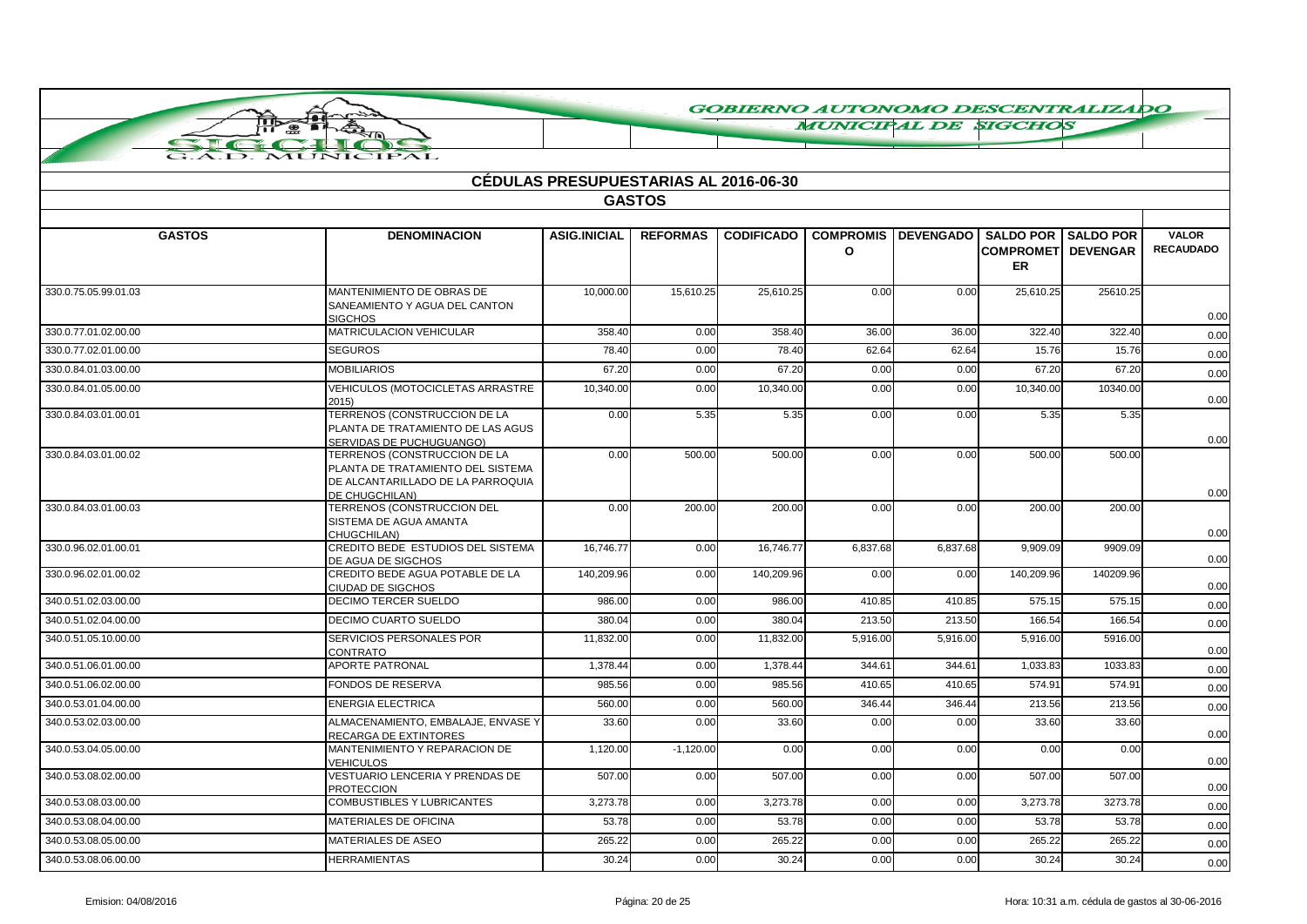**MUNICIPAL DE SIGCHOS** 

|                      |                                                                                | CÉDULAS PRESUPUESTARIAS AL 2016-06-30 |                 |                   |                              |                                   |                                        |           |                                  |
|----------------------|--------------------------------------------------------------------------------|---------------------------------------|-----------------|-------------------|------------------------------|-----------------------------------|----------------------------------------|-----------|----------------------------------|
|                      |                                                                                |                                       | <b>GASTOS</b>   |                   |                              |                                   |                                        |           |                                  |
| <b>GASTOS</b>        | <b>DENOMINACION</b>                                                            | <b>ASIG.INICIAL</b>                   | <b>REFORMAS</b> | <b>CODIFICADO</b> | <b>COMPROMIS</b><br>$\Omega$ | DEVENGADO   SALDO POR   SALDO POR | <b>COMPROMET DEVENGAR</b><br><b>ER</b> |           | <b>VALOR</b><br><b>RECAUDADO</b> |
| 340.0.53.08.07.00.00 | MATERIALES DE IMPRESIÓN.<br>FOTOGRAFIA, REPROD.                                | 100.80                                | 0.00            | 100.80            | 0.00                         | 0.00                              | 100.80                                 | 100.80    | 0.00                             |
| 340.0.53.08.11.00.00 | INSUMOS, BIENES, MATERIALES Y<br>SUMINISTROS PARA LA CONSTRUCCION              | 191.52                                | 0.00            | 191.52            | 0.00                         | 0.00                              | 191.52                                 | 191.52    | 0.00                             |
| 340.0.53.08.13.00.00 | REPUESTOS Y ACCESORIOS                                                         | 2,548.00                              | 1,120.00        | 3,668.00          | 0.00                         | 0.00                              | 3,668.00                               | 3668.00   | 0.00                             |
| 340.0.53.08.19.00.00 | ADQUISICION DE ACCESORIOS E<br><b>INSUMOS QUIMICOS Y ORGANICOS</b>             | 51.40                                 | 0.00            | 51.40             | 50.65                        | 50.65                             | 0.75                                   | 0.75      | 0.00                             |
| 340.0.57.01.02.00.00 | <b>MATRICULACION VEHICULAR</b>                                                 | 150.00                                | 0.00            | 150.00            | 0.00                         | 0.00                              | 150.00                                 | 150.00    | 0.00                             |
| 340.0.57.02.01.00.00 | <b>SEGUROS</b>                                                                 | 100.00                                | 0.00            | 100.00            | 0.00                         | 0.00                              | 100.00                                 | 100.00    | 0.00                             |
| 340.0.71.01.06.00.00 | SALARIOS UNIFICADOS                                                            | 18,816.00                             | 0.00            | 18,816.00         | 9,408.00                     | 9,408.00                          | 9,408.00                               | 9408.00   | 0.00                             |
| 340.0.71.02.03.00.00 | <b>DECIMO TERCER SUELDO</b>                                                    | 1,568.00                              | 0.00            | 1,568.00          | 0.00                         | 0.00                              | 1,568.00                               | 1568.00   | 0.00                             |
| 340.0.71.02.04.00.00 | DECIMO CUARTO SUELDO                                                           | 1,140.00                              | 0.00            | 1.140.00          | 0.00                         | 0.00                              | 1.140.00                               | 1140.00   | 0.00                             |
| 340.0.71.03.04.00.00 | COMPENSACIÓN POR TRANSPORTE                                                    | 316.80                                | 0.00            | 316.80            | 119.20                       | 119.20                            | 197.60                                 | 197.60    | 0.00                             |
| 340.0.71.03.06.00.00 | COMPENSACIÓN POR ALIMENTACIÓN                                                  | 1,980.00                              | 0.00            | 1,980.00          | 745.00                       | 745.00                            | 1,235.00                               | 1235.00   | 0.00                             |
| 340.0.71.04.01.00.00 | POR CARGAS FAMILIARES                                                          | 200.40                                | 0.00            | 200.40            | 100.09                       | 100.09                            | 100.31                                 | 100.31    | 0.00                             |
| 340.0.71.04.08.00.00 | POR ANTIGÜEDAD                                                                 | 213.12                                | 0.00            | 213.12            | 99.21                        | 99.21                             | 113.91                                 | 113.91    | 0.00                             |
| 340.0.71.06.01.00.00 | <b>APORTE PATRONAL</b>                                                         | 2,286.14                              | 0.00            | 2,286.14          | 1,310.65                     | 1,310.65                          | 975.49                                 | 975.49    | 0.00                             |
| 340.0.71.06.02.00.00 | <b>FONDOS DE RESERVA</b>                                                       | 1,567.37                              | 0.00            | 1,567.37          | 633.92                       | 633.92                            | 933.45                                 | 933.45    | 0.00                             |
| 340.0.71.07.04.00.00 | COMPENSACIÓN POR DESAHUCIO                                                     | 1,000.00                              | 0.00            | 1,000.00          | 0.00                         | 0.00                              | 1,000.00                               | 1000.00   | 0.00                             |
| 340.0.84.01.04.00.00 | MAQUINARIA Y EQUIPO                                                            | 9,992.54                              | 0.00            | 9,992.54          | 4,480.00                     | 4,457.60                          | 5,512.54                               | 5534.94   | 0.00                             |
| 360.0.56.02.01.00.02 | PAGO INTERESES PRESTAMO BDE<br>MUROS ESTABILIZACION TOACAZO-<br><b>SIGCHOS</b> | 6.444.02                              | 0.00            | 6.444.02          | 4.334.66                     | 4.334.66                          | 2.109.36                               | 2109.36   | 0.00                             |
| 360.0.56.02.01.00.03 | PAGO INTERESES PRESTAMO MERCADO<br>24 DE MAYO                                  | 60,141.33                             | 0.00            | 60,141.33         | 30,807.47                    | 30,807.47                         | 29,333.86                              | 29333.86  | 0.00                             |
| 360.0.56.02.01.00.04 | PAGO INTERESES FINANCIAMIENTO<br>COMPLEMENTARIO MERCADO 24 DE<br>MAYO          | 30,000.00                             | 0.00            | 30,000.00         | 9,102.49                     | 9,102.49                          | 20,897.51                              | 20897.51  | 0.00                             |
| 360.0.57.02.03.00.00 | <b>COMISIONES BANCARIAS</b>                                                    | 200.00                                | 700.00          | 900.00            | 796.84                       | 796.84                            | 103.16                                 | 103.16    | 0.00                             |
| 360.0.71.01.05.00.00 | REMUNERACIONES UNIFICADAS                                                      | 66,756.00                             | 0.00            | 66,756.00         | 33,378.00                    | 33,378.00                         | 33,378.00                              | 33378.00  | 0.00                             |
| 360.0.71.01.06.00.00 | <b>SALARIOS UNIFICADAS</b>                                                     | 280,182.63                            | 0.00            | 280,182.63        | 136,452.64                   | 136,452.64                        | 143,729.99                             | 143729.99 | 0.00                             |
| 360.0.71.02.03.00.00 | DÉCIMO TERCER SUELDO                                                           | 31,041.97                             | 0.00            | 31,041.97         | 2,855.30                     | 2,855.30                          | 28,186.67                              | 28186.67  | 0.00                             |
| 360.0.71.02.04.00.00 | DÉCIMO CUARTO SUELDO                                                           | 17,480.28                             | 0.00            | 17,480.28         | 1,372.50                     | 1,372.50                          | 16,107.78                              | 16107.78  | 0.00                             |
| 360.0.71.03.04.00.00 | COMPENSACIÓN POR TRANSPORTE                                                    | 5,895.50                              | 0.00            | 5,895.50          | 3,380.60                     | 3,380.60                          | 2,514.90                               | 2514.90   | 0.00                             |

 $\overline{\mathsf{nb}}$ ☎

**AUNIC** 

**CIPAL** 

Ŧ

ੋ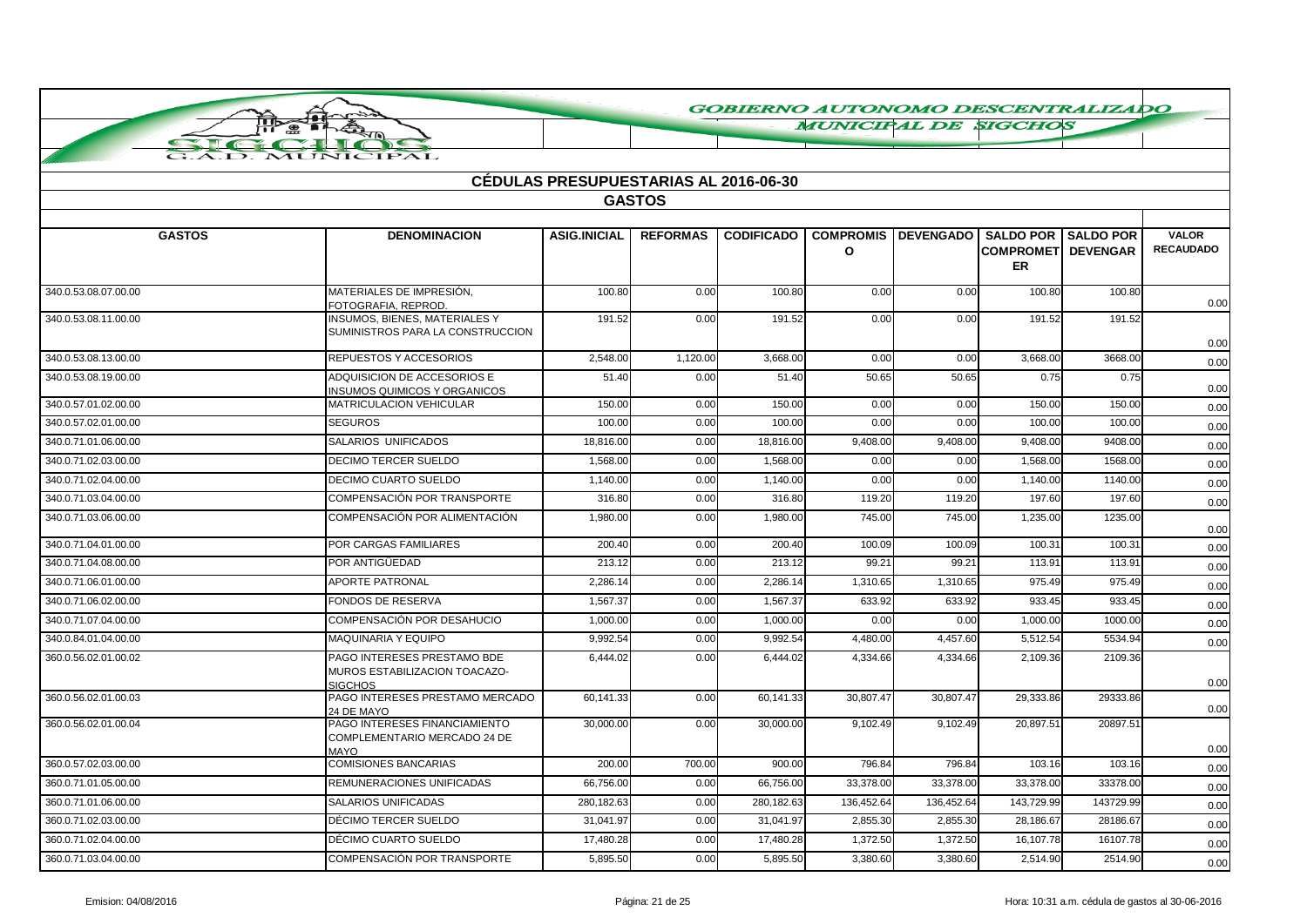**MUNICIPAL DE SIGCHOS** 

| <b>CÉDULAS PRESUPUESTARIAS AL 2016-06-30</b> |                                                                                                       |                     |                 |                   |           |                                                |                                        |          |                                  |
|----------------------------------------------|-------------------------------------------------------------------------------------------------------|---------------------|-----------------|-------------------|-----------|------------------------------------------------|----------------------------------------|----------|----------------------------------|
| <b>GASTOS</b>                                |                                                                                                       |                     |                 |                   |           |                                                |                                        |          |                                  |
| <b>GASTOS</b>                                | <b>DENOMINACION</b>                                                                                   | <b>ASIG.INICIAL</b> | <b>REFORMAS</b> | <b>CODIFICADO</b> | $\Omega$  | <b>COMPROMIS DEVENGADO SALDO POR SALDO POR</b> | <b>COMPROMET DEVENGAR</b><br><b>ER</b> |          | <b>VALOR</b><br><b>RECAUDADO</b> |
| 360.0.71.03.06.00.00                         | COMPENSACIÓN POR ALIMENTACIÓN                                                                         | 39,072.00           | 0.00            | 39,072.00         | 23,098.50 | 23,098.50                                      | 15,973.50                              | 15973.50 | 0.00                             |
| 360.0.71.04.01.00.00                         | <b>POR CARGAS FAMILIARES</b>                                                                          | 5.767.11            | 0.00            | 5.767.11          | 3.566.47  | 3.566.47                                       | 2.200.64                               | 2200.64  | 0.00                             |
| 360.0.71.04.08.00.00                         | POR ANTIGÜEDAD                                                                                        | 6,338.55            | 0.00            | 6,338.55          | 4,023.69  | 4,023.69                                       | 2,314.86                               | 2314.86  | 0.00                             |
| 360.0.71.05.07.00.00                         | <b>HONORARIOS</b>                                                                                     | 1,000.00            | 0.00            | 1,000.00          | 0.00      | 0.00                                           | 1,000.00                               | 1000.00  | 0.00                             |
| 360.0.71.05.10.00.00                         | SERVICIOS PERSONALES POR<br><b>CONTRATO</b>                                                           | 23,340.00           | 0.00            | 23,340.00         | 11,670.00 | 11,670.00                                      | 11,670.00                              | 11670.00 | 0.00                             |
| 360.0.71.05.12.00.00                         | <b>SUBROGACIÓN</b>                                                                                    | 1.140.00            | 0.00            | 1.140.00          | 0.00      | 0.00                                           | 1.140.00                               | 1140.00  | 0.00                             |
| 360.0.71.05.13.00.00                         | <b>ENCARGOS</b>                                                                                       | 1.140.00            | 0.00            | 1.140.00          | 0.00      | 0.00                                           | 1.140.00                               | 1140.00  | 0.00                             |
| 360.0.71.06.01.00.00                         | APORTE PATRONAL                                                                                       | 44,215.58           | 0.00            | 44.215.58         | 22,944.40 | 22.944.40                                      | 21,271.18                              | 21271.18 | 0.00                             |
| 360.0.71.06.02.00.00                         | <b>FONDOS DE RERERVA</b>                                                                              | 30,626.93           | 0.00            | 30,626.93         | 10,869.91 | 10,869.91                                      | 19,757.02                              | 19757.02 | 0.00                             |
| 360.0.71.06.03.00.00                         | JUBILACIÓN PATRONAL                                                                                   | 47,880.00           | $-47,880.00$    | 0.00              | 0.00      | 0.00                                           | 0.00                                   | 0.00     | 0.00                             |
| 360.0.71.07.04.00.00                         | <b>COMPENSACIÓN POR DESAHUCIO</b>                                                                     | 6,000.00            | 0.00            | 6,000.00          | 0.00      | 0.00                                           | 6,000.00                               | 6000.00  | 0.00                             |
| 360.0.71.07.07.00.00                         | <b>COMPENSACIÓN POR VACACIONES</b>                                                                    | 2,226.00            | 0.00            | 2,226.00          | 0.00      | 0.00                                           | 2,226.00                               | 2226.00  | 0.00                             |
| 360.0.71.07.09.00.00                         | POR RENUNCIA VOLUNTARIA                                                                               | 0.00                | 47,880.00       | 47,880.00         | 46,116.00 | 46,116.00                                      | 1,764.00                               | 1764.00  | 0.00                             |
| 360.0.73.04.04.00.00                         | <b>CONTRATO MANTEN, Y</b><br>REPARAC.CORRECTIVO DE<br>MAQUINARIAS Y EQUIPOS AÑO 2014                  | 2,052.26            | 0.00            | 2,052.26          | 0.00      | 0.00                                           | 2,052.26                               | 2052.26  | 0.00                             |
| 360.0.73.04.04.00.01                         | MANTEN, Y REPARAC, DE MAQUINARIAS<br>Y EQUIPOS                                                        | 67,007.36           | 0.00            | 67,007.36         | 5,725.00  | 5,725.00                                       | 61,282.36                              | 61282.36 | 0.00                             |
| 360.0.73.04.05.00.00                         | CONTRATO MANTENIMIENTO<br>CORRECTIVO VEHICULOS AÑO 2015                                               | 7,145.60            | 0.00            | 7,145.60          | 6,322.40  | 6,322.40                                       | 823.20                                 | 823.20   | 0.00                             |
| 360.0.73.04.05.00.01                         | MANTEN. Y REPARAC. DE VEHÍCULOS                                                                       | 16,800.00           | 0.00            | 16,800.00         | 116.00    | 116.00                                         | 16,684.00                              | 16684.00 | 0.00                             |
| 360.0.73.06.04.00.00                         | FISCALIZACIÓN DE LA CONSTRUCCIÓN<br>DEL MERCADO 24 DE MAYO DE LA<br>CIUDAD DE SIGCHOS (ARRASTRE 2014) | 16,182.99           | 0.00            | 16,182.99         | 0.00      | 0.00                                           | 16,182.99                              | 16182.99 | 0.00                             |
| 360.0.73.08.02.00.00                         | <b>VESTUARIO LENCERIA Y PRENDAS DE</b><br><b>PROTECCION</b>                                           | 6,591.00            | 0.00            | 6,591.00          | 0.00      | 0.00                                           | 6,591.00                               | 6591.00  | 0.00                             |
| 360.0.73.08.03.00.00                         | <b>COMBUSTIBLES Y LUBRICANTES</b>                                                                     | 113,675.30          | $-1.500.00$     | 112.175.30        | 58,498.44 | 29.337.44                                      | 53.676.86                              | 82837.86 | 0.00                             |
| 360.0.73.08.04.00.00                         | <b>MATERIALES DE OFICINA</b>                                                                          | 962.10              | 0.00            | 962.10            | 0.00      | 0.00                                           | 962.10                                 | 962.10   | 0.00                             |
| 360.0.73.08.06.00.00                         | <b>HERRAMIENTAS</b>                                                                                   | 448.00              | 0.00            | 448.00            | 0.00      | 0.00                                           | 448.00                                 | 448.00   | 0.00                             |
| 360.0.73.08.07.00.00                         | MATERIALES DE IMPRESIÓN, FOTOG.,<br>REPRODUC. Y PUBLICACIONES                                         | 3,476.48            | 0.00            | 3,476.48          | 1,463.76  | 1,463.76                                       | 2,012.72                               | 2012.72  | 0.00                             |
| 360.0.73.08.11.00.00                         | <b>INSUMOS, BIENES, MATERIALES Y</b><br>SUMINISTROS PARA LA CONSTRUCCION                              | 11,830.56           | 0.00            | 11,830.56         | 0.00      | 0.00                                           | 11,830.56                              | 11830.56 | 0.00                             |

 $\overline{\mathsf{nb}}$ ☎

**AUNIC**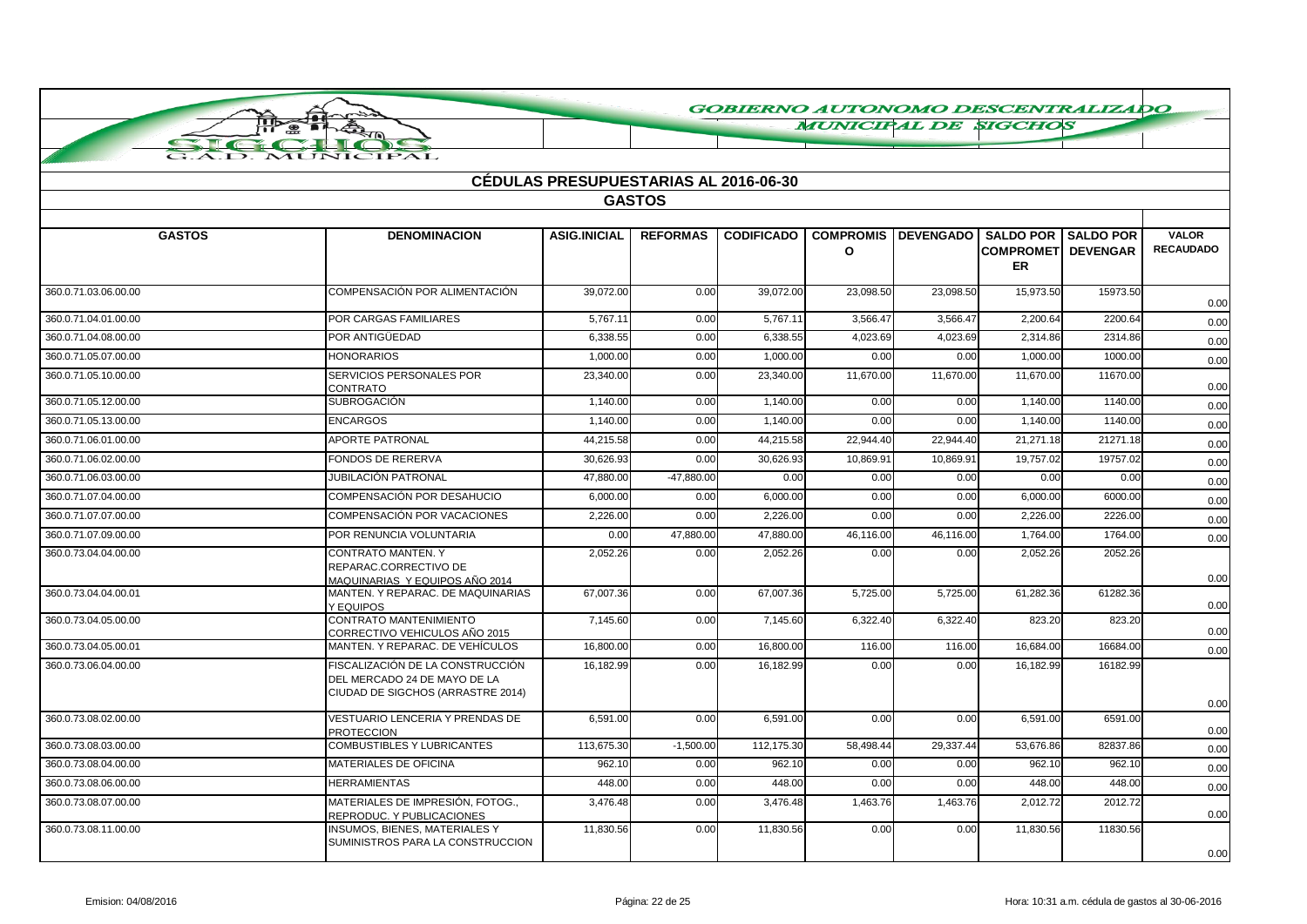**MUNICIPAL DE SIGCHOS** 

|                      |                                                                                                              | <b>CEDULAS PRESUPUESTARIAS AL 2016-06-30</b> |                 |                   |                             |                  |                                                                   |           |                                  |  |
|----------------------|--------------------------------------------------------------------------------------------------------------|----------------------------------------------|-----------------|-------------------|-----------------------------|------------------|-------------------------------------------------------------------|-----------|----------------------------------|--|
| <b>GASTOS</b>        |                                                                                                              |                                              |                 |                   |                             |                  |                                                                   |           |                                  |  |
| <b>GASTOS</b>        | <b>DENOMINACION</b>                                                                                          | <b>ASIG.INICIAL</b>                          | <b>REFORMAS</b> | <b>CODIFICADO</b> | <b>COMPROMIS</b><br>$\circ$ | <b>DEVENGADO</b> | <b>SALDO POR I SALDO POR</b><br><b>COMPROMETI DEVENGAR</b><br>ER. |           | <b>VALOR</b><br><b>RECAUDADO</b> |  |
| 360.0.73.08.13.00.00 | REPUESTOS Y ACCESORIOS CONTRATOS<br>AÑO 2015                                                                 | 9,919.98                                     | 0.00            | 9,919.98          | 496.16                      | 496.16           | 9,423.82                                                          | 9423.82   | 0.00                             |  |
| 360.0.73.08.13.00.01 | REPUESTOS Y ACCESORIOS                                                                                       | 250,968.44                                   | 0.00            | 250,968.44        | 1,658.72                    | 1,658.72         | 249,309.72                                                        | 249309.72 | 0.00                             |  |
| 360.0.73.16.01.00.00 | FONDOS DE REPOSICIÓN CAJAS CHICAS<br>EN PROYECTOS Y PROGRAMAS DE<br>INVERSIÓN                                | 168.00                                       | 0.00            | 168.00            | 0.00                        | 0.00             | 168.00                                                            | 168.00    | 0.00                             |  |
| 360.0.75.01.04.01.01 | ADOQUINADO CALLES DEL CANTON<br>SIGCHOS (ARRASTRE 2015)                                                      | 30,000.00                                    | $-1.776.29$     | 28.223.71         | 28.223.71                   | 28.223.71        | 0.00                                                              | 0.00      | 0.00                             |  |
| 360.0.75.01.04.01.05 | CONSTRUCCION DEL MONUMENTO AL<br>MONTUBIO EN LA PLAZA 22 DE<br><b>SEPTIEMBRE</b>                             | 20,000.00                                    | $-20,000.00$    | 0.00              | 0.00                        | 0.00             | 0.00                                                              | 0.00      | 0.00                             |  |
| 360.0.75.01.04.01.13 | ILUMINACIÓN CIUDAD DE SIGCHOS (14 DE<br>NOVIEMBRE, PARQUE LA FAMILIA Y PLAZA<br>DE ANIMALES) (ARRASTRE 2015) | 83.052.89                                    | 6,519.25        | 89,572.14         | 0.00                        | 0.00             | 89,572.14                                                         | 89572.14  | 0.00                             |  |
| 360.0.75.01.04.01.14 | <b>CONSTRUCCION DE ACERAS Y</b><br>BORDILLOS CALLE VELASCO IBARRA Y<br>GALO TROYA (INGRESO DE LA CIUDAD)     | 123.632.42                                   | $-123,632.42$   | 0.00              | 0.00                        | 0.00             | 0.00                                                              | 0.00      | 0.00                             |  |
| 360.0.75.01.04.01.15 | CONSTRUCCION DE ADOQUINADOS DE<br>LAS CALLES ADJUNTAS AL MERCADO 24<br>DE MAYO                               | 0.00                                         | 2,815.46        | 2,815.46          | 0.00                        | 0.00             | 2.815.46                                                          | 2815.46   | 0.00                             |  |
| 360.0.75.01.04.02.01 | TERMINACIÓN CONSTRUCCION DE<br>ADOQUINADO Y ACERAS EN LAS CALLES<br>DE GUAYAMA SAN PEDRO                     | 10,000.00                                    | 1,509.09        | 11,509.09         | 11,509.09                   | 11,509.09        | 0.00                                                              | 0.00      | 0.00                             |  |
| 360.0.75.01.04.02.03 | ADOQUINADO DE CHASUALO (ARRASTRE<br>2015)                                                                    | 24,640.00                                    | $-4,585.06$     | 20.054.94         | 0.00                        | 0.00             | 20.054.94                                                         | 20054.94  | 0.00                             |  |
| 360.0.75.01.04.02.04 | ADOQUINADO PLAZA Y MERCADO DE<br>SARAHUASI (ARRASTRE 2015)                                                   | 20,000.00                                    | $-7.19$         | 19,992.81         | 19,992.81                   | 19,992.81        | 0.00                                                              | 0.00      | 0.00                             |  |
| 360.0.75.01.04.02.05 | ADOQUINADO PLAZA GUARUMAL<br>CHUGCHILAN (ARRASTRE 2015)                                                      | 20,000.00                                    | $-8.72$         | 19,991.28         | 19,991.28                   | 19,991.28        | 0.00                                                              | 0.00      | 0.00                             |  |
| 360.0.75.01.04.02.06 | ADOQUINADO PLAZA GALAPAGOS DE<br>CHUGCHILAN (ARRASTRE 2015)                                                  | 20,000.00                                    | $-61.39$        | 19,938.61         | 19,938.61                   | 19,938.61        | 0.00                                                              | 0.00      | 0.00                             |  |
| 360.0.75.01.04.02.09 | CERRAMIENTO Y ADOQUINADO DE<br>SHINACUNGA (ARRASTRE 2015)                                                    | 20,000.00                                    | $-1,509.09$     | 18,490.91         | 12,704.17                   | 12,704.17        | 5,786.74                                                          | 5786.74   | 0.00                             |  |
| 360.0.75.01.04.03.03 | ADOQUINADO EN COMUNIDAD<br><b>GUANTUALO (ARRASTRE 2015)</b>                                                  | 20,000.00                                    | $-22.11$        | 19,977.89         | 19,977.89                   | 19,977.89        | 0.00                                                              | 0.00      | 0.00                             |  |
| 360.0.75.01.04.05.01 | ADOQUINADO EN PALO QUEMADO                                                                                   | 15,000.00                                    | 0.00            | 15,000.00         | 0.00                        | 0.00             | 15,000.00                                                         | 15000.00  | 0.00                             |  |
| 360.0.75.01.04.06.01 | REGENERACION URBANA DE LA<br>CABECERA PARROQUIAL EN LAS PAMPAS<br>(ARRASTRE 2015)                            | 67,600.00                                    | 0.00            | 67,600.00         | 0.00                        | 0.00             | 67,600.00                                                         | 67600.00  | 0.00                             |  |

**The** 

F

YÊ)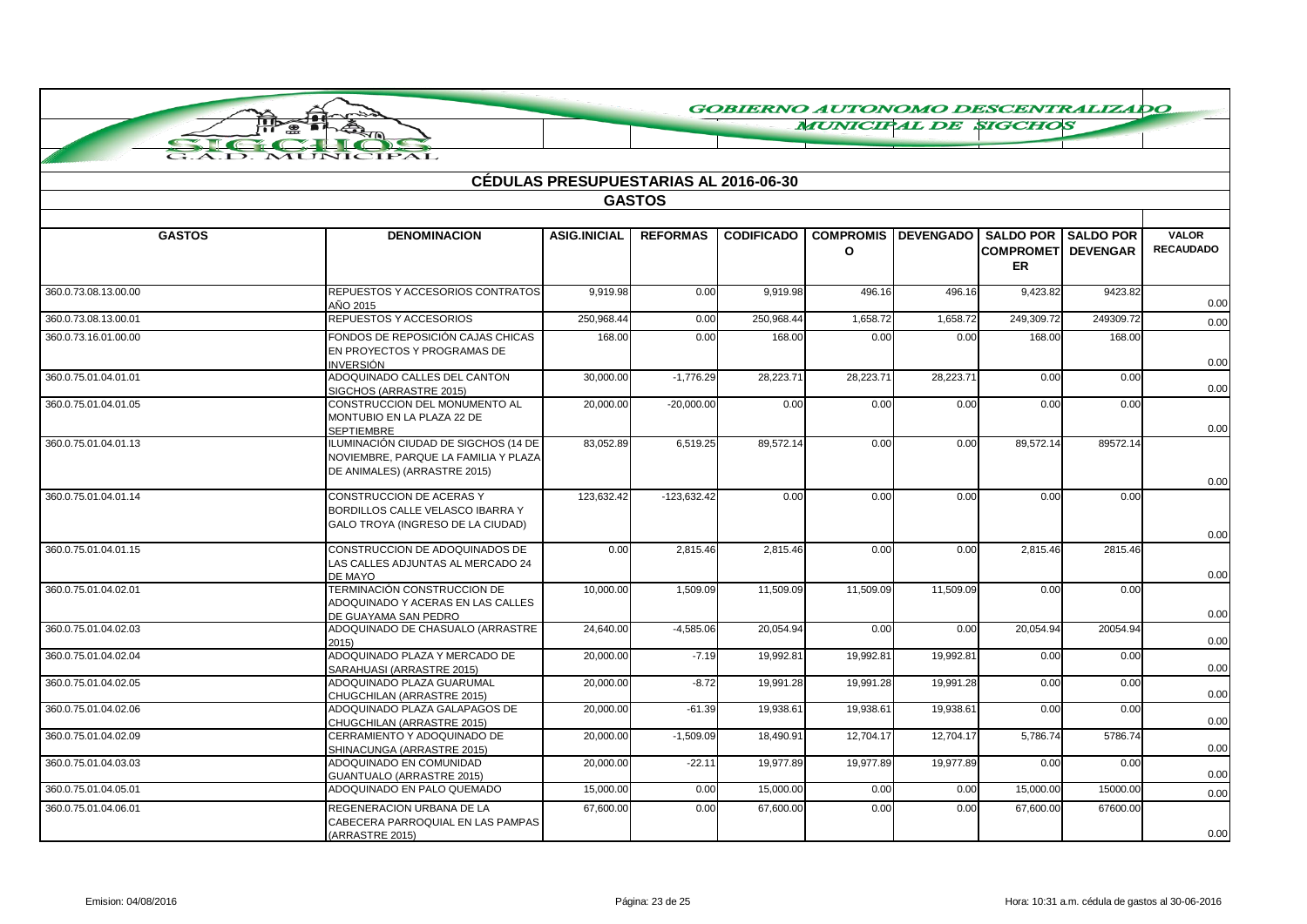**MUNICIPAL DE SIGCHOS** 

|                      |                                                                                             | <b>CÉDULAS PRESUPUESTARIAS AL 2016-06-30</b> |                 |                   |                                  |            |                                                                          |           |                                  |
|----------------------|---------------------------------------------------------------------------------------------|----------------------------------------------|-----------------|-------------------|----------------------------------|------------|--------------------------------------------------------------------------|-----------|----------------------------------|
|                      |                                                                                             |                                              | <b>GASTOS</b>   |                   |                                  |            |                                                                          |           |                                  |
| <b>GASTOS</b>        | <b>DENOMINACION</b>                                                                         | <b>ASIG.INICIAL</b>                          | <b>REFORMAS</b> | <b>CODIFICADO</b> | <b>COMPROMIS</b><br>$\mathbf{o}$ |            | DEVENGADO SALDO POR SALDO POR<br><b>COMPROMETI DEVENGAR</b><br><b>ER</b> |           | <b>VALOR</b><br><b>RECAUDADO</b> |
| 360.0.75.01.07.01.13 | CONSTRUCCION DE MERCADO 24 DE<br>MAYO DE LA CIUDAD DE SIGCHOS<br>(ARRASTRE 2014)            | 820,809.34                                   | 0.00            | 820,809.34        | 280,508.42                       | 280,508.42 | 540,300.92                                                               | 540300.92 | 0.00                             |
| 360.0.75.01.07.01.21 | CONSTRUCCIÓN PALCO AUTORIDADES<br>PLAZA DE TOROS Y BATERIAS<br>SANITARIAS (ARRASTRE 2015)   | 60,400.00                                    | 0.00            | 60,400.00         | 57,944.35                        | 57,944.35  | 2,455.65                                                                 | 2455.65   | 0.00                             |
| 360.0.75.01.07.01.22 | CONSTRUCCION CASETA E INSTALACION<br>DE GENERADOR ELECTRICO (ARRASTRE<br>2015)              | 15,000.00                                    | 0.00            | 15,000.00         | 0.00                             | 0.00       | 15,000.00                                                                | 15000.00  | 0.00                             |
| 360.0.75.01.07.01.23 | <b>CONSTRUCCION DE MURO Y</b><br>CERRAMIENTO COLEGIO JUAN<br>MONTALVO (ARRSTRE 2015)        | 60,000.00                                    | 9,602.90        | 69,602.90         | 58,173.61                        | 58,173.61  | 11,429.29                                                                | 11429.29  | 0.00                             |
| 360.0.75.01.07.01.24 | CONSTRUCCIÓN DE ESTACIÓN DE<br><b>COMBUSTIBLE</b>                                           | 80,000.00                                    | 0.00            | 80,000.00         | 0.00                             | 0.00       | 80,000.00                                                                | 80000.00  | 0.00                             |
| 360.0.75.01.07.01.25 | RECONSTRUCCION DEL MURO NORTE<br><b>DEL CAMAL MUNICIPAL</b>                                 | 45,000.00                                    | 0.00            | 45,000.00         | 0.00                             | 0.00       | 45,000.00                                                                | 45000.00  | 0.00                             |
| 360.0.75.01.07.01.26 | CONSTRUCCION DE PLATAFORMAS<br>COMPLEMENTARIAS DE LA PLAZA DE<br>COMERCIALIZACION DE GANADO | 0.00                                         | 19,295.00       | 19,295.00         | 0.00                             | 0.00       | 19,295.00                                                                | 19295.00  | 0.00                             |
| 360.0.75.01.07.02.01 | CONSTRUCCION DEL SALON DE USO<br>MULTIPLE DE CHASUALÓ (ARRASTRE<br>2015)                    | 39,986.15                                    | 9,786.37        | 49,772.52         | 39,891.67                        | 39,891.67  | 9,880.85                                                                 | 9880.85   | 0.00                             |
| 360.0.75.01.07.02.13 | CAMBIO DE TECHO DE CASA COMUNAL<br>GUAYAMA (ARRASTRE 2015)                                  | 16,726.84                                    | $-126.23$       | 16,600.61         | 16,600.61                        | 16,600.61  | 0.00                                                                     | 0.00      | 0.00                             |
| 360.0.75.01.07.03.01 | CONSTRUCCION CUBIERTA CANCHA DEL<br>SALADO (ARRASTRE 2015)                                  | 113,000.00                                   | $-439.17$       | 112,560.83        | 112,560.83                       | 112,560.83 | 0.00                                                                     | 0.00      | 0.00                             |
| 360.0.75.05.99.01.01 | REMODELACION DEL BIEN INMUEBLE<br>MUNICIPAL UBICADO EN LA CALLE QUITO                       | 17,000.00                                    | 3,778.69        | 20,778.69         | 0.00                             | 0.00       | 20,778.69                                                                | 20778.69  | 0.00                             |
| 360.0.77.01.02.00.00 | MATRICULACION VEHICULAR                                                                     | 1.600.00                                     | 0.00            | 1.600.00          | 36.00                            | 36.00      | 1,564.00                                                                 | 1564.00   | 0.00                             |
| 360.0.77.02.01.00.00 | <b>SEGUROS</b>                                                                              | 1.400.00                                     | 0.00            | 1.400.00          | 55.59                            | 55.59      | 1.344.41                                                                 | 1344.41   | 0.00                             |
| 360.0.78.01.08.00.02 | APORTE CONVENIO GOCIC-CH-GADMS-<br>GADPC (ARRASTRE 2014)                                    | 7,008.00                                     | 0.00            | 7,008.00          | 2,920.00                         | 2,920.00   | 4,088.00                                                                 | 4088.00   | 0.00                             |
| 360.0.84.03.01.00.00 | TERRENOS (VIA QUE CONDUCE AL<br>MONUMENTO SAN MIGUEL)                                       | 0.00                                         | 147.42          | 147.42            | 0.00                             | 0.00       | 147.42                                                                   | 147.42    | 0.00                             |
| 360.0.96.02.01.00.02 | PRESTAMO BDE MUROS ESTABILIZACION<br>TOACAZO-SIGCHOS (ARRASTRE 2013)                        | 121,324.61                                   | 0.00            | 121,324.61        | 59,549.65                        | 59,549.65  | 61,774.96                                                                | 61774.96  | 0.00                             |
| 360.0.96.02.01.00.03 | PAGO CAPITAL CREDITO CONST.<br>MERCADO 24 DE MAYO                                           | 74,486.75                                    | 0.00            | 74,486.75         | 35,774.35                        | 35,774.35  | 38,712.40                                                                | 38712.40  | 0.00                             |

ПЪ  $\bullet$ 

> $\overline{A}$  $\tau$  $\sqrt{10}$

Ŧ

 $\overline{\mathbf{C}}$ 

TPAT